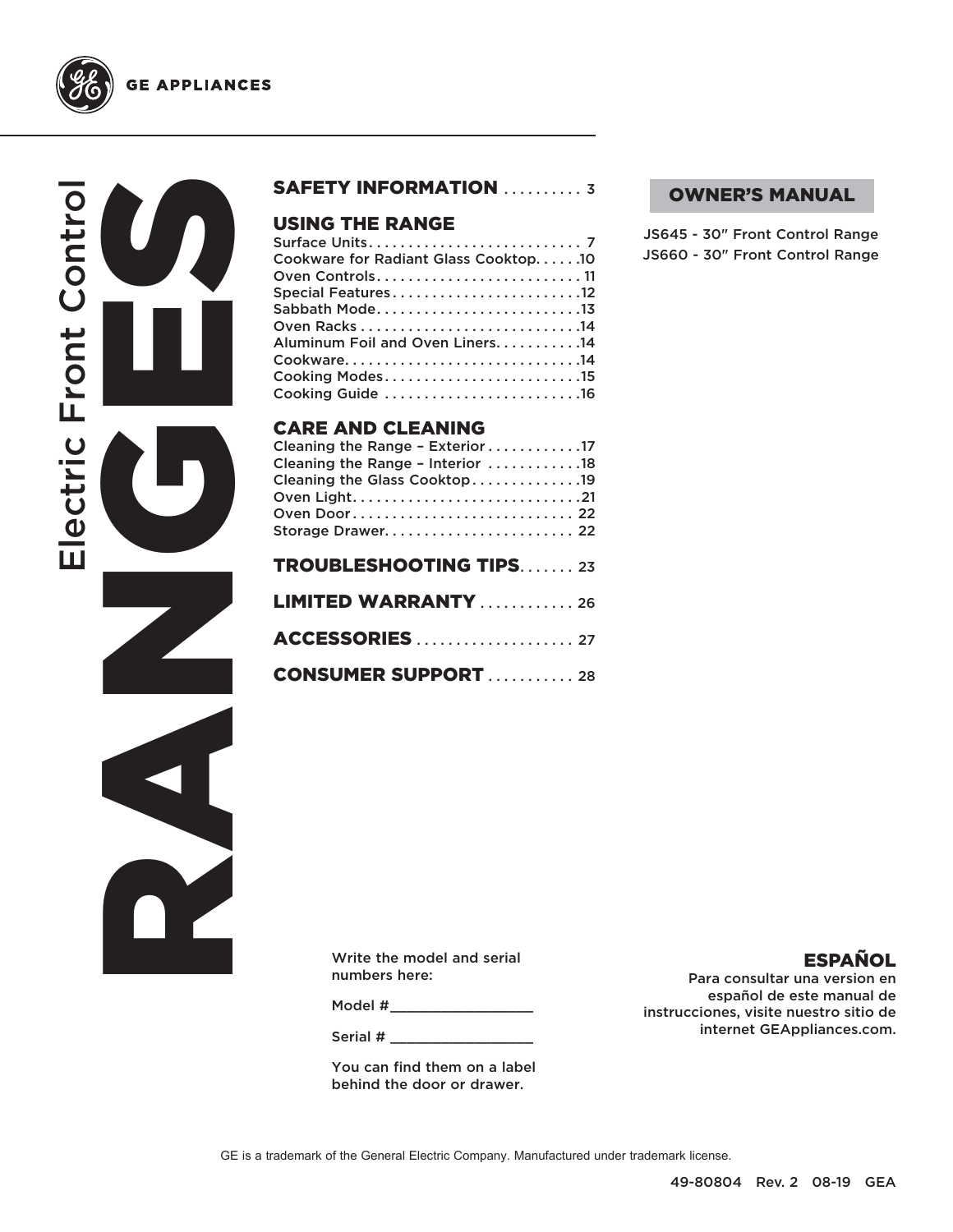## **THANK YOU FOR MAKING GE APPLIANCES A PART OF YOUR HOME.**

Whether you grew up with GE Appliances, or this is your first, we're happy to have you in the family.

We take pride in the craftsmanship, innovation and design that goes into every GE Appliances product, and we think you will too. Among other things, registration of your appliance ensures that we can deliver important product information and warranty details when you need them.

Register your GE appliance now online. Helpful websites and phone numbers are available in the Consumer Support section of this Owner's Manual. You may also mail in the pre-printed registration card included in the packing material.

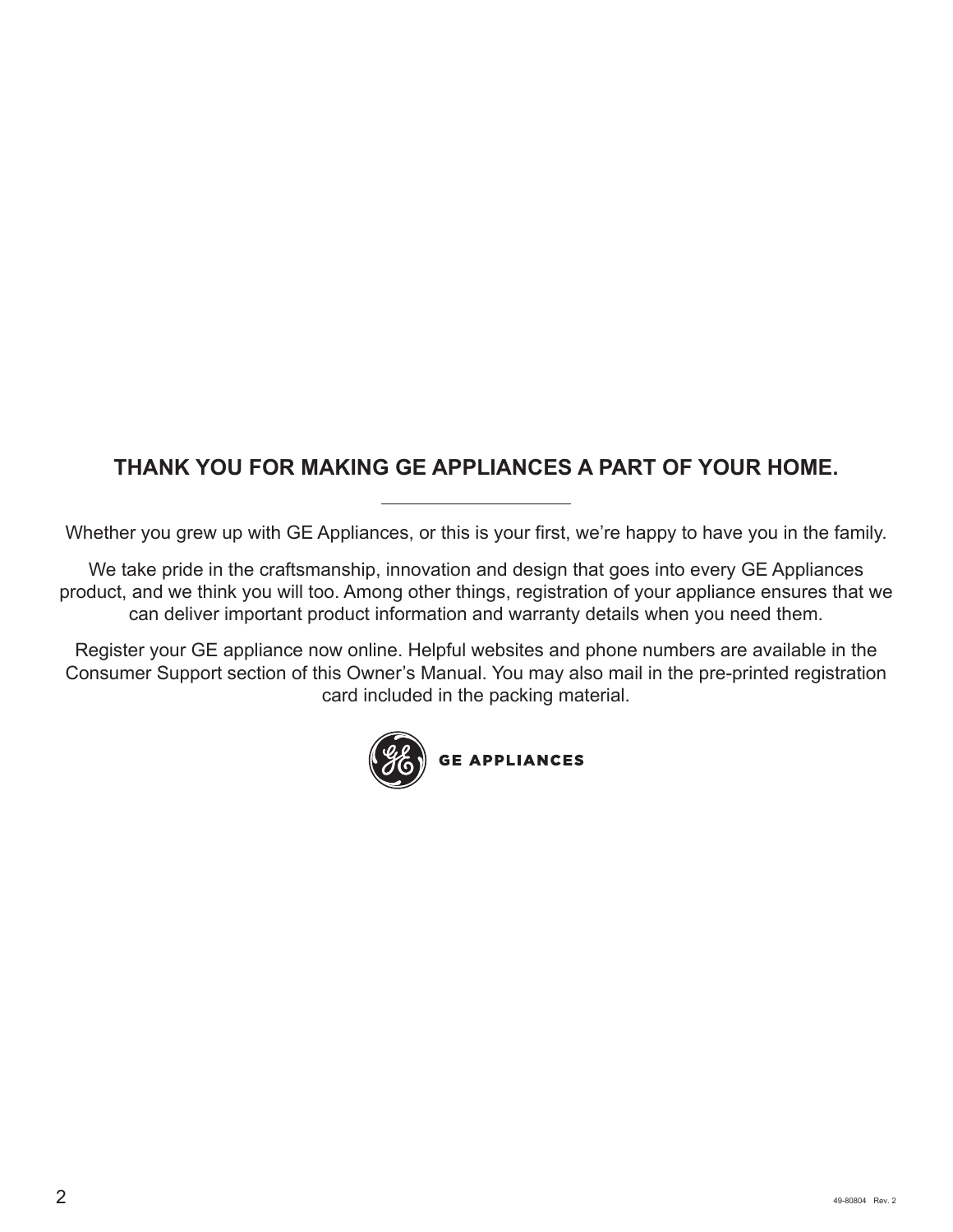**AWARNING** Read all safety instructions before using the product. Failure to follow these instructions may result in fire, electrical shock, serious injury or death.

## **ANTI-TIP DEVICE**



To reduce the risk of tipping the range, the range must be secured by a properly installed anti-tip bracket. See installation instructions shipped with the bracket for complete details before attempting to install.

#### **For Free-Standing and Slide-In Ranges**

To check if the bracket is installed and engaged properly, look underneath the range to see that the rear leveling leg is engaged in the bracket. On some models, the storage drawer or kick panel can be removed for easy inspection. If visual inspection is not possible, slide the range forward, confirm the anti-tip bracket is securely attached to the floor or wall, and



Free-Standing and Slide-In Ranges

slide the range back so the rear leveling leg is under the anti-tip bracket.

If your range is removed for cleaning, servicing or any reason, be sure the anti-tip device is reengaged properly when the range is replaced. Failure to take this precaution could result in tipping of the range and can result in death or serious burns to children or adults.

Never completely remove the leveling legs or the range will not be secured to the anti-tip device properly.

## **WARNING GENERAL SAFETY INSTRUCTIONS**

- $\blacksquare$  Use this appliance only for its intended purpose as described in this Owner's Manual.
- $\blacksquare$  Be sure your appliance is properly installed and grounded by a qualified installer in accordance with the provided installation instructions.
- $\blacksquare$  Do not attempt to repair or replace any part of your range unless it is specifically recommended in this manual. All other servicing should be transferred to a qualified technician.
- $\blacksquare$  Before performing any service, unplug the range or disconnect the power supply at the household distribution panel by removing the fuse or switching off the circuit breaker.
- Do not leave children alone—children should not be left alone or unattended in an area where an appliance is in use. They should never be allowed  $\widehat{\Delta}$  climb, sit or stand on any part of the appliance.
- Ŷ **Do not store items of interest to** children above a range or on the backguard of a range—children climbing on the range to reach items could be seriously injured.
- $\blacksquare$  Use only dry pot holders—moist or damp pot holders on hot surfaces may result in burns from steam. Do not let pot holders touch hot surface units or heating elements. Do not use a towel or other bulky cloth in place of pot holders.
- $\blacksquare$  Never use your appliance for warming or heating the room.
- $\blacksquare$  Do not touch the surface units, the heating elements or the interior surface of the oven. These surfaces may be hot enough to burn even though they are dark in color. During and after use, do not touch, or let clothing or other flammable materials contact the surface units, areas nearby the surface units or any interior area of the oven; allow sufficient time for cooling first. Other surfaces of the appliance may become hot enough to cause burns. Potentially hot surfaces include the cooktop, areas facing the cooktop, oven vent opening, surfaces near the opening and crevices around the oven door.
- Do not heat unopened food containers. Pressure could build up and the container could burst, causing an injury.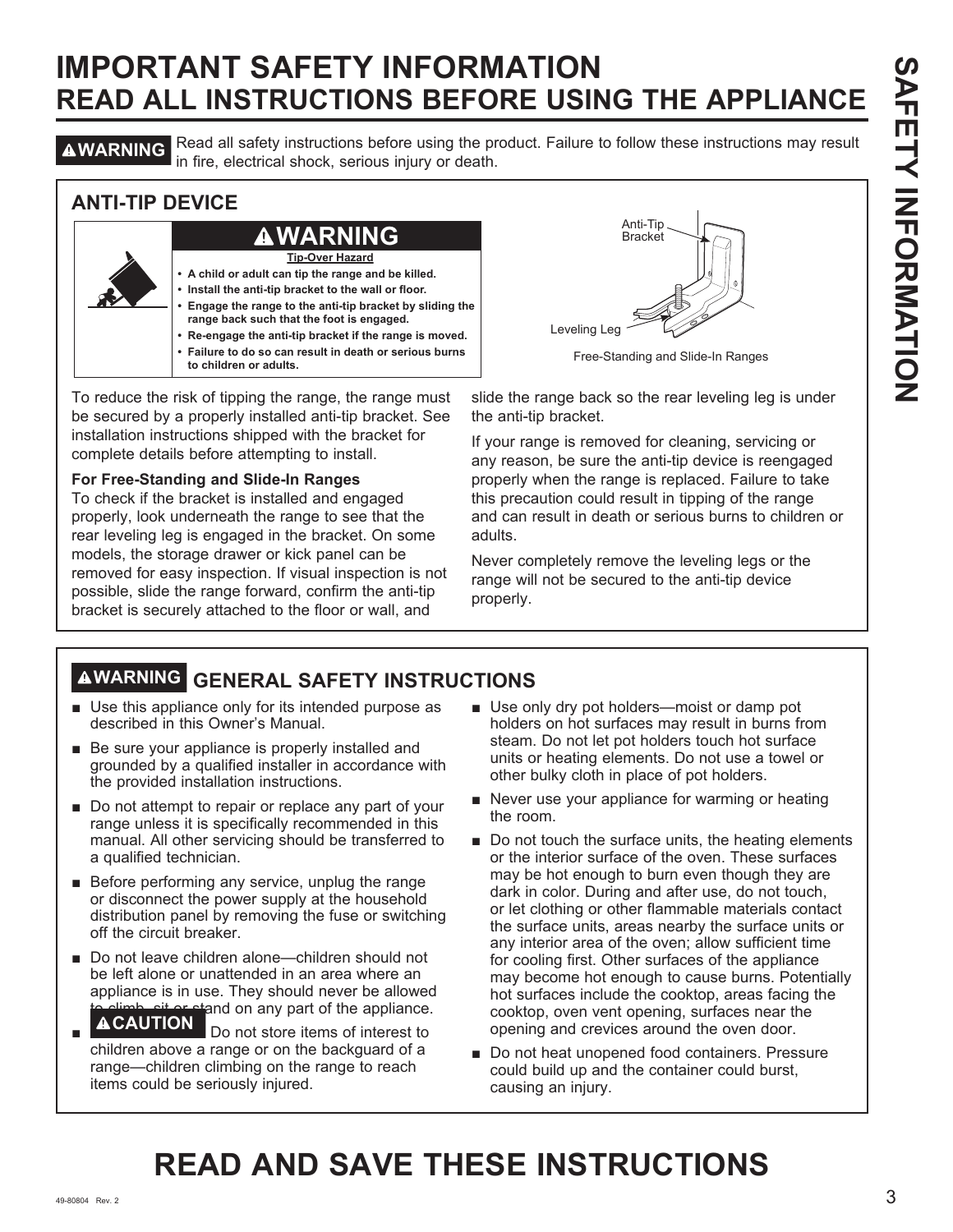# **WARNING GENERAL SAFETY INSTRUCTIONS (Cont.)**

- Do not use any type of foil or liner to cover the oven bottom or anywhere in the oven, except as described in this manual. Oven liners can trap heat or melt, resulting in damage to the product and risk of shock, smoke or fire.
- Avoid scratching or impacting glass doors, cook tops or control panels. Doing so may lead to glass breakage. Do not cook on a product with broken glass. Shock, fire or cuts may occur. Contact a qualified technician immediately
- Cook food thoroughly to help protect against foodborne illness. Minimum safe food temperature recommendations can be found at **IsItDoneYet.gov** and fsis.usda.gov. Use a food thermometer to take food temperatures and check several locations.

## **WARNING KEEP FLAMMABLE MATERIALS AWAY FROM THE OVEN Failure to do so may result in fire or personal injury.**

Do not store or use flammable materials in an oven or near the cooktop, including paper, plastic, pot holders, linens, wall coverings, curtains, drapes and gasoline or other flammable vapors and liquids.

using the appliance. These garments may ignite if they contact hot surfaces causing severe burns.

- Do not let cooking grease or other flammable materials accumulate in or near the range. Grease in the oven or on the cooktop may ignite.
- Never wear loose-fitting or hanging garments while

## **WARNING IN THE EVENT OF A FIRE, TAKE THE FOLLOWING STEPS TO PREVENT INJURY AND FIRE SPREADING**

- Do not use water on grease fires. Never pick up a flaming pan. Turn the controls off. Smother a flaming pan on a surface unit by covering the pan completely with a well-fitting lid, cookie sheet or flat tray. Use a multi-purpose dry chemical or foam-type fire extinguisher.
- $\blacksquare$  If there is a fire in the oven during baking, smother the fire by closing the oven door and turning the

oven off or by using a multi-purpose dry chemical or foam-type fire extinguisher.

 $\blacksquare$  If there is a fire in the oven during self-clean, turn the oven off and wait for the fire to go out. Do not force the door open. Introduction of fresh air at selfclean temperatures may lead to a burst of flame from the oven. Failure to follow this instruction may result in severe burns.

## **WARNING COOKTOP SAFETY INSTRUCTIONS**

- $\blacksquare$  Never leave the surface units unattended at medium or high heat settings. Boilovers cause smoking and greasy spillovers that may ignite.
- Never leave oil unattended while frying. If allowed to heat beyond its smoking point, oil may ignite resulting in fire that may spread to surrounding cabinets. Use a deep fat frying thermometer whenever possible to monitor oil temperature.
- To avoid oil spillover and fire, use a minimum amount of oil when shallow pan-frying and avoid cooking frozen foods with excessive amounts of ice.
- Use proper pan size-select cookware having flat bottoms large enough to cover the surface heating element. The use of undersized cookware will expose a portion of the surface unit to direct contact and may result in ignition of clothing. Proper relationship of cookware to surface unit will also improve efficiency.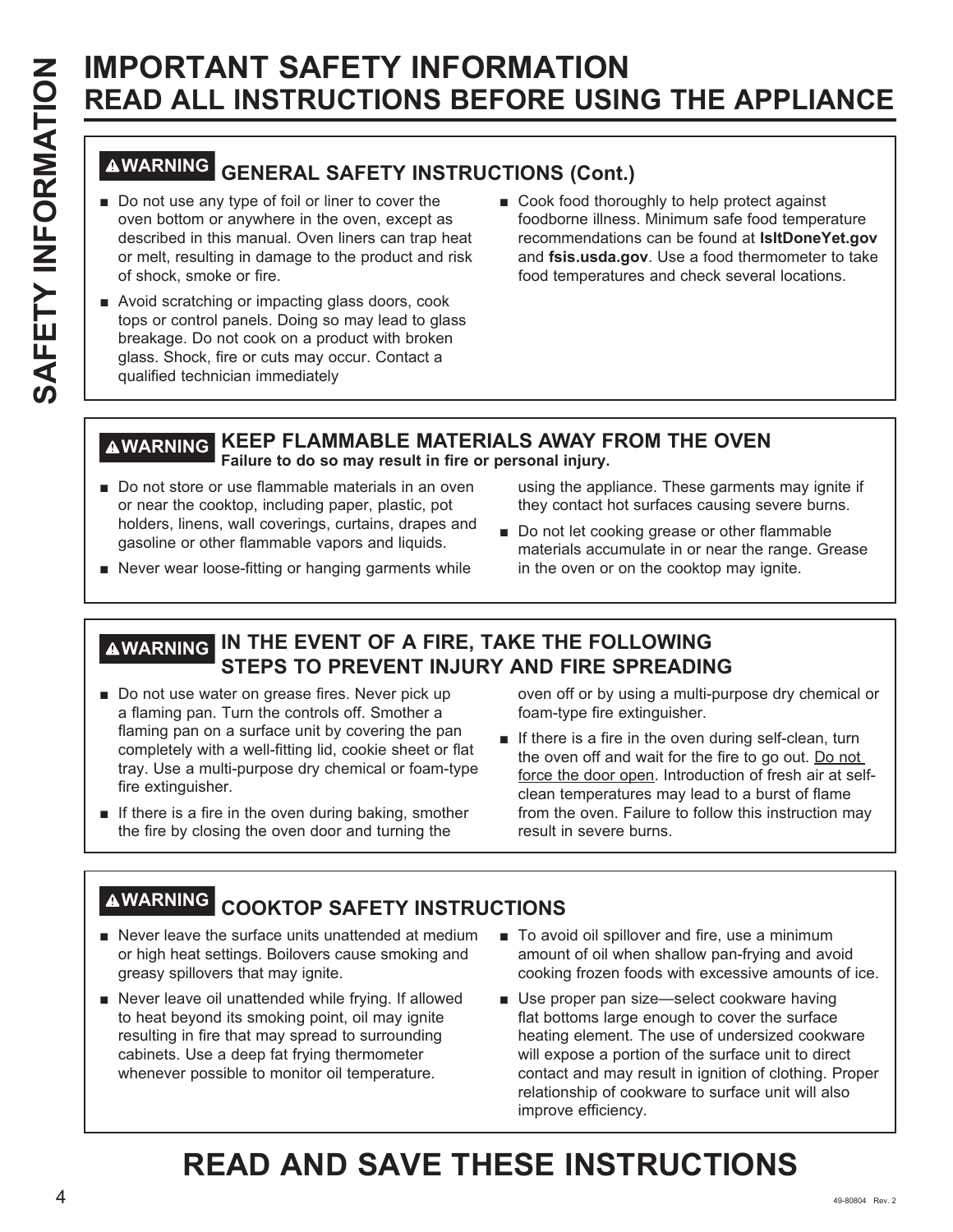## **WARNING COOKTOP SAFETY INSTRUCTIONS (Cont.)**

- When using glass/ceramic cookware, make sure it is suitable for cooktop service; others may break because of sudden change in temperature.
- $\blacksquare$  To minimize the possibility of burns, ignition of flammable materials and spillage, the handle of a container should be turned toward the center of the range without extending over nearby surface units.
- When preparing flaming foods under a hood, turn the fan on.
- $\blacksquare$  If power is lost to an electric cooktop while a surface unit is ON, the surface unit will turn back on as soon as power is restored. In the event of power loss, failure to turn all surface unit knobs to the OFF position may result in ignition of items on or near the cooktop, leading to serious injury or death.

## **WARNING RADIANT COOKTOP SAFETY INSTRUCTIONS**

- $\blacksquare$  Use care when touching the cooktop. The glass surface of the cooktop will retain heat after the controls have been turned off.
- Do not cook on a broken cooktop. If glass cooktop should break, cleaning solutions and spillovers may penetrate the broken cooktop and create a risk of electric shock. Contact a qualified technician immediately.
- $\blacksquare$  Avoid scratching the glass cooktop. The cooktop can be scratched with items such as knives, sharp instruments, rings or other jewelry, and rivets on clothing.
- $\blacksquare$  Do not place or store items that can melt or catch fire on the glass cooktop, even when it is not being

used. If the cooktop is inadvertently turned on, they may ignite. Heat from the cooktop or oven vent after it is turned off may cause them to ignite also.

- Use CERAMA BRYTE<sup>®</sup> ceramic Cooktop Cleaner and CERAMA BRYTE® Cleaning Pad to clean the cooktop. Wait until the cooktop cools and the indicator light goes out before cleaning. A wet sponge or cloth on a hot surface can cause steam burns. Some cleaners can produce noxious fumes if applied to a hot surface. **NOTE:** Sugar spills are an exception. They should be scraped off while still hot using an oven mitt and a scraper. See the Cleaning the glass cooktop section for detailed instructions.
- Read and follow all instructions and warnings on the cleaning cream label.

## **WARNING OVEN SAFETY INSTRUCTIONS**

- Stand away from the range when opening the oven door. Hot air or steam which escapes can cause burns to hands, face and/or eyes.
- $\blacksquare$  Do not use the oven if a heating element develops a glowing spot during use or shows other signs of damage. A glowing spot indicates the heating element may fail and present a potential burn, fire, or shock hazard. Turn the oven off immediately and have the heating element replaced by a qualified service technician.
- Keep the oven vent unobstructed.
- Keep the oven free from grease buildup. Grease in the oven may ignite.
- Place oven racks in desired location while oven is cool. If rack must be moved while oven is hot, do not let pot holder contact hot heating element in oven.
- When using cooking or roasting bags in the oven, follow the manufacturer's directions.
- $\blacksquare$  Pull the oven rack to the stop-lock position when loading and unloading food from the oven. This helps prevent burns from touching hot surfaces of the door and oven walls.
- Do not leave items such as paper, cooking utensils or food in the oven when not in use. Items stored in an oven can ignite.
- Never place cooking utensils, pizza or baking stones, or any type of foil or liner on the oven floor. These items can trap heat or melt, resulting in damage to the product and risk of shock, smoke or fire.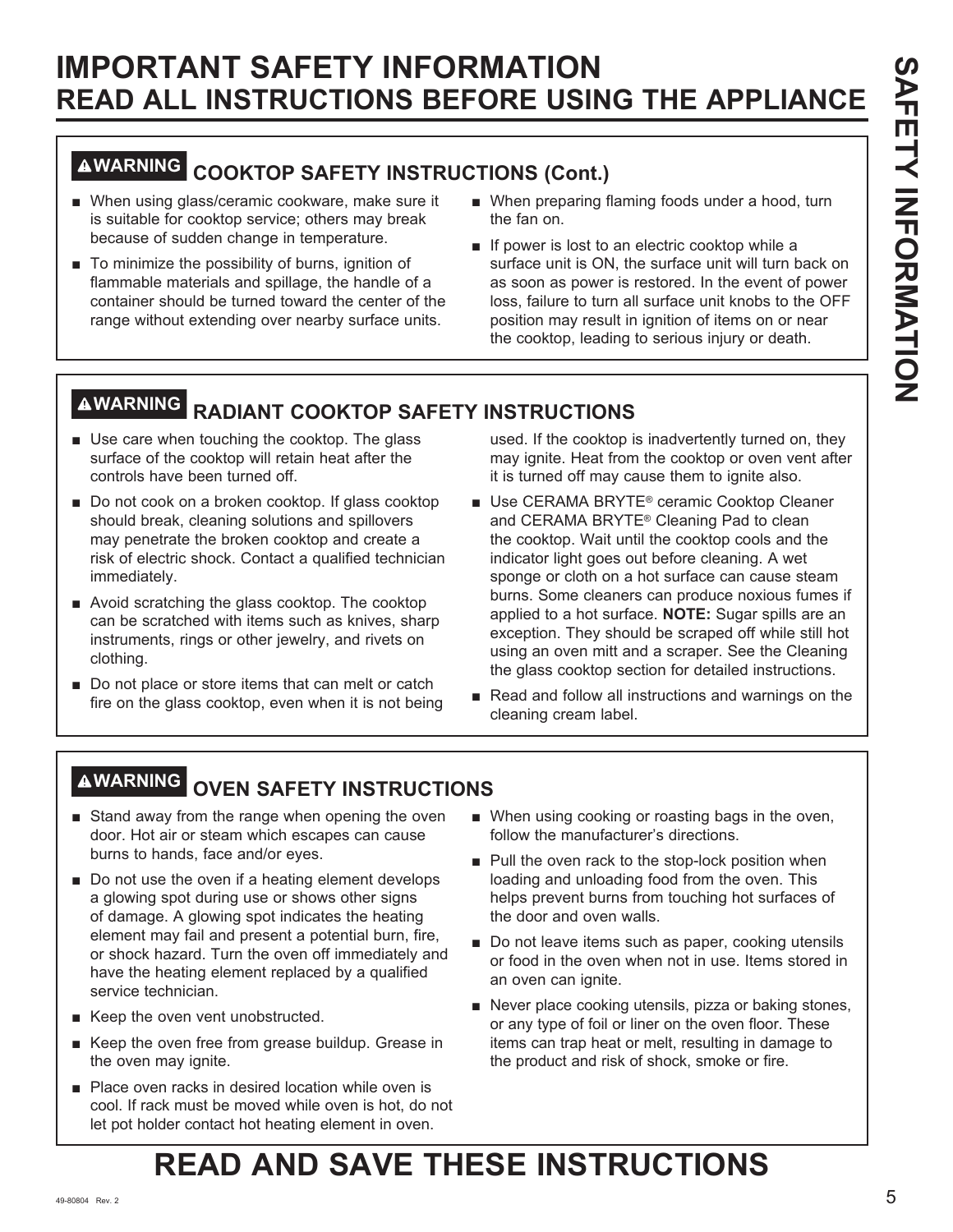## **WARNING SELF-CLEANING OVEN SAFETY INSTRUCTIONS**

The self-cleaning feature operates the oven at temperatures high enough to burn away food soils in the oven. Follow these instructions for safe operation.

- Do not touch oven surfaces during self-clean operation. Keep children away from the oven during self-cleaning. Failure to follow these instructions may cause burns.
- Before operating the self-clean cycle, remove pans, shiny metal oven racks and other utensils from the oven. Only enameled (not shiny) oven racks may be left in the oven. Do not use self-clean to clean other parts, such as drip pans or bowls.
- Before operating the self-clean cycle, wipe grease and food soils from the oven. Excessive amount of grease may ignite leading to smoke damage to your home.
- $\blacksquare$  If the self-cleaning mode malfunctions, turn the oven off and disconnect the power supply. Have it serviced by a qualified technician.
- Do not clean the door gasket. The door gasket is essential for a good seal. Care should be taken not to rub, damage or move the gasket.
- Do not use oven cleaners. No commercial oven cleaner or oven liner protective coating of any kind should be used in or around any part of the oven.

## **How to Remove Protective Shipping Film and Packaging Tape**

Carefully grasp a corner of the protective shipping film with your fingers and slowly peel it from the appliance surface. Do not use any sharp items to remove the film. Remove all of the film before using the appliance for the first time.

To assure no damage is done to the finish of the product, the safest way to remove the adhesive from packaging tape on new appliances is an application of a household liquid dishwashing detergent. Apply with a soft cloth and allow to soak.

**NOTE:** All protective packing must be removed from all parts. It cannot be removed if it is baked on.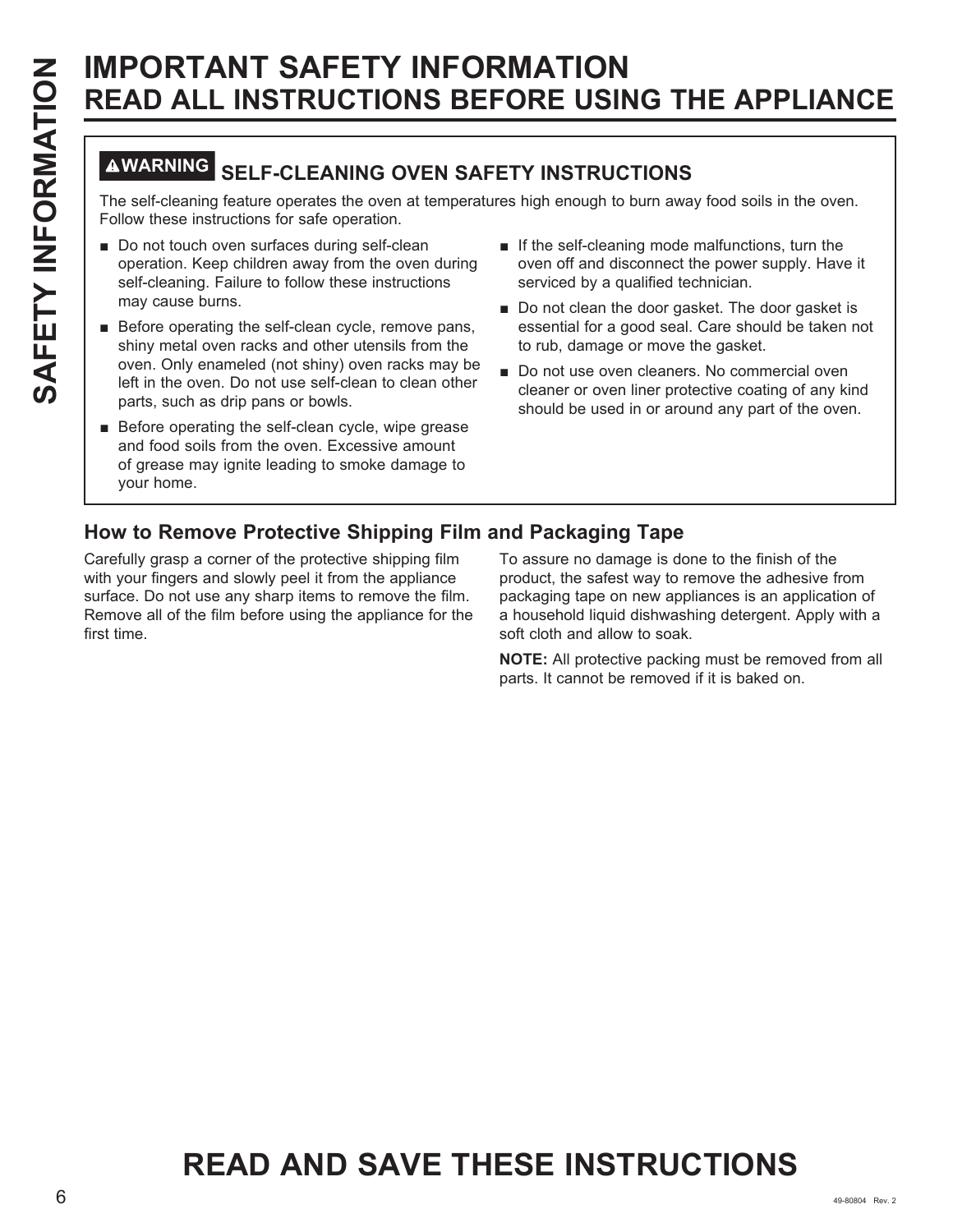# **USING THE RANGE: Surface Units USING THE RANGE:**Surface Units

## **Surface Units**

**WARNING FIRE HAZARD:** Never leave the range unattended with the cooktop on medium or high settings. Keep flammable items away from the cooktop. Turn off all controls when done cooking. Failure to follow these instructions can result in fire, serious injury or death.

Throughout this manual, features and appearance may vary from your model.

**NOTE:** Before using the cooktop for the first time, clean it with CERAMA BRYTE® Ceramic Cooktop Cleaner. This helps protect the top and makes cleanup easier. Off

## **How to Set**

Push the knob in and turn in either direction to the setting you want.

A surface ON indicator light will glow when any surface unit is on

#### **For glass cooktop surfaces:**

A **HOT COOKTOP** indicator light will:

- $\blacksquare$  come on when the unit is hot to the touch.
- $\blacksquare$  stay on even after the unit is turned off.
- $\blacksquare$  stay on until the unit is cooled to approximately 150°F.



At both **OFF** and **HI** the control clicks into position. You may hear slight clicking sounds during cooking, indicating the control is maintaining your desired setting. Be sure you turn the control knob to **OFF** when you finish cooking.



Hi

**Melt** setting (on some models) will melt chocolate or butter.

## **Dual Surface Units and Control Knobs (on some models)**

The surface unit has 2 cooking sizes to select from so you can match the size of the unit to the size of the cookware you are using.



Models with a Dual-Ring surface element only

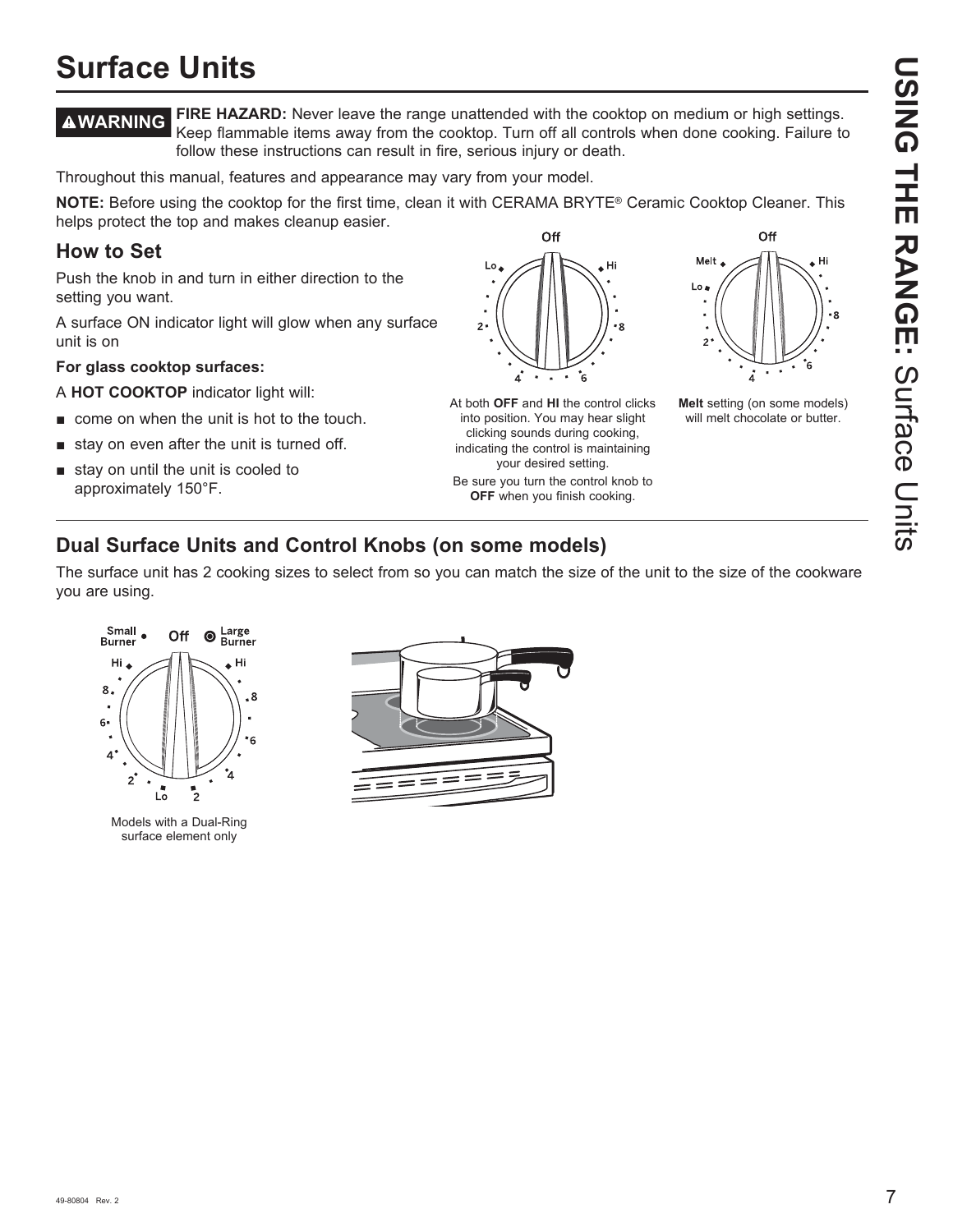# **Surface Units (Cont.)**

## **WARNING**

**FOOD POISON HAZARD:** Bacteria may grow in food at temperatures below 140°F.

- **E** Always start with hot food. Do not use warm setting to heat cold food.
- Do not use warm setting for more than 2 hours.

**USIT THE RANGE:**<br>
USING THE RANGE: Bacteria may grow in food at<br>
temperatures below 140°F.<br> **USING THE RANGE:**<br> **USING THE RANGE:**<br> **USING THE RANGE THE RANGE AND SECUTE TO DETERMANGE:**<br> **USING THE WARMING ZONE**, located The **WARMING ZONE**, located in the back center of the glass surface, will keep hot, cooked food at serving temperature. Always start with hot food. Do not use to heat cold food. Placing uncooked or cold food on the **WARMING ZONE** could result in foodborne illness.

To turn the **WARMING ZONE** on, press **Warming Zone ON/OFF**, select **Lo, Med** or **Hi** with the number pads, and press **Start**.

#### To turn the **WARMING ZONE** off, press the **Warming Zone ON/OFF** pad.

For best results, all foods on the **WARMING ZONE** should be covered with a lid or aluminum foil. When warming pastries or breads, the cover should be vented to allow moisture to escape.

The initial temperature, type and amount of food, type of pan, and the time held will affect the quality of the food.

Always use pot holders or oven mitts when removing food from the **WARMING ZONE**, since cookware and plates will be hot.

**NOTE:** The surface warmer will not glow red like the cooking elements.

**NOTE:** The Cancel/Off pad does not turn off the Warming Zone

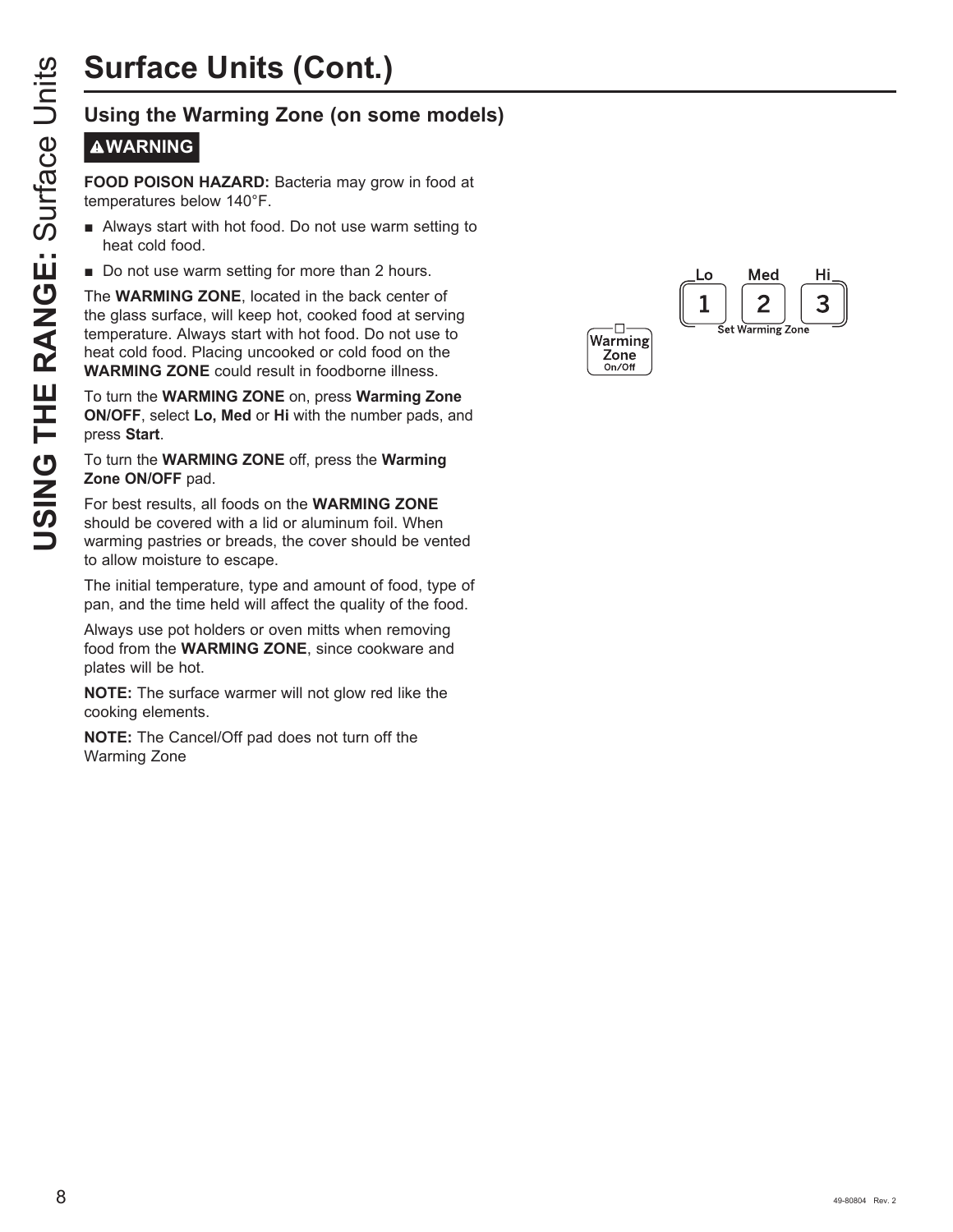## **Surface Units (Cont.)**

## **Home Canning Tips**

Be sure the canner is centered over the surface unit.

Make sure the canner is flat on the bottom.

To prevent burns from steam or heat, use caution when canning.

Use recipes and procedures from reputable sources. These are available from manufacturers such as Ball® and Kerr<sup>®</sup> and the Department of Agriculture Extension Service.

Flat-bottomed canners are recommended. Use of water bath canners with rippled bottoms may extend the time required to bring the water to a boil.

## **Radiant Glass Cooktop**

The radiant cooktop features heating units beneath a smooth glass surface.

**NOTE:** A slight odor is normal when a new cooktop is used for the first time. It is caused by the heating of new parts and insulating materials and will disappear in a short time.

**NOTE:** On models with light-colored glass cooktops, it is normal for the cooking zones to change color when hot or cooling down. This is temporary and will disappear as the glass cools to room temperature.

The surface unit will cycle on and off to maintain your selected control setting.

It is safe to place hot cookware on the glass surface even when the cooktop is cool.

Even after the surface units are turned off, the glass cooktop retains enough heat to continue cooking. To avoid overcooking, remove pans from the surface units when the food is cooked. Avoid placing anything on the surface unit until it has cooled completely.

- Water stains (mineral deposits) are removable using the cleaning cream or full-strength white vinegar.
- $\blacksquare$  Use of window cleaner may leave an iridescent film on the cooktop. The cleaning cream will remove this film.
- $\blacksquare$  Don't store heavy items above the cooktop. If they drop onto the cooktop, they can cause damage.
- Do not use the surface as a cutting board.



Never cook directly on the glass. Always use cookware.



Always place the pan in the center of the surface unit you are cooking on.



Do not slide cookware across the cooktop because it can scratch the glass-the glass is scratchresistant, not scratch proof.

## **Temperature Limiter on Radiant Glass Cooktops**

Every radiant surface unit has a temperature limiter.

The temperature limiter protects the glass cooktop from getting too hot.

The temperature limiter may cycle the surface units off for a time if:

- $\blacksquare$  the pan boils dry.
- $\blacksquare$  the pan bottom is not flat.
- $\blacksquare$  the pan is off-center.
- $\blacksquare$  there is no pan on the unit.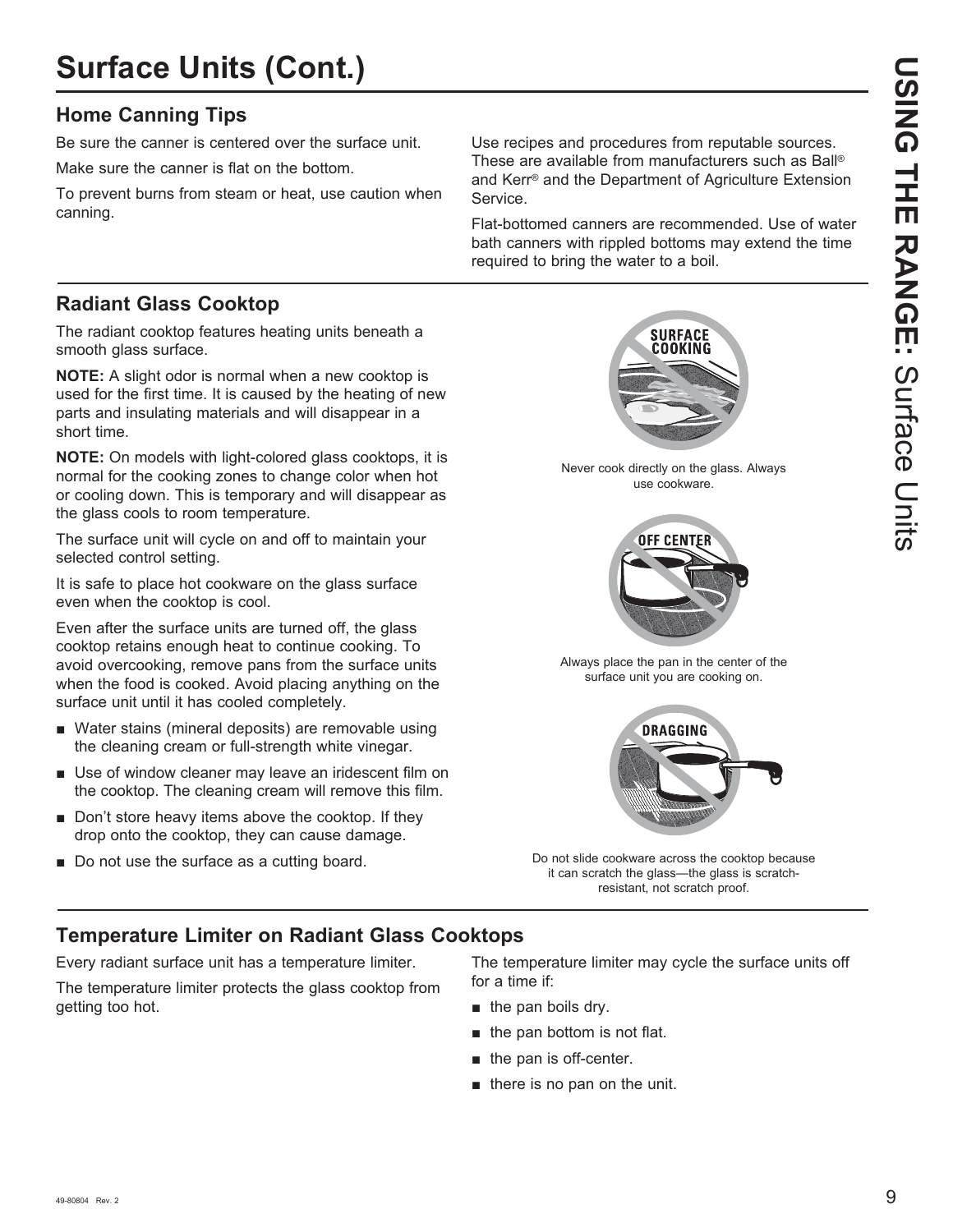# **Cookware for Radiant Glass Cooktop**

**NOTE:** Follow all cookware manufacturer's recommendations when using any type of cookware on the ceramic cooktop.

## **Recommended**

## **Stainless Steel**

## **Aluminum:**

heavy weight recommended

Good conductivity. Aluminum residues sometimes appear as scratches on the cooktop but can be removed if cleaned immediately. Because of its low melting point, thin weight aluminum should not be used.

## **Copper Bottom:**

Cookware for Radiant Glass Cooktop<br>
The following information will help you choose cookware which will give good performance on glass cookbox<br>
Convert Follow all converte membrances recommended<br>
Convert Following The comme Copper may leave residues which can appear as scratches. The residues can be removed, as long as the cooktop is cleaned immediately. However, do not let these pots boil dry. Overheated metal can bond to glass cooktops. An overheated copper bottom pot will leave a residue that will permanently stain the cooktop if not removed immediately.

## **Enamel (painted) on Cast Iron:**

recommended if bottom of pan is coated

## **Avoid/Not Recommended**

## **Enamel (painted) on Steel:**

Heating empty pans can cause permanent damage to cooktop glass. The enamel can melt and bond to the ceramic cooktop.

## **Glass-ceramic:**

Poor performance. Will scratch the surface.

## **Stoneware:**

Poor performance. May scratch the surface.

## **Cast Iron:**

not recommended—unless designed specifically for glass cooktops

Poor conductivity and slow to absorb heat. Will scratch the cooktop surface.



Check pans for flat bottoms by using a straight edge.







Pans with rounded, curved, ridged or warped bottoms are not recommended.

## **For Best Results**

- $\blacksquare$  Place only dry pans on the surface elements. Do not place lids on the surface elements, particularly wet lids. Wet pans and lids may stick to the surface when cool.
- $\blacksquare$  Do not use woks that have support rings. This type of wok will not heat on glass surface elements.
- $\blacksquare$  We recommend that you use only a flat-bottomed wok. They are available at your local retail store. The bottom of the wok should have the same diameter as the surface element to ensure proper contact.
- Some special cooking procedures require specific cookware such as pressure cookers or deep-fat fryers. All cookware must have flat bottoms and be the correct size.



Do not place wet pans on the glass cooktop.



Do not use woks with support rings on the glass cooktop.



Use flat-bottomed woks on the glass cooktop.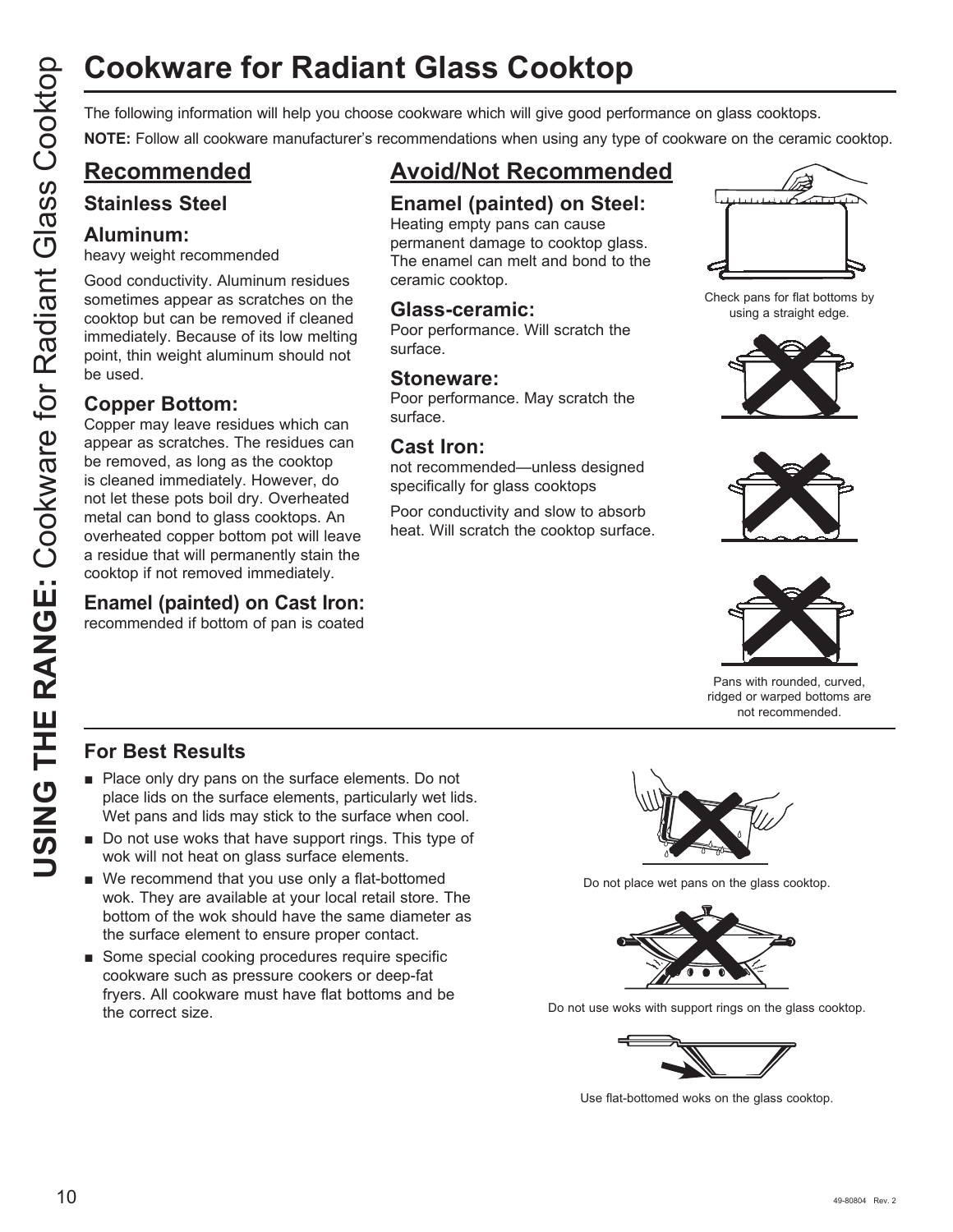

- **1. Traditional Cooking Modes:** Your oven has the following traditional cooking modes: Bake and Broil Hi/Lo. See the Cooking Modes section for more information.
- 2. Self Clean (on some models): Your oven may have Self Clean. See the Cleaning the Oven section for important information about using this mode.
- **3. Start:** Must be pressed to start any cooking, cleaning, or timed function.
- **4. Cancel/Off:** Cancels ALL oven operations except the clock and timer.
- **5. Number Pad**
- **6. Warming Zone (on some models)** The **WARMING ZONE**, located in the back center of the glass surface, will keep hot, cooked food at serving temperatures. Always start with hot food. Do not use to heat cold food. Placing uncooked or cold food on the **WARMING ZONE** could result in foodborne illness. See Warming Zone section for more information.
- **7. Cook Time:** Counts down cooking time and turns off the oven when the cooking time is complete. Press the **Cook Time** pad, use the **n**u**m**ber pads to program a cooking time in hours and minutes, then press **Start.** This can only be used with Bake, Convection Bake, and Convection Roast (where available).
- **8. Set Clock:** Sets the oven clock time. Press the **Set Clock** pad twice and the **number pads** to program the clock. Press **Start** to save the time.
- **9. Timer:** Works as a countdown timer. Press the **Timer** pad and the **n**u**m**ber pads to program the time in hours and minutes. Press the **Start** pad. The timer countdown is complete. To turn the timer off press the **Timer** pad.

**10. Delay Time:** Delays when the oven will turn on. Use this to set a time when you want the oven to start. Press the **Delay Time** pad and use the number pads to program the time of day for the oven to turn on then press **Start**. Press the desired cooking mode and temperature then press **Start**. A Cook Time may also be programmed if desired. Follow the directions under Cook Time for setting this feature. This can only be used with Bake, Convection Bake and Self-Clean.

**NOTE:** When using the Delay Time feature, foods that spoil easily-such as milk, eggs, fish, stuffings, poultry and pork—should not be allowed to sit for more than 1 hour before or after cooking. Room temperature promotes the growth of harmful bacteria. Be sure that the oven light is off because heat from the bulb will speed harmful bacteria growth.

- **11. Oven Light:** Turns the oven light on or off.
- **12. Lock Controls:** Locks out the control so that pressing the pads does not activate the controls. Press and hold the number pads or the **Lock Controls** pad, for three seconds to lock or unlock the control. **Cancel/ Off** is always active, even when the control is locked.
- **13. Warm:** Warm mode is designed to keep hot foods hot for up to 3 hours. To use this mode, select **WARM** and then **START**. Cover foods that need to remain moist and do not cover foods that should be crisp. Preheating is not required. Do not use warm to heat cold food other than crisping crackers, chips or dry cereal. It is also recommended that food not be kept warm for more than 2 hours.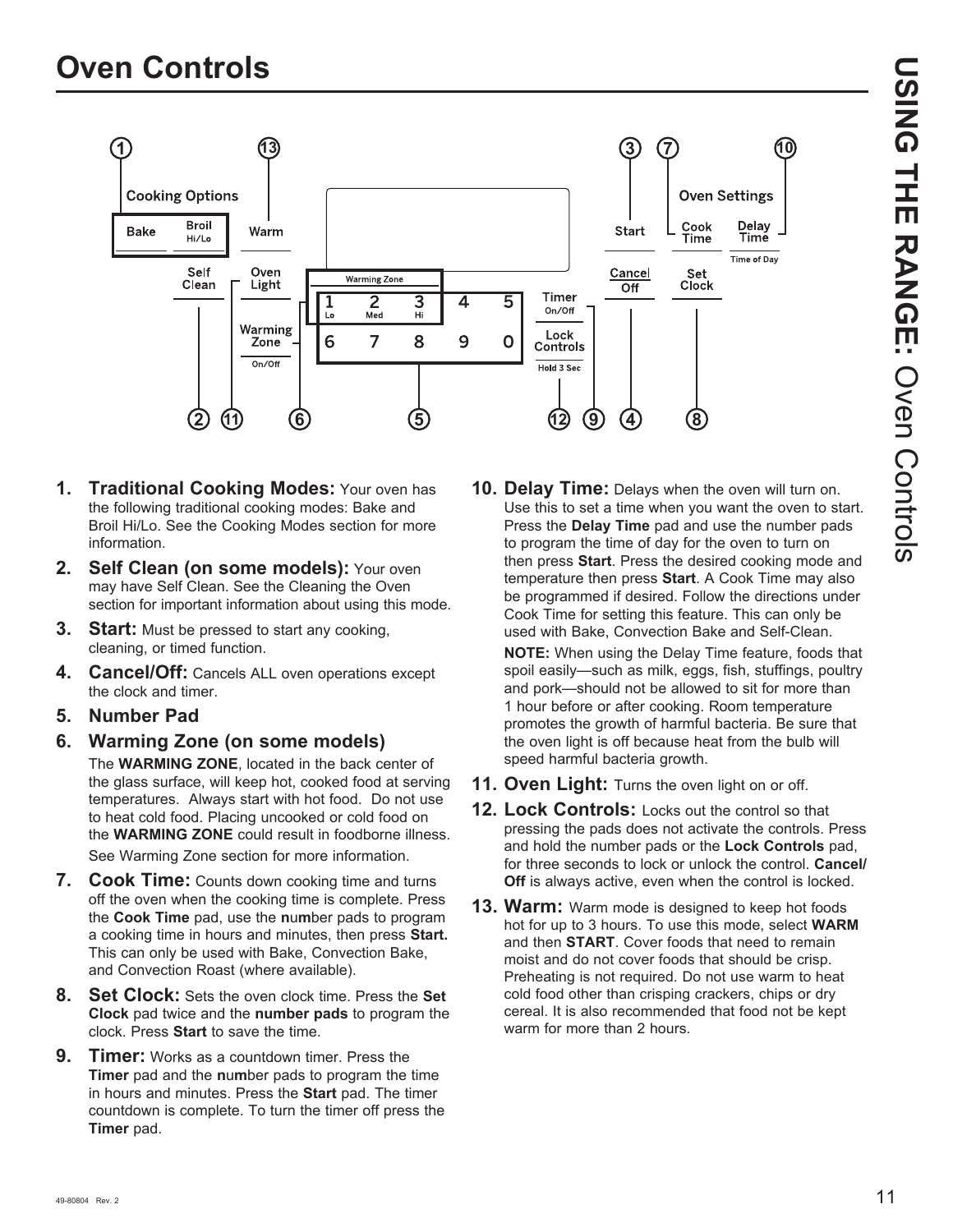## **Special Features**

- To enter the Special Features menu, press the **Bake** and **Broil** pads at the same time and hold for three seconds. "OFFSEt" will appear in the display.
- Scroll through Special Features menu using the 8 pad for down and the 3 pad for up.
- To select a feature to change, or to confirm a change, press the **0** pad.
- To cancel a change and return to the Special Features menu, press the 6 pad. To exit the Special Features menu, press the **6** pad again.

## **Adjust the Oven Temperature (OFFSEt)**

**Special Features**<br>
There are several different special features on your range.<br>
To enter the Special Features menu, press the Bake at<br>
Scroll firough Special Features menu using the 8 pad 1<br>
To select a feature to change, This feature allows the oven baking and convection baking temperature to be adjusted up to 35ºF hotter or down to 35°F cooler. Use this feature if you believe your oven temperature is too hot or too cold and wish to change it. This adjustment affects Bake and Convection Bake modes. No other cooking modes are affected.

Using the number pads to navigate as described above, select "OFFSEt". A number between positive and hegative 35 will display. Use the 8 or 3 pads to increase or decrease the offset value. Save and confirm by pressing the **0** pad.

## **Sound Volume (Sound)**

This feature allows the oven tone volume to be adjusted between high (Hi), medium (rEg), low (Lo), and off (OFF). The control will sound the oven tone at the new volume level each time the sound level is changed.

## **End of Timer Signals (End tonE)**

This is the tone that signals the end of a timer. The tone can be continuous (Cont) or one repeating beep (bEEP). A continuous setting will continue to sound a tone until a button on the control is pressed.

## **12-hour Shutoff (2H ShutoFF)**

This feature shuts the oven down after 12 hours of continuous operation. It may be enabled or disabled.

## **Fahrenheit or Celsius Temperature Display (dEg Unit)**

The oven control is set to use Fahrenheit temperatures (F), but you can change it to use Celsius temperatures (C).

## **Clock Display (Cloc diSP)**

This feature specifies whether the clock appears in the display. It may be On or Off.

## **Clock Configuration (Cloc cFg)**

This feature specifies how the time of day will be displayed. You can select a standard 12-hour clock (12) or 24-hour military time (24).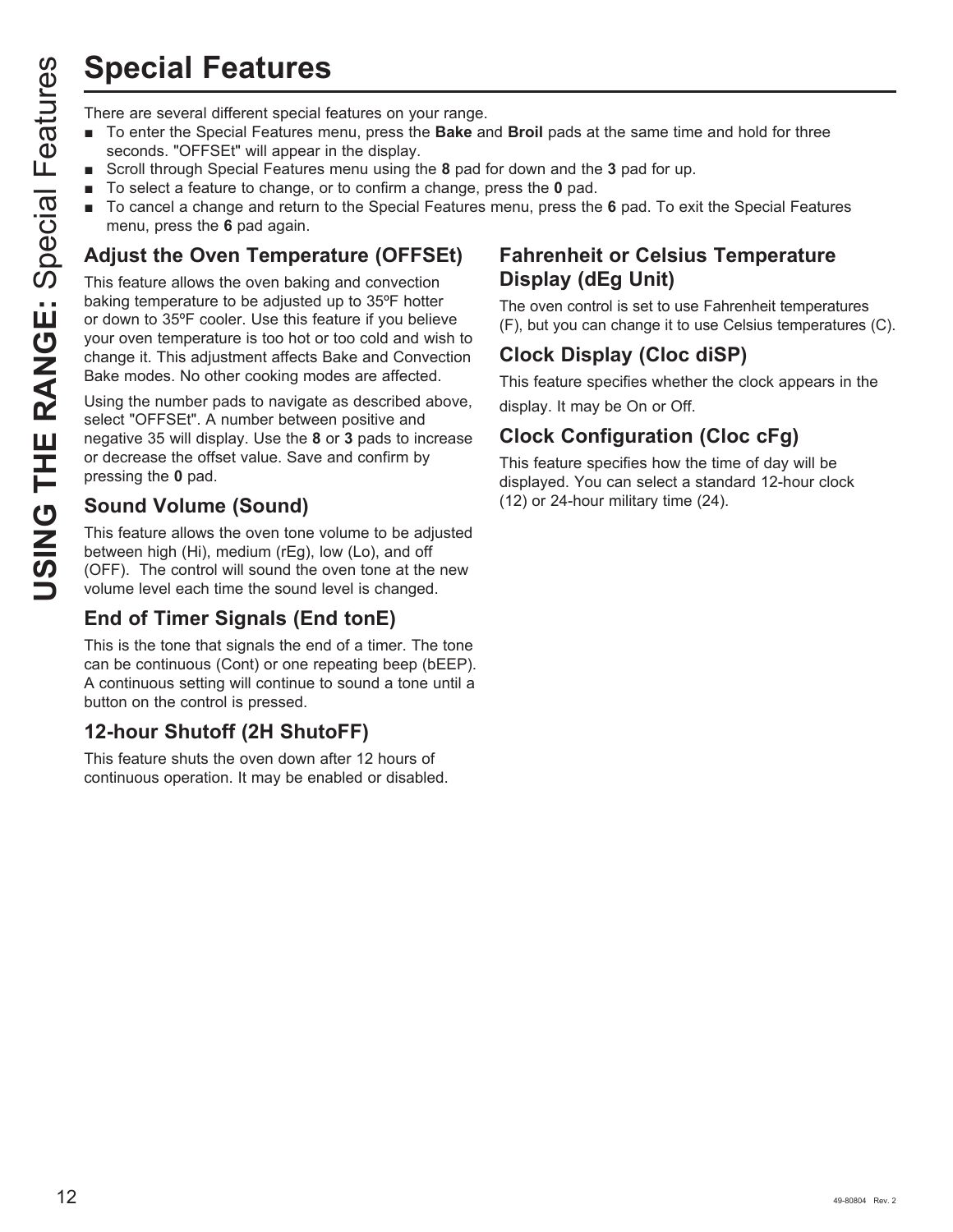## **Sabbath Mode**

The Sabbath mode feature complies with standards set forth by Star K. Some of these standards that will be noticed by the consumer include the disabling of tones, disabling of oven lights, and delays of about 30 seconds to one minute on display changes. Only continuous baking or timed baking is allowed in the Sabbath mode. Cooking in the Sabbath mode is a two-step process, first the Sabbath mode must be set and then the bake mode must be set.

## **Setting the Sabbath Mode**

- 1. Press the **Bake** and **Broil** pads at the same time and hold until the special features menu is displayed.
- 2. Use the **3** or **8** number pads to scroll through the special features until "SAbbAth" is displayed and then press **0**. Refer to the graphic in the Special Features section to see how the number keys are mapped.
- 3. Use the 3 or 8 number pads to scroll through the options until "On" is shown in the display, then press the **0** number pad to save the setting. Press **6** to exit the Special Features menu. A single bracket "]" will appear in the display indicating that the Sabbath mode is set. The clock will not be displayed. Continuous bake or timed bake can now be programmed.

## **Starting a Continuous Bake**

- 1. Press the **Bake** pad.
- 2. If the desired temperature is 350F, press **Start**. If a different cooking temperature is desired, use the **1** through **5** number pads or **Timer** pad to select a preset cooking temperature, then press **Start**. Refer to the graphic below to determine which pad sets the desired cooking temperature.

After a delay, a second bracket "] [" will appear in the display indicating that the oven is baking.

| 400                     |     | Temperature (°F) |     |      |     |
|-------------------------|-----|------------------|-----|------|-----|
| <b>Timer</b><br>On/Off  | 5   | 4                | 3   | 2    |     |
|                         | 325 | 300              | 250 | 200  | 170 |
| Lock<br><b>Controls</b> | O   | 9                | 8   |      | 6   |
|                         | 4h  | 3.5h             | 3h  | 2.5h | 2h  |
| Hold 3 Sec              |     |                  |     |      |     |

1 = 170° F, 2 = 200° F, 3 = 250° F, 4 = 300° F, 5 = 325° F, Timer = 400° F



## **Adjusting the Temperature**

- 1. Press **Bake**, use the **1** through **5** number pads and the **Timer** pad to select a different preset cooking temperature, and press **Start**.
- 2. Since no feedback is given during temperature change, an oven thermometer can be used to confirm temperature changes.

## **Starting a Timed Bake**

- 1. Press the **Bake** pad.
- 2. If the desired temperature is 350F, use the **6** through **0** number pads or the **Lock Control** pad to select a cooking time. If a cooking temperature other than 350F is desired, use the **1** through **5** number pads or the **Timer** pad to select a preset cooking temperature, then select the cooking time. Refer to the graphic on this page to determine which pad sets the desired cooking temperature and cooking time.

### 3. Press **Start**.

After a delay, a second bracket "] [" will appear in the display indicating that the oven is baking. When the cook time expires, the display will change back to a single bracket "]" indicating that the oven is no longer baking. No tone will sound when the cook time is complete.

## **Exit the Sabbath Mode**

Exiting the Sabbath mode should be done after the Sabbath is over.

- 1. Press **Cancel/Off** to end any bake mode that may be running.
- 2. Press **Bake** and **Broil** pads at the same time and hold until the Special Features menu is displayed.
- 3. Use the 3 or 8 number pads to scroll through the special features until "SAbbAth" is displayed, then press **0**.
- 4. Use the 3 or 8 number pads to scroll through the options until "OFF" is displayed and press **0** to save the setting. Press the **6** number pad to exit the Special Features menu.

## **Sabbath Mode Power Outage Note**

If a power outage occurs while the oven is in Sabbath Mode, the unit will return to Sabbath Mode when power is restored, however the oven will return to the off state even if it was in the middle of a bake cycle when the power outage occurred.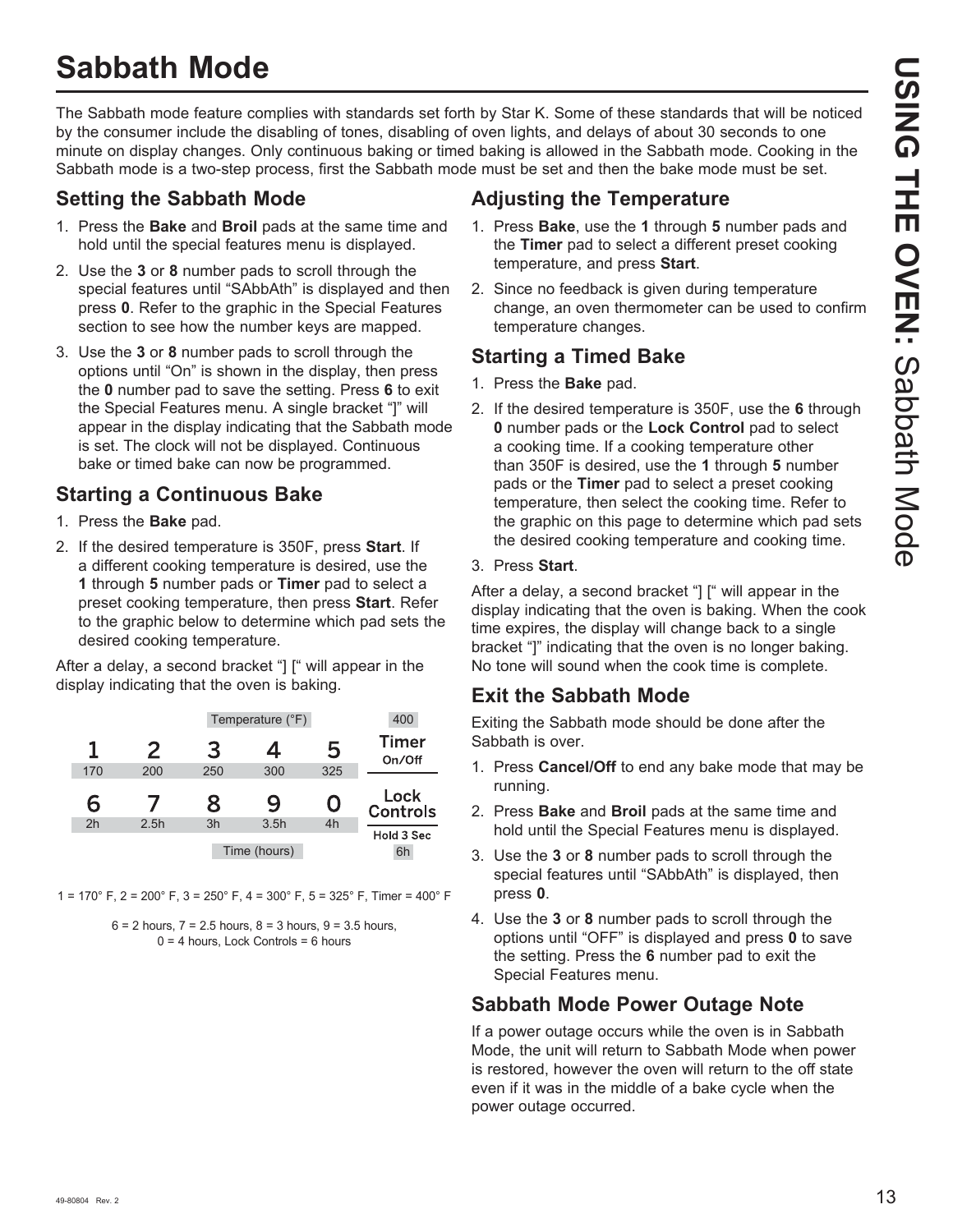Recommended rack positions for various types of foods are provided in the Cooking Guide. Adjusting rack position is one way to impact cooking results. For example, if you would prefer darker tops on cakes, muffins, or cookies, try moving food one rack position higher. If you find foods are too brown on top try moving them down next time.

When baking with multiple pans and on multiple racks, ensure there is at least 1½" between pans to allow sufficient space for air to flow.

The number of rack positions may vary by model.

#### To avoid possible burns, place the racks in the desired position before you turn the oven on.

# **Aluminum Foil and Oven Liners**

Do not use any type of foil or oven liner to cover the oven bottom. These items can trap heat **or melt, resulting in damage to the product and risk of shock, smoke or fire. Damage from improper use of these items is not covered by the product warranty.** 

Foil may be used to catch spills by placing a sheet on a lower rack, several inches below the food. Do not use more foil than necessary and never entirely cover an oven rack with aluminum foil. Keep foil at least 1-1/2" from oven walls to prevent poor heat circulation.

## **Cookware**

## **Cookware Guidelines**

The material, finish, and size of cookware affect baking performance.

Dark, coated and dull pans absorb heat more readily than light, shiny pans. Pans that absorb heat more readily can result in a browner, crisper, and thicker crust. If using dark and coated cookware check food earlier than minimum cook time. If undesirable results are obtained with this type of cookware consider reducing oven temperature by 25º F next time.

Shiny pans can produce more evenly cooked baked goods such as cakes and cookies.

Glass and ceramic pans heat slowly but retain heat well. These types of pans work well for dishes such as pies and custards.

Air insulated pans heat slowly and can reduce bottom browning.

Keep cookware clean to promote even heating.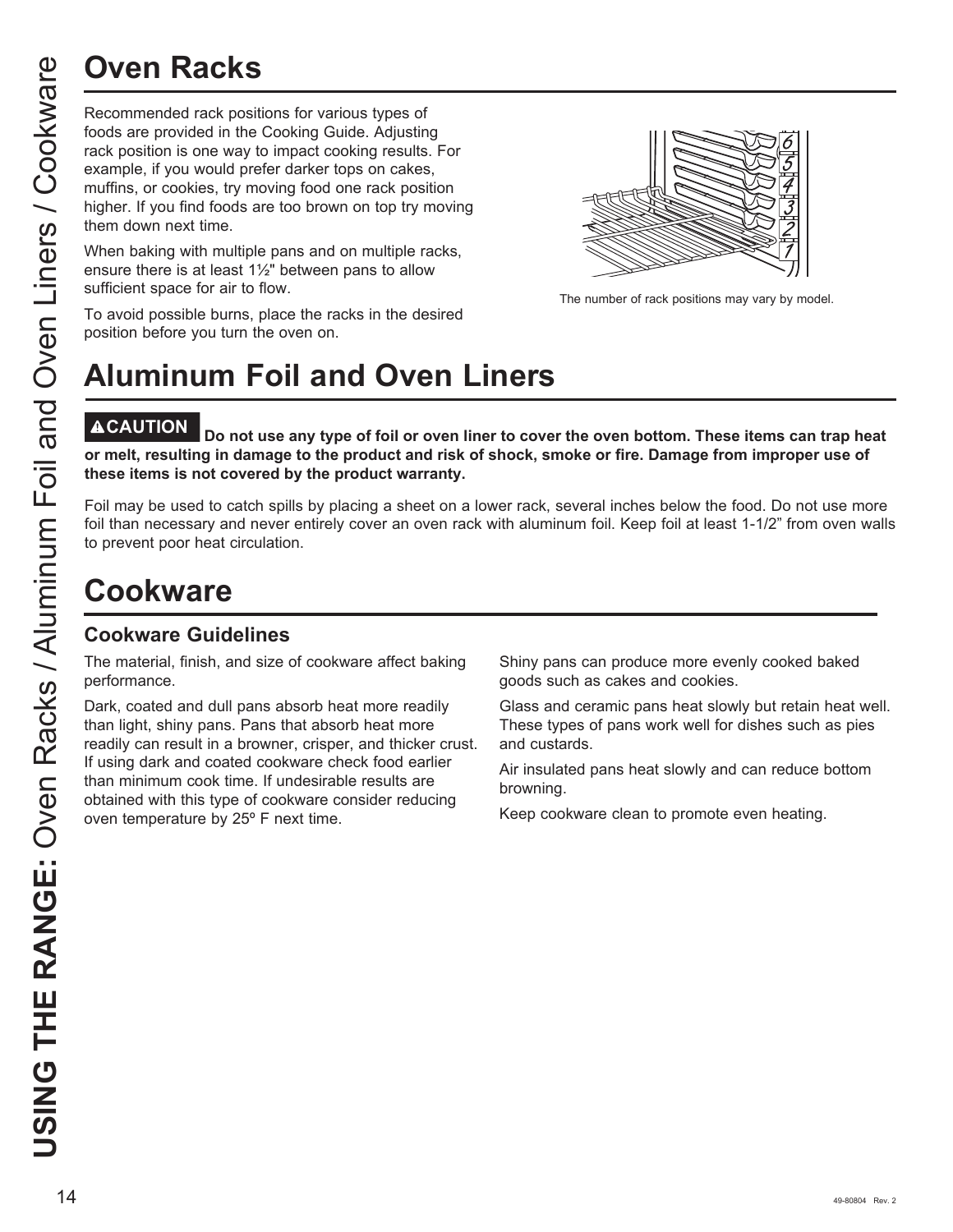## **Cooking Modes**

Your new oven has a variety of cooking modes to help you get the best results. These modes are described below. Refer to the Cooking Guide section for recommendations for specific foods. Remember, your new oven may perform differently than the oven it is replacing. **NOTE:** Remove unused racks when using the oven for faster preheat, improved efficiency and optimal performance.

## **Baking and Roasting Modes**

Select a mode for baking and roasting based on the type and quantity of food you are preparing. When preparing baked goods such as cakes, cookies, and pastries always preheat the oven first. Follow recipe recommendations for food placement. If no guidelines are provided, center food in the oven.

## **Traditional Bake**

The traditional bake mode is intended for single rack cooking. This mode uses heat primarily from the lower element but also from the upper element to cook food. To use this mode press the **Bake** pad, enter a temperature, and then press **Start**. Preheating is generally recommended when using this mode.

## **Broiling Modes**

Always broil with the door closed. Monitor food closely while broiling. Use caution when broiling on upper rack positions as placing food closer to the broil element increases smoking, spattering, and the possibility of fats igniting. For best performance center food below the broil heating element. **Broiling on rack position 7 is not recommended.**

Try broiling foods that you would normally grill. Adjust rack positions to adjust the intensity of the heat to the food. Place foods closer to the broil element when a seared surface and rare interior is desired. Thicker foods and foods that need to be cooked through should be broiled on a rack position farther from the broiler or by using **Broil Lo.**

## **Broil Hi**

The Broil Hi mode uses intense heat from the upper element to sear foods. Use Broil Hi for thinner cuts of meat and/ or foods you prefer less done on the interior. To use this mode press the **Broil** pad once and then press **Start**. It is not necessary to preheat when using this mode.

## **Broil Lo**

The Broil Lo mode uses less intense heat from the upper element to cook food thoroughly while also producing surface browning. Use Broil Lo for thicker cuts of meat and/or foods that you would like cooked all the way through. To use this mode press the **Broil** pad **twice** and then press **Start**. It is not necessary to preheat when using this mode.

## **Warm**

To use this mode, press the **Warm** pad then press **Start.** Cover foods that need to remain moist and do not cover foods that should be crisp. Preheating is not required. Do not use warm to heat cold food other than crisping crackers, chips or dry cereal. It is also recommended that food not be kept warm for more than 2 hours.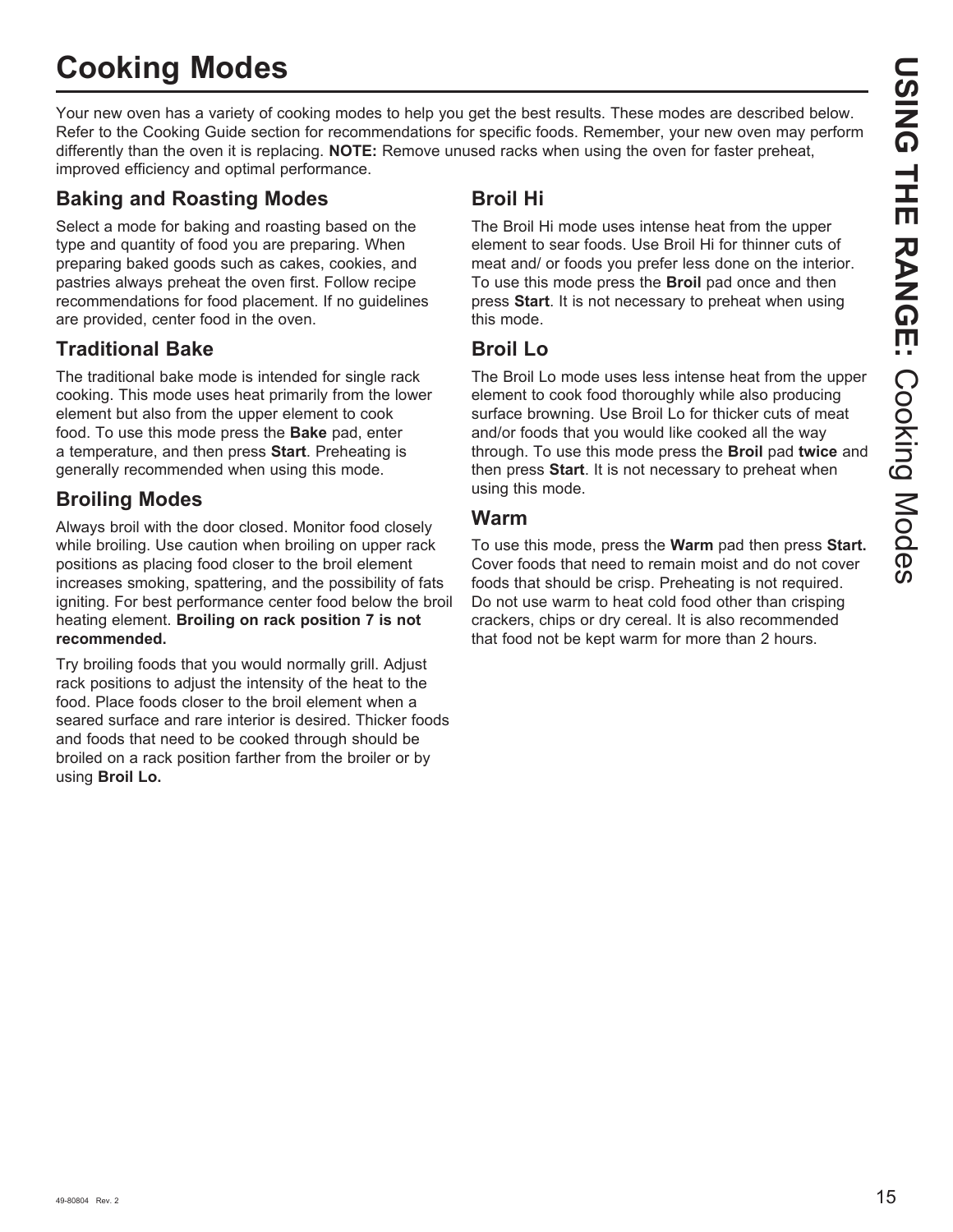| <b>FOOD TYPE</b>                                                                           | <b>RECOMMENDED</b><br><b>MODE(S)</b> | <b>RECOMMENDED</b><br><b>RACK POSITION(S)</b> | <b>ADDITIONAL SUGGESTIONS</b>                                                                                                                                                                      |
|--------------------------------------------------------------------------------------------|--------------------------------------|-----------------------------------------------|----------------------------------------------------------------------------------------------------------------------------------------------------------------------------------------------------|
| <b>Baked Goods</b>                                                                         |                                      |                                               |                                                                                                                                                                                                    |
| Layer Cakes, sheet cakes, bundt<br>cakes, muffins, quick breads on a<br><b>Single Rack</b> | Bake                                 | 3                                             | Use shiny cookware.                                                                                                                                                                                |
| Layer cakes* on Multiple Racks                                                             | <b>Bake</b>                          | 3 and 5                                       | Use shiny cookware. Ensure adequate airflow<br>(see illustration below).                                                                                                                           |
| Chiffon cakes (angel food)                                                                 | Bake                                 | $\mathbf{1}$                                  | Use shiny cookware.                                                                                                                                                                                |
| Cookies, biscuits, scones on a Single<br>Rack                                              | Bake                                 | $\overline{4}$                                | Use shiny cookware.                                                                                                                                                                                |
| Cookies, biscuits, scones on Multiple<br>Racks                                             | Bake                                 | 3 and 5                                       | Use shiny cookware. For foods like sugar cookies, switch<br>food location partially through cooking for more even<br>cooking results between racks. Ensure adequate airflow.                       |
| <b>Beef &amp; Pork</b>                                                                     |                                      |                                               |                                                                                                                                                                                                    |
| Hamburgers                                                                                 | <b>Broil Hi</b>                      | 6                                             | Use a broil pan; move food down for more doneness/<br>less searing. Watch food closely when broiling. For best<br>performance center food below the broil heater.                                  |
| Steaks & Chops                                                                             | <b>Broil Hi</b>                      | 5 or 6                                        | Use a broil pan; move food down for more doneness/<br>less searing. Watch food closely when broiling. For best<br>performance center food below the broil heater.                                  |
| Roasts                                                                                     | Bake                                 | 2 or 3                                        | Use a low sided pan such as a broil pan.<br>Preheating is not necessary.                                                                                                                           |
| <b>Poultry</b>                                                                             |                                      |                                               |                                                                                                                                                                                                    |
| Whole chicken                                                                              | <b>Bake</b>                          | 2 or 3                                        | Use a low sided pan such as a broil pan.<br>Preheating is not necessary.                                                                                                                           |
| Bone-in chicken breasts, legs, thighs                                                      | Broil Lo<br><b>Bake</b>              | 3                                             | If breaded or coated in sauce avoid Broil Hi modes. Broil<br>skin side down first. Watch food closely when broiling.<br>For best performance when broiling, center food below<br>the broil heater. |
| Boneless chicken breasts                                                                   | <b>Broil Lo</b><br>Bake              | 2 or 3                                        | If breaded or coated in sauce avoid Broil Hi modes. Broil<br>skin side down first. Watch food closely when broiling.<br>For best performance when broiling, center food below<br>the broil heater. |
| Whole turkey                                                                               | <b>Bake</b>                          | $\mathbf{1}$                                  | Use a low sided pan such as a broil pan.<br>Preheating is not necessary.                                                                                                                           |
| <b>Turkey Breast</b>                                                                       | Bake                                 | 3                                             | Use a low sided pan such as a broil pan.<br>Preheating is not necessary.                                                                                                                           |
| Fish                                                                                       | Broil Lo                             | 6 (1/2 thick or less)<br>$5$ ( $>1/2$ inch)   | Watch food closely when broiling. For best performance<br>center food below the broil heater.                                                                                                      |
| <b>Casseroles</b>                                                                          | Bake                                 | 3 or 4                                        |                                                                                                                                                                                                    |

Pizza, potato products, chicken

nuggets, appetizers on a Single Rack Bake 3 8VHGDUNFRRNZDUHIRUPRUHEURZQLQJFULVSLQJ use shiny cookware for less browning.

\*When baking four cake layers at a time, use racks 3 and 5. Place the pans as shown so that one pan is not directly above another.

Cook food thoroughly to help protect against food borne illness. Minimum safe food temperature recommendations for food safety can be found at **IsItDoneYet.gov**. Make sure to use a food thermometer to take food temperatures.

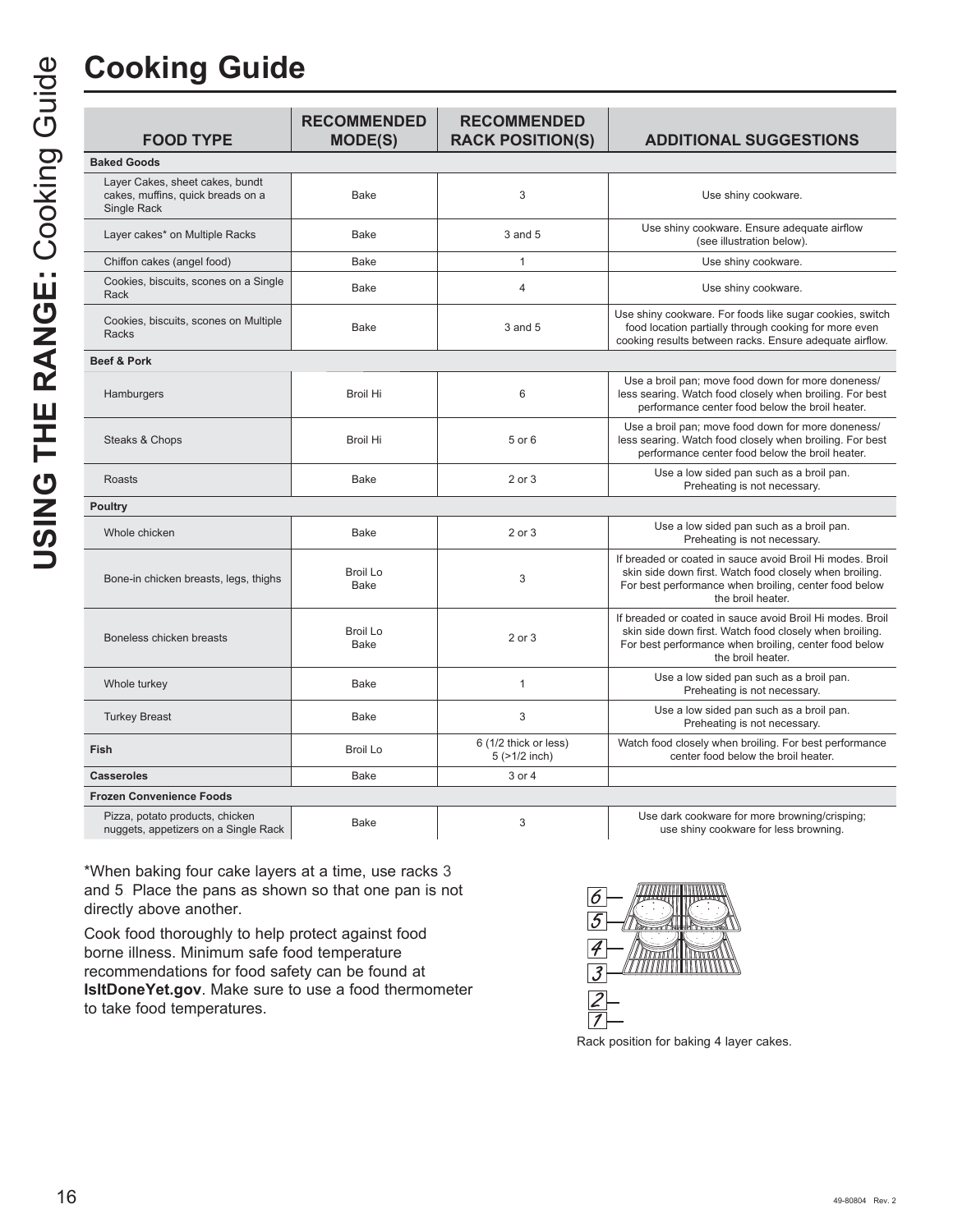## **Cleaning the Range – Exterior**

Be sure all controls are off and all surfaces are cool before cleaning any part of the range.



**AWARNING** If your range is removed for cleaning, servicing or any reason, be sure the anti-tip device is reengaged properly when the range is replaced. Failure to take this precaution could result in tipping of the range and can result in death or serious burns to children or adults.

## **Control Knobs**

The control knobs may be removed for easier cleaning. Make sure the knobs are in the **OFF** positions and pull them straight off the stems for cleaning. The knobs can be cleaned in a dishwasher or they may also be washed with soap and water. Make sure the inside of the knobs are dry before replacing. Replace the knobs, in the **OFF** position to ensure proper placement. **Control Lockout** If desired, the touch pads may be deactivated before cleaning. See Lock Controls in the Oven Controls section in this manual. Clean up splatters with a damp cloth. Remove heavier soil with warm, soapy water. Do not use abrasives of any kind. Reactivate the touch pads after cleaning. **Control Panel** It's a good idea to wipe the control panel after each use. Clean with mild soap and water or vinegar and water, Do not use abrasive cleansers, strong liquid cleansers, plastic scouring pads or oven cleaners on the control

## **Oven Exterior**

Do not use oven cleaners, abrasive cleansers, strong liquid cleansers, steel wool, plastic scouring pads, or cleaning powders on the interior or exterior of the oven. Clean with a mild soap and water or vinegar and water solution. Rinse with clean water and dry with a soft cloth. When cleaning surfaces, make sure that they are at room temperature and not in direct sunlight.

rinse with clean water and polish dry with a soft cloth.

Stainless Steel.

panel - they will damage the finish, including Black

If stain on the door vent trim is persistent, use a mild abrasive cleaner and a sponge-scrubber for best results.

Spillage of marinades, fruit juices, tomato sauces and basting liquids containing acids may cause discoloration and should be wiped up immediately. Let hot surfaces cool, then clean and rinse.

## **Painted Surfaces and Black Stainless Steel**

Painted surfaces include the sides of the range and the door, top of control panel, maintop trims and the drawer front. Clean these with soap and water or a vinegar and water solution.

Do not use commercial oven cleaners, cleaning powders, steel wool or harsh abrasives on any painted surface, including Black Stainless Steel.

## **Stainless Steel - Excluding Black Stainless Steel (on some models)**

Do not use a steel wool pad; it will scratch the surface.

To clean the stainless steel surface, use warm sudsy water or a stainless steel cleaner or polish. Always wipe the surface in the direction of the grain. Follow the cleaner instructions for cleaning the stainless steel surface.

To inquire about purchasing cleaning products including stainless steel appliance cleaner or polish, see the Accessories and Consumer Support sections at the end of this manual.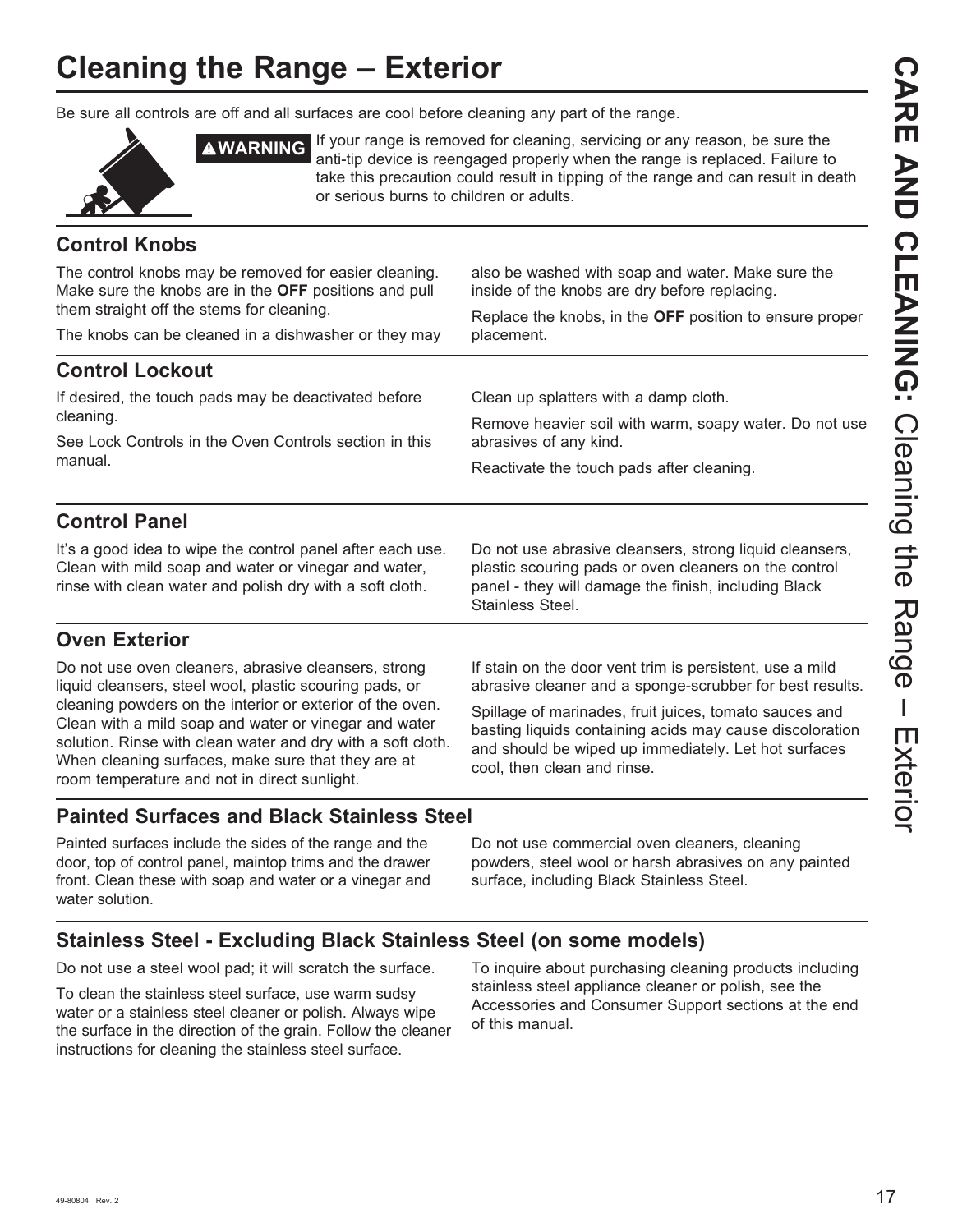Be sure all controls are off and all surfaces are cool before cleaning any part of the range. The interior of your new oven can be cleaned manually or by using Steam Clean or Self Clean modes.

Spillage of marinades, fruit juices, tomato sauces and basting liquids containing acids may cause discoloration and should be wiped up immediately. Let hot surfaces cool, then clean and rinse.

## **Manual Cleaning**

Do not use oven cleaners, abrasive cleaners, strong liquid cleansers, steel wool, scouring pads, or cleaning powders on the interior of the oven. Clean with a mild

## **Self Clean Mode**

Read Self-Cleaning Oven Safety Instructions at the beginning of this manual before using Self Clean Mode. Self clean uses very high temperatures to clean the oven interior. The oven door will lock when using this feature. Before operating the self-clean cycle, wipe up grease and soils from the oven. Remove all items from the oven other than enameled (dark color) racks. Shiny or silver racks, the meat probe, and any cookware or other items should all be removed from the oven before initiating a self-clean cycle. Close the door. Press the **Self Clean** pad and a default self-clean time is displayed. The clean time can be changed to any time between 3:00 and 5:00 hours by using the number pads to enter a different time and pressing **Start**. For heavily soiled ovens, the maximum 5 hour clean time is recommended. If you wish to use the default time, press the **Start** pad immediately after pressing the **Clean** pad. The oven will turn off automatically when the self-clean cycle is complete. The door will stay locked until the oven has cooled down. After the oven has cooled down wipe any ash out of the oven.

We recommend venting your kitchen with an open window or using a ventilation fan or hood during the first self-clean cycle.

soap and water or vinegar and water solution. Rinse with clean water and dry with a soft cloth. When cleaning surfaces, make sure that they are at room temperature.

Soil on the front frame of the range and outside the gasket on the door will need to be cleaned by hand. Clean these areas with hot water, soap-filled steel-wool pads or cleansers such as Soft Scrub®. Rinse well with clean water and dry.

Do not clean the gasket. The fiberglass material of the oven door gasket cannot withstand abrasion. It is essential for the gasket to remain intact. If you notice it becoming worn or frayed, replace it.

Make sure the oven light bulb cover is in place and the oven light is off.

**IMPORTANT:** The health of some birds is extremely sensitive to the fumes given off during the self-cleaning cycle of any range. Move birds to another well-ventilated room.

#### **On Some Models:**

The surface units are automatically disabled during the self-clean cycle. Make sure that all surface unit controls are turned off at all times during the self-clean cycle. Any surface unit that is set to an "on" position while the self-clean cycle is operating will automatically come on after the self-clean cycle is finished, and could result in an "on" unattended surface unit. Wait until the self-clean cycle is finished to set and use the surface units.

## **Racks**

All racks can be washed with warm, soapy water. Enameled (not shiny) racks can be left in the cavity during self clean.

Racks may be more difficult to slide, especially after a self-clean. Put some vegetable oil on a soft cloth or paper towel and rub onto the left and right edges.

## **Oven Heating Elements**

Do not clean the bake element or the broil element. Any soil will burn off when the elements are heated.

To clean the oven floor when the bake element is exposed, gently lift the bake element. On some models, the bake element is not exposed and is under the oven floor. Clean the oven floor with warm, soapy water.

**NOTE:** Using other cooking oils will cause a discoloring or a rust like color residue on the racks and cavity sides. To clean this residue, use a soap and water or a vinegar and water solution. Rinse with clean water and dry with a soft cloth.





Gently lift the bake element Wipe up heavy soil on the oven bottom.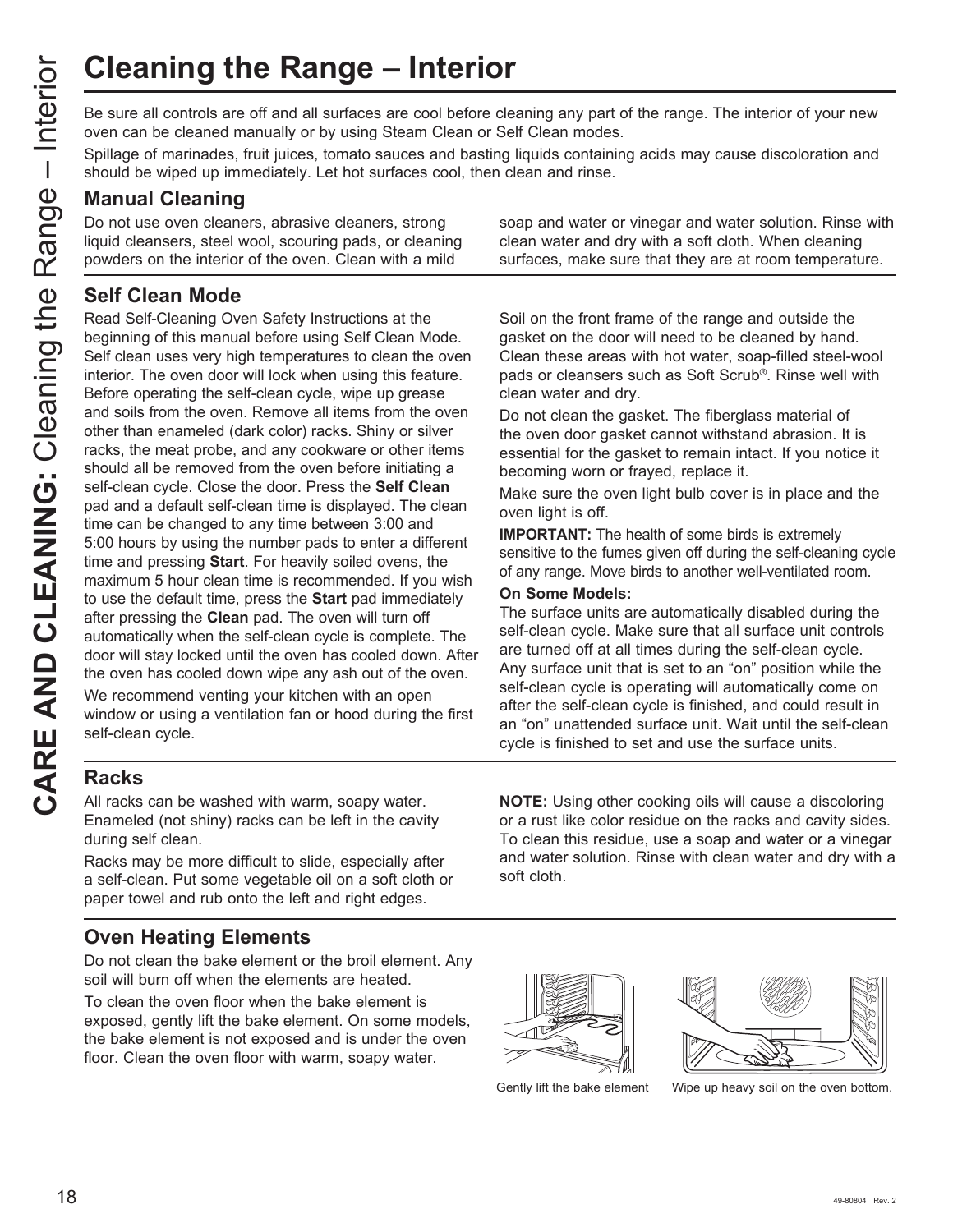## **Normal Daily Use Cleaning**

ONLY use CERAMA BRYTE® Ceramic Cooktop Cleaner on the glass cooktop. Other creams may not be as effective.

To maintain and protect the surface of your glass cooktop, follow these steps:

- 1. Before using the cooktop for the first time, clean it with CERAMA BRYTE® Ceramic Cooktop Cleaner. This helps protect the top and makes cleanup easier.
- 2. Daily use of CERAMA BRYTE® Ceramic Cooktop Cleaner will help keep the cooktop looking new.
- 3. Shake the cleaning cream well. Apply a few drops of CERAMA BRYTE® Ceramic Cooktop Cleaner directly to the cooktop.
- 4. Use a paper towel or CERAMA BRYTE® Cleaning Pad for Ceramic Cooktops to clean the entire cooktop surface.
- 5. Use a dry cloth or paper towel to remove all cleaning residue. No need to rinse.
- 6. Do not use CERAMA BRYTE® on any metal parts located next to the glass.



Clean your cooktop after each spill. Use CERAMA BRYTE® Ceramic Cooktop Cleaner.

**NOTE:** It is very important that you DO NOT heat the cooktop until it has been cleaned thoroughly.

## **Burned-On Residue**

**NOTE:** DAMAGE to your glass surface may occur if you use scrub pads other than those recommended.

- 1. Allow the cooktop to cool.
- 2. Spread a few drops of CERAMA BRYTE® Ceramic Cooktop Cleaner on the entire burned residue area.
- 3. Using a CERAMA BRYTE<sup>®</sup> Cleaning Pad for Ceramic Cooktops, rub the residue area, applying pressure as needed.
- 4. If any residue remains, repeat the steps listed above as needed.

## **Heavy, Burned-On Residue**

- 1. Allow the cooktop to cool.
- 2. Use a single-edge razor blade scraper at approximately a 45° angle against the glass surface and scrape the soil. It will be necessary to apply pressure to the razor scraper in order to remove the residue.
- 3. After scraping with the razor scraper, spread a few drops of CERAMA BRYTE® Ceramic Cooktop Cleaner on the entire burned residue area. Use a CERAMA BRYTE® Cleaning Pad to remove any remaining residue.
- 4. For additional protection, after all residue has been removed, polish the entire surface with CERAMA BRYTE® Ceramic Cooktop Cleaner and a paper towel.

5. For additional protection, after all residue has been removed, polish the entire surface with CERAMA BRYTE® Ceramic Cooktop Cleaner and a paper towel.



Use a CERAMA BRYTE® Cleaning Pad for Ceramic Cooktops.



The CERAMA BRYTE® Ceramic Cooktop Scraper and all recommended supplies are available through our Parts Center. See the Accessories and Consumer Support sections at the end of this manual.

**NOTE:** Do not use a dull or nicked blade.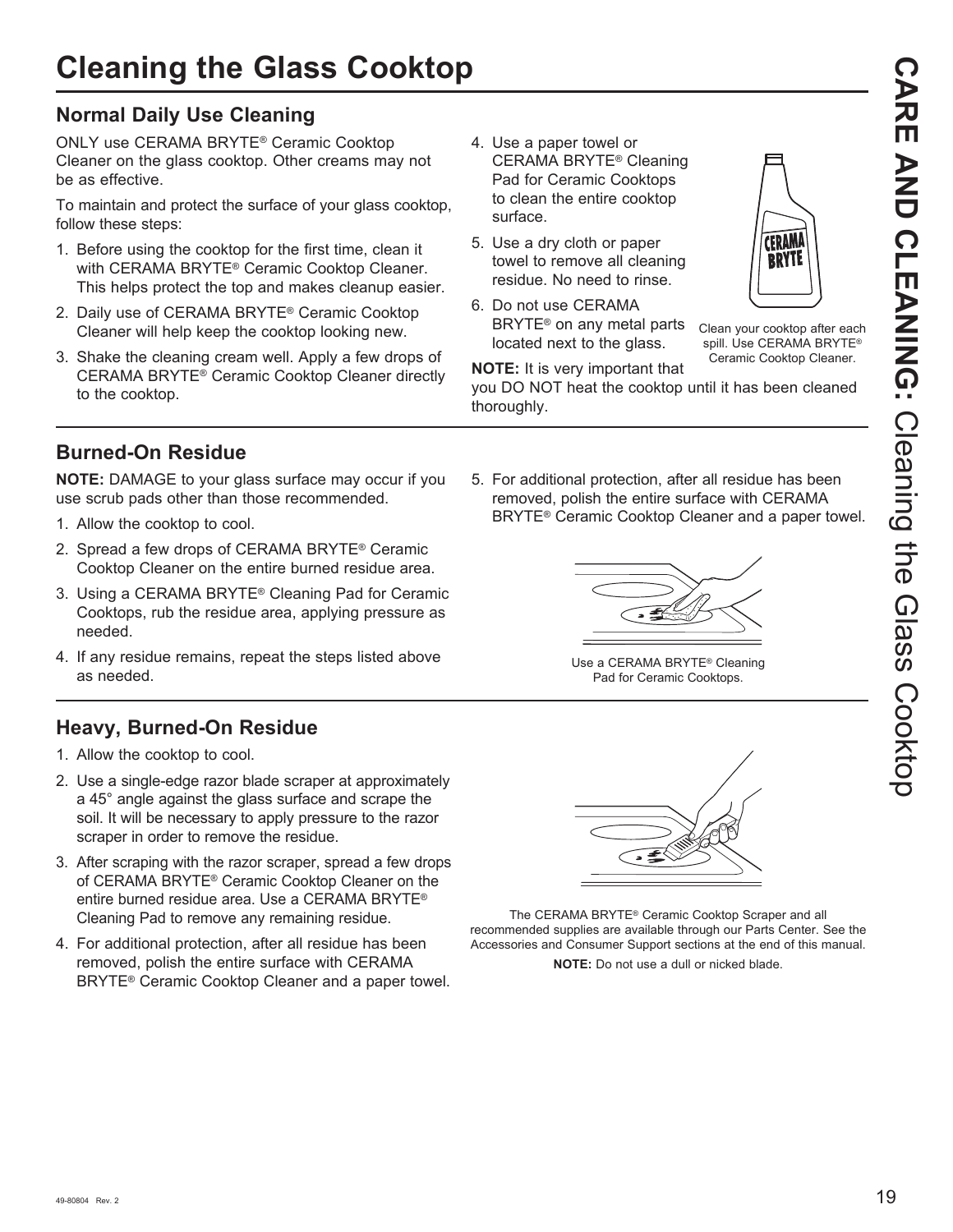## **Metal Marks and Scratches**

1. Be careful not to slide pots and pans across your cooktop. It will leave metal markings on the cooktop surface.

 These marks are removable using the CERAMA BRYTE® Ceramic Cooktop Cleaner with a CERAMA BRYTE® Cleaning Pad for Ceramic Cooktops.

2. If pots with a thin overlay of aluminum or copper are allowed to boil dry, the overlay may leave black discoloration on the cooktop.

 This should be removed immediately before heating again or the discoloration may be permanent.

**NOTE:** Carefully check the bottom of pans for roughness that would scratch the cooktop.

## **Cooktop Seal**

To clean the cooktop seal around the edges of the glass, lay a wet cloth on it for a few minutes, then wipe clean with nonabrasive cleaners.



## **Damage from Sugary Spills and Melted Plastic**

Special care should be taken when removing hot substances **to avoid permanent damage of the glass surface**. Sugary spillovers (such as jellies, fudge, candy, syrups) or melted plastics can cause pitting of the surface of your cooktop (not covered by the warranty) unless the spill is removed while still hot. Special care should be taken when removing hot substances.

Be sure to use a new, sharp razor scraper.

- Do not use a dull or nicked blade.
- 1. Turn off all surface units. Remove hot pans.
- 2. Wearing an oven mitt:
	- a. Use a single-edge razor blade scraper to move the spill to a cool area on the cooktop.
	- b. Remove the spill with paper towels.
- 3. Any remaining spillover should be left until the surface of the cooktop has cooled.
- 4. Don't use the surface units again until all of the residue has been completely removed.

**NOTE:** If pitting or indentation in the glass surface has already occurred, the cooktop glass will have to be replaced. In this case, service will be necessary.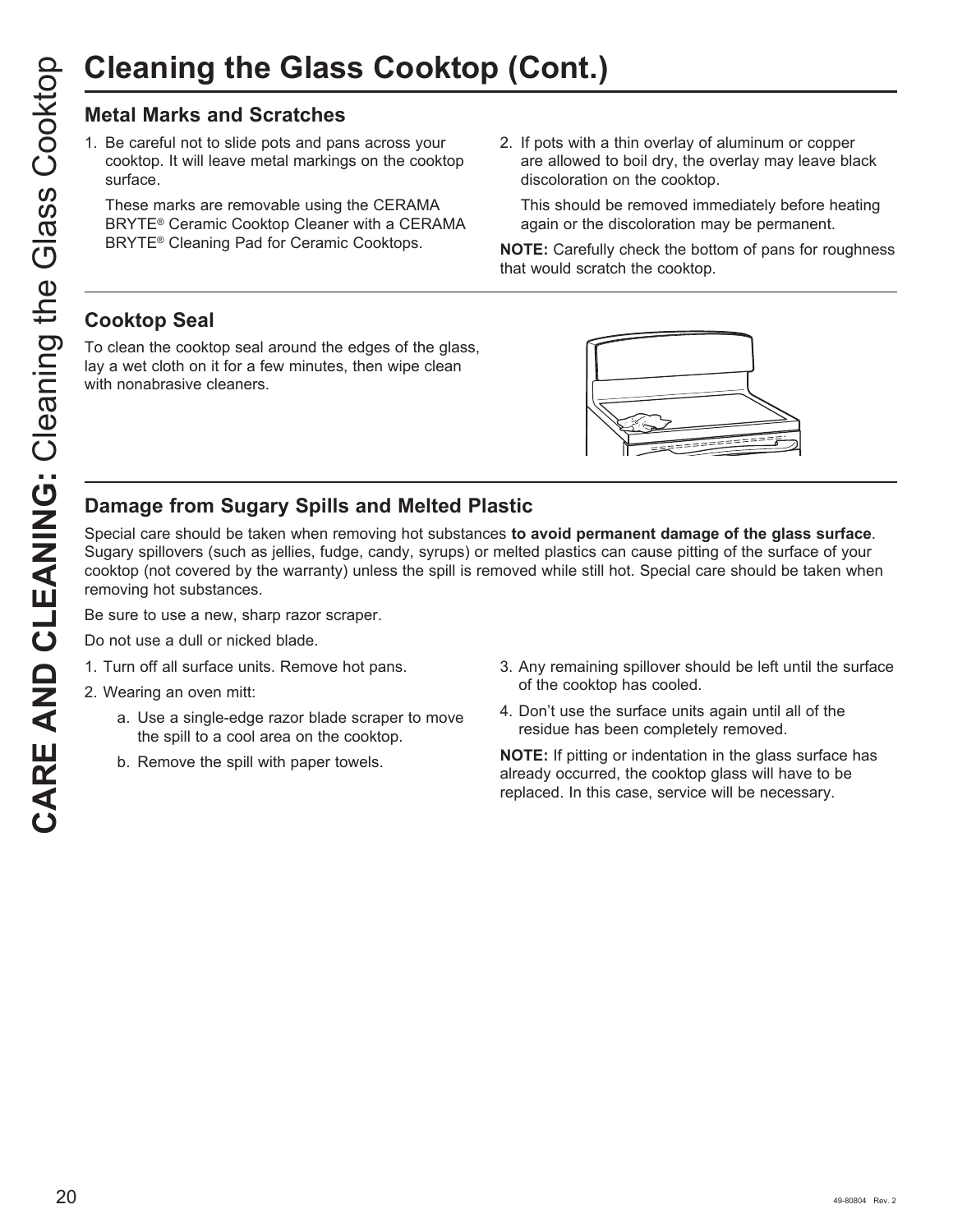## **Oven Light**

**A WARNING** SHOCK OR BURN HAZARD: Before replacing oven light bulb, disconnect the electrical power to the range at the main fuse or circuit breaker panel. Failure to do so may result in electric shock or burn.

**A CAUTION** BURN HAZARD: The glass cover and bulb should be removed when cool. Touching hot glass with bare hands or a damp cloth can cause burns.

## **Oven Light Replacement (on some models)**

#### **To remove:**

- 1. Turn the glass cover counterclockwise 1/4 turn until the tabs of the glass cover clear the grooves of the socket. Wearing latex gloves may offer a better grip.
- 2. Using gloves or a dry cloth, remove the bulb by pulling it straight out.

#### **To replace:**

- 1. Use a new 120/130-volt halogen bulb, not to exceed 50 watts. Replace the bulb with the same type of bulb that was removed. Be sure the replacement bulb is rated 120 volts or 130 volts (NOT 12 volts).
- 2. Using gloves or a dry cloth, remove the bulb from its packaging. Do not touch the bulb with bare fingers. Oil from skin will damage the bulb and shorten its life.
- 3. Push the bulb straight into the receptacle all the way.
- 4. Place the tabs of the glass cover into the grooves of the socket. Turn the glass cover clockwise 1/4 turn.

 For improved lighting inside the oven, clean the glass cover frequently using a wet cloth. This should be done when the oven is completely cool.

5. Reconnect electrical power to the oven.



## **Oven Light Replacement (on some models)**

#### **To remove:**

- 1. Turn the glass cover counterclockwise 1/4 turn until the tabs of the glass cover clear the grooves of the socket. Wearing latex gloves may offer a better grip.
- 2. Remove the bulb by turning it counter-clockwise.

#### **To replace:**

- 1. Replace bulb with a new 40-watt appliance bulb. Insert the bulb and turn it clockwise until it is tight.
- 2. Place the tabs of the glass cover into the grooves of the socket. Turn the glass cover clockwise 1/4 turn.

 For improved lighting inside the oven, clean the glass cover frequently using a wet cloth. This should be done when the oven is completely cool.

3. Reconnect electrical power to the oven.

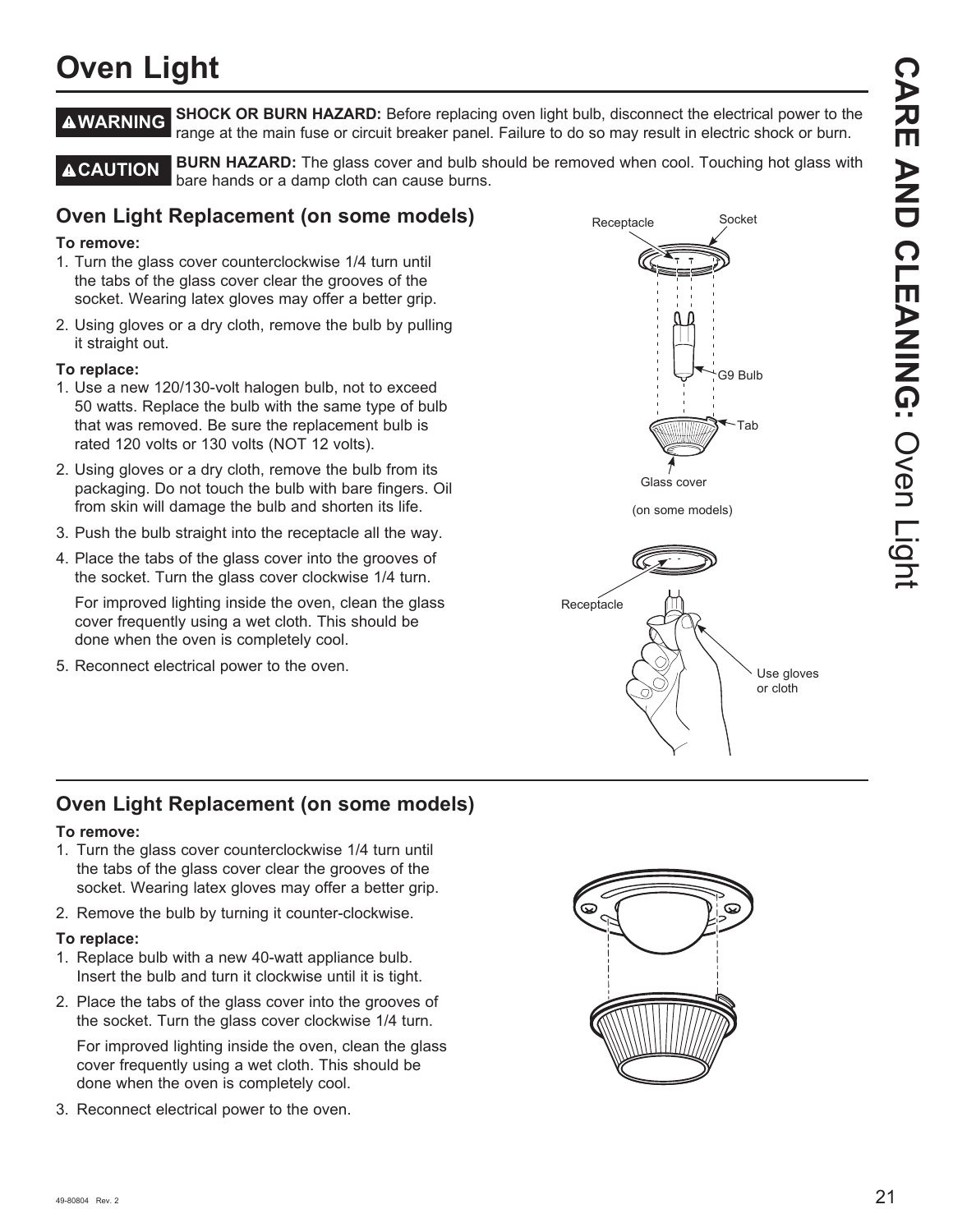# **Oven Door**

Do not lift the door by the handle.

#### **To remove the door:**

- 1. Fully open the door.
- 2. Pull the hinge locks down toward the door frame, to the unlocked position. A tool, such as a small flatblade screwdriver, may be required.
- 3. Firmly grasp both sides of the door at the top.
- 4. Close door to the door removal position. The door should be open approximately 3" with no obstruction above the door.
- 5. Lift door up and out until both hinge arms are clear of the slots.





Pull hinge locks down to unlock

Removal position

#### **To replace the door:**

- 1. Firmly grasp both sides of the door at the top.
- 2. Starting on the left side, with the door at the same angle as the removal position, seat the indentation of the hinge arm into the bottom edge of the hinge slot. The notch in the hinge arm must be fully seated into the bottom of the slot. Repeat for right side.
- 3. Fully open the door. If the door will not fully open, the indentation is not seated correctly in the bottom edge of the slot.
- 4. Push the hinge locks up against the front frame of the oven cavity, to the locked position.
- 5. Close the oven door.



## **Removable Storage Drawer**

## **For Metal Rails (on some models)**

The storage drawer is a good place to store cookware and bakeware. Do not store plastics or flammable material in the drawer.

The storage drawer may be removed for cleaning under the range. Clean the storage drawer with a damp cloth or sponge. Never use harsh abrasives or scouring pads.

Your storage drawer may have plastic slides or metal rails. Follow the respective removal and replacement instructions for your model's configuration.

### **Removing the Storage Drawer:**

- 1. Pull drawer straight out until it stops.
- 2. Continue to pull the drawer until it is detached from the oven.



## **Replacing the Storage Drawer:**

- 1. Rest the left drawer rail around the inner left rail guide and slide it in slightly.
- 2. Place the right drawer rail around the inner right rail guide and slide it in slightly.
- 3. Slide the drawer all the way in.

## **For Plastic Slides (on some models)**

#### **To remove the drawer:**

- 1. Pull the drawer out until it stops.
- 2. Lift the front of the drawer until the stops clear the guides.
- 3. Remove the drawer.

#### **To replace the drawer:**

- 1. Place the drawer rails on the guides.
- 2. Push the drawer back until it stops.
- 3. Lift the front of the drawer and push back until the stops clear the guides.
- 4. Lower the front of the drawer and push back until it closes.

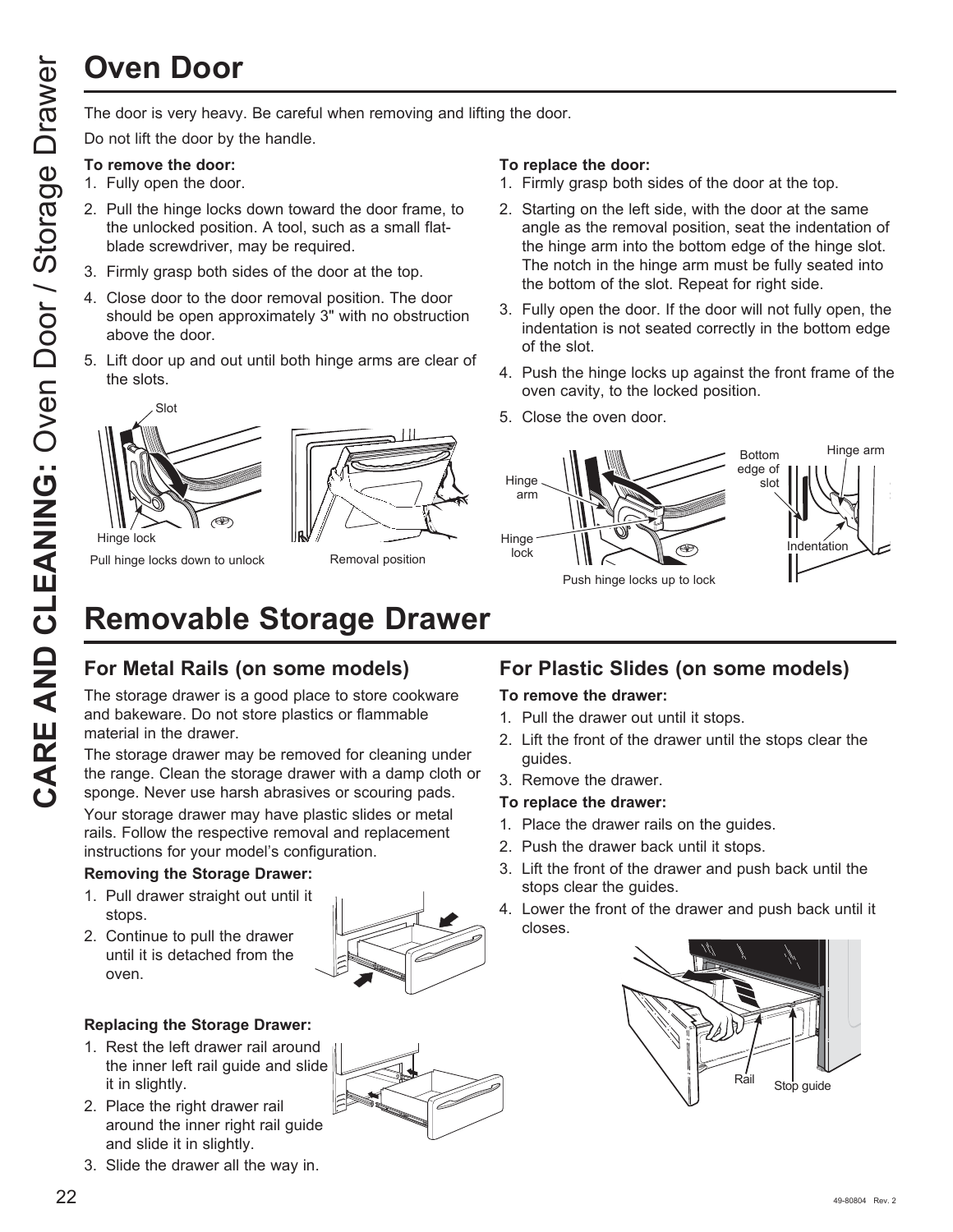## **Troubleshooting Tips ...** Before you call for service

Save time and money! Review the charts on the following pages first and you may not need to call for service.

| <b>Problem</b>                                                                                       | <b>Possible Cause</b>                                                                                                                                                                           | <b>What To Do</b>                                                                                                                                                                                                                                                                                                                                                                                               |
|------------------------------------------------------------------------------------------------------|-------------------------------------------------------------------------------------------------------------------------------------------------------------------------------------------------|-----------------------------------------------------------------------------------------------------------------------------------------------------------------------------------------------------------------------------------------------------------------------------------------------------------------------------------------------------------------------------------------------------------------|
| Surface units will not<br>maintain a rolling boil or                                                 | Improper cookware being used.                                                                                                                                                                   | Use pans which are flat and match the diameter of the<br>surface unit selected.                                                                                                                                                                                                                                                                                                                                 |
| cooking is not fast enough                                                                           | In some areas, the power (voltage) may be low.                                                                                                                                                  | Cover pan with a lid until desired heat is obtained.                                                                                                                                                                                                                                                                                                                                                            |
| Surface units do not work<br>properly                                                                | A fuse in your home may be blown or the circuit<br>breaker tripped.                                                                                                                             | Replace the fuse or reset the circuit breaker.                                                                                                                                                                                                                                                                                                                                                                  |
|                                                                                                      | Cooktop controls improperly set.                                                                                                                                                                | Check to see the correct control is set for the surface<br>unit you are using.                                                                                                                                                                                                                                                                                                                                  |
| Surface unit stops glowing<br>when turned to a lower<br>setting                                      | The unit is still on and hot.                                                                                                                                                                   | This is normal.                                                                                                                                                                                                                                                                                                                                                                                                 |
| Scratches (may appear as<br>cracks) on cooktop glass                                                 | Incorrect cleaning methods being used.                                                                                                                                                          | Scratches are not removable. Tiny scratches will become<br>less visible in time as a result of cleaning.                                                                                                                                                                                                                                                                                                        |
| surface                                                                                              | Cookware with rough bottoms being used or coarse<br>particles (salt or sand) were between the cookware<br>and the surface of the cooktop. Cookware has been<br>slid across the cooktop surface. | To avoid scratches, use the recommended cleaning<br>procedures. Make sure bottoms of cookware are clean<br>before use, and use cookware with smooth bottoms.                                                                                                                                                                                                                                                    |
| Areas of discoloration on                                                                            | Food spillovers not cleaned before next use.                                                                                                                                                    | See the Cleaning the glass cooktop section.                                                                                                                                                                                                                                                                                                                                                                     |
| the cooktop                                                                                          | Hot surface on a model with a light-colored cooktop.                                                                                                                                            | This is normal. The surface may appear discolored when<br>it is hot. This is temporary and will disappear as the<br>glass cools.                                                                                                                                                                                                                                                                                |
| <b>Plastic melted to the</b><br>surface                                                              | Hot cooktop came into contact with plastic placed<br>on the hot cooktop.                                                                                                                        | See the Cleaning the glass cooktop section as there is<br>potential for permanent damage without proper care.                                                                                                                                                                                                                                                                                                   |
| Pitting (or indentation) of<br>the cooktop                                                           | Hot sugar mixture spilled on the cooktop.                                                                                                                                                       | Call a qualified technician for replacement.                                                                                                                                                                                                                                                                                                                                                                    |
| Frequent cycling off and on<br>of surface units                                                      | Improper cookware being used.                                                                                                                                                                   | Use only flat cookware to minimize cycling.                                                                                                                                                                                                                                                                                                                                                                     |
| My new oven doesn't<br>cook like my old one. Is<br>something wrong with the<br>temperature settings? | Your new oven has a different cooking system from<br>your old oven and therefore may cook differently<br>than your old oven.                                                                    | For the first few uses, follow your recipe times and<br>temperatures carefully. If you still think your new oven is<br>too hot or too cold, you can adjust the temperature yourself<br>by following the steps in Special Features to meet your<br>specific cooking preference. NOTE: This adjustment affects<br>Bake, and Convection Bake temperatures; it will not affect<br>Convection Roast, Broil or Clean. |
| Food does not bake                                                                                   | Oven controls improperly set.                                                                                                                                                                   | See the Cooking Modes section.                                                                                                                                                                                                                                                                                                                                                                                  |
| properly                                                                                             | Rack position is incorrect or rack is not level.                                                                                                                                                | See the Cooking Modes section and Cooking Guide.                                                                                                                                                                                                                                                                                                                                                                |
|                                                                                                      | Incorrect cookware or cookware of improper size<br>being used.                                                                                                                                  | See the Cookware section.                                                                                                                                                                                                                                                                                                                                                                                       |
|                                                                                                      | Oven temperature needs adjustment.                                                                                                                                                              | See the Special Features section.                                                                                                                                                                                                                                                                                                                                                                               |
|                                                                                                      | Ingredient substitution                                                                                                                                                                         | Substituting ingredients can change the recipe outcome.                                                                                                                                                                                                                                                                                                                                                         |
| Food does not broil                                                                                  | Oven controls improperly set.                                                                                                                                                                   | Make sure you select the appropriate broil mode.                                                                                                                                                                                                                                                                                                                                                                |
| properly                                                                                             | Improper rack position being used.                                                                                                                                                              | See Cooking Guide for rack location suggestions.                                                                                                                                                                                                                                                                                                                                                                |
|                                                                                                      | Food being cooked in a hot pan.                                                                                                                                                                 | Make sure cookware is cool.                                                                                                                                                                                                                                                                                                                                                                                     |
|                                                                                                      | Cookware not suited for broiling.                                                                                                                                                               | Use a pan specifically designed for broiling.                                                                                                                                                                                                                                                                                                                                                                   |
|                                                                                                      | Aluminum foil used on the broiling pan and grid has<br>not been fitted properly and slit as recommended.                                                                                        | If using aluminum foil conform to pan slits.                                                                                                                                                                                                                                                                                                                                                                    |
|                                                                                                      | In some areas the power (voltage) may be low.                                                                                                                                                   | Preheat the broil element for 10 minutes.                                                                                                                                                                                                                                                                                                                                                                       |
| Oven temperature too hot<br>or too cold                                                              | Oven temperature needs adjustment.                                                                                                                                                              | See the Special Features section.                                                                                                                                                                                                                                                                                                                                                                               |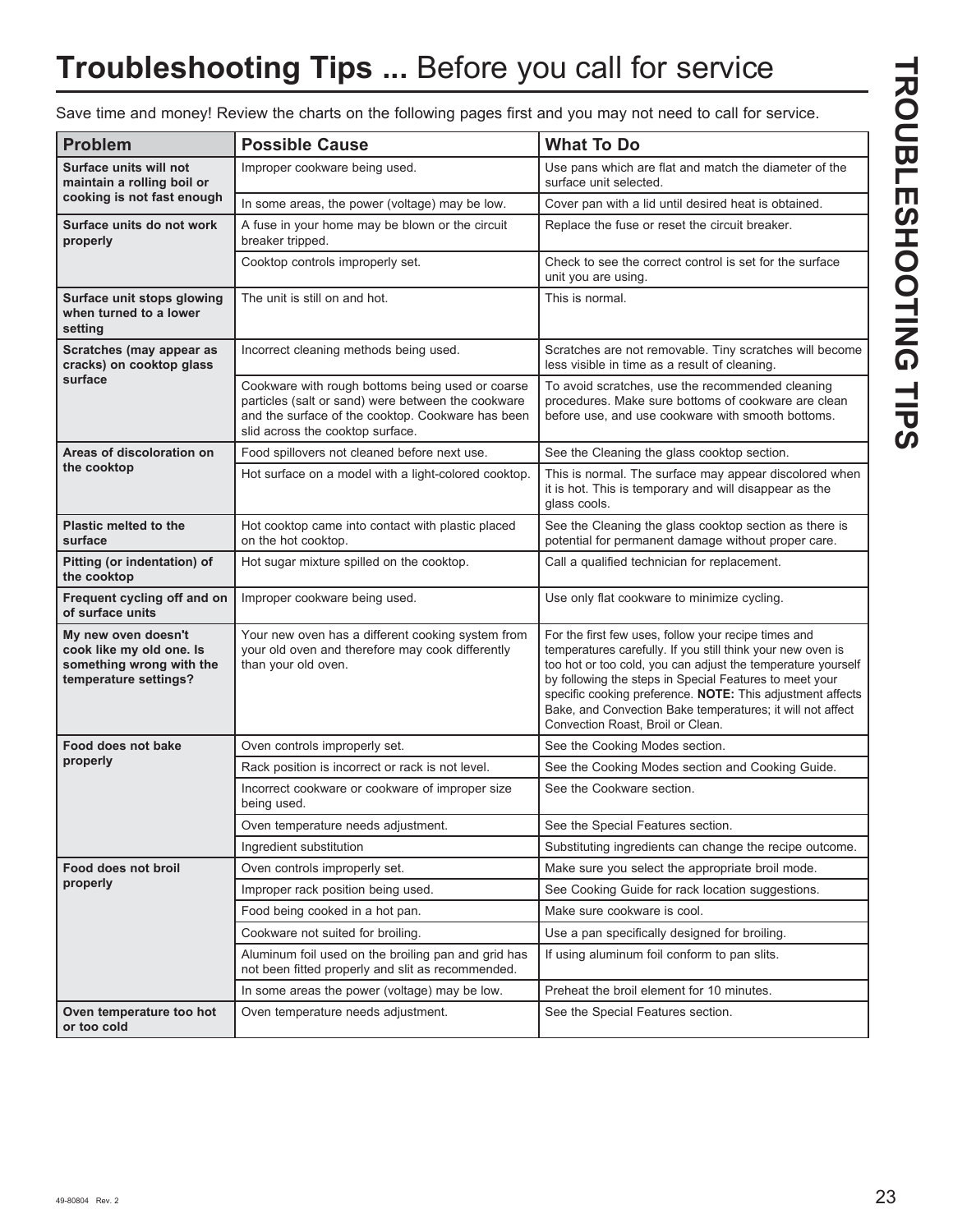## **Troubleshooting Tips ...** Before you call for service

| <b>Problem</b>                                                      | <b>Possible Cause</b>                                                                                                | <b>What To Do</b>                                                                                                                                                                                                          |
|---------------------------------------------------------------------|----------------------------------------------------------------------------------------------------------------------|----------------------------------------------------------------------------------------------------------------------------------------------------------------------------------------------------------------------------|
|                                                                     |                                                                                                                      |                                                                                                                                                                                                                            |
| Oven does not work or<br>appears not to work                        | A fuse in your home may be blown or the circuit<br>breaker tripped.                                                  | Replace the fuse or reset the circuit breaker.                                                                                                                                                                             |
|                                                                     | Oven controls improperly set.                                                                                        | See the Using the Oven section.                                                                                                                                                                                            |
|                                                                     | Oven is in Sabbath Mode.                                                                                             | Verify that the oven is not in Sabbath Mode. See the Special<br>Features section.                                                                                                                                          |
| "Crackling" or "popping"<br>sound                                   | This is the sound of the metal heating and cooling<br>during both the cooking and cleaning functions.                | This is normal.                                                                                                                                                                                                            |
| Why is my range making<br>a "clicking" noise when<br>using my oven? | Your range cycles the heating elements by<br>turning relays on and off to maintain the oven<br>temperature.          | This is normal.                                                                                                                                                                                                            |
| Clock and timer do not<br>work                                      | A fuse in your home may be blown or the circuit<br>breaker tripped.                                                  | Replace the fuse or reset the circuit breaker.                                                                                                                                                                             |
|                                                                     | Plug on range is not completely inserted in the<br>electrical outlet.                                                | Make sure electrical plug is plugged into a live, properly<br>grounded outlet.                                                                                                                                             |
|                                                                     | Oven controls improperly set.                                                                                        | See the Using the kitchen timer section.                                                                                                                                                                                   |
|                                                                     | Clock display turned off                                                                                             | Check Clock Display settings in the Special Features section                                                                                                                                                               |
| Storage drawer won't<br>close                                       | Power cord may be obstructing drawer in the<br>lower back of the range.                                              | Reposition the drawer and power cord. See the Storage<br>Drawer Removal instructions in the Care and cleaning of the<br>range section.                                                                                     |
|                                                                     | Drawer slide or rail improperly aligned with<br>support                                                              | Reposition the drawer. See the Storage Drawer Removal<br>instructions in the Care and cleaning of the range section.                                                                                                       |
| Oven door is crooked                                                | The door is out of position.                                                                                         | Because the oven door is removable, it sometimes gets out<br>of position during installation. To straighten the door, re-install<br>the door. See the Lift-Off Oven Door instructions in the Care<br>and Cleaning section. |
| Oven light does not work                                            | Light bulb is loose or defective.                                                                                    | Tighten or replace bulb.                                                                                                                                                                                                   |
|                                                                     | Pad operating light is broken.                                                                                       | Call for service.                                                                                                                                                                                                          |
|                                                                     | Oven is in Sabbath mode                                                                                              | Verify that the oven is not in Sabbath mode. See the Special<br>Features section.                                                                                                                                          |
| Oven will not self-clean                                            | The temperature is too high to set a self-clean<br>operation.                                                        | Allow the oven to cool and reset the controls.                                                                                                                                                                             |
|                                                                     | Oven controls improperly set.                                                                                        | See the Cleaning the Oven section.                                                                                                                                                                                         |
|                                                                     | Door not shut/closed                                                                                                 | Close the oven door completely.                                                                                                                                                                                            |
| <b>Excessive smoking</b><br>during clean cycle                      | Excessive soil or grease.                                                                                            | Press the Cancel/Off pad. Open the windows to rid the room<br>of smoke. Wait until the LOCKED light goes off. Wipe up the<br>excess soil and reset the clean cycle.                                                        |
| <b>Excessive smoking</b><br>during broiling                         | Food too close to burner element.                                                                                    | Lower the rack position of the food.                                                                                                                                                                                       |
| Oven door will not open<br>after a clean cycle                      | Oven too hot.                                                                                                        | Allow the oven to cool below locking temperature.                                                                                                                                                                          |
| Oven not clean after a                                              | Oven controls improperly set.                                                                                        | See the Cleaning the Oven section.                                                                                                                                                                                         |
| clean cycle                                                         | Oven was heavily soiled.                                                                                             | Clean up heavy spillovers before starting the clean cycle.<br>Heavily soiled ovens may need to self-clean again or for a<br>longer period of time.                                                                         |
| "LOCK DOOR" flashes in<br>the display                               | The self-clean cycle has been selected but the<br>door is not closed.                                                | Close the oven door. Latch the door for units that have a<br>manual latch.                                                                                                                                                 |
| <b>DOOR LOCK light is on</b><br>when you want to cook               | The oven door is locked because the<br>temperature inside the oven has not dropped<br>below the locking temperature. | Press the Cancel/Off pad. Allow the oven to cool.                                                                                                                                                                          |
| "F-and a number or<br>letter" flash in the display                  | You have a function error code.                                                                                      | Press the Cancel/Off pad. Allow the oven to cool for one hour.<br>Put the oven back into operation.                                                                                                                        |
|                                                                     | If the function code repeats.                                                                                        | Disconnect all power to the oven for at least 30 seconds and<br>then reconnect power. If the function error code repeats, call<br>for service.                                                                             |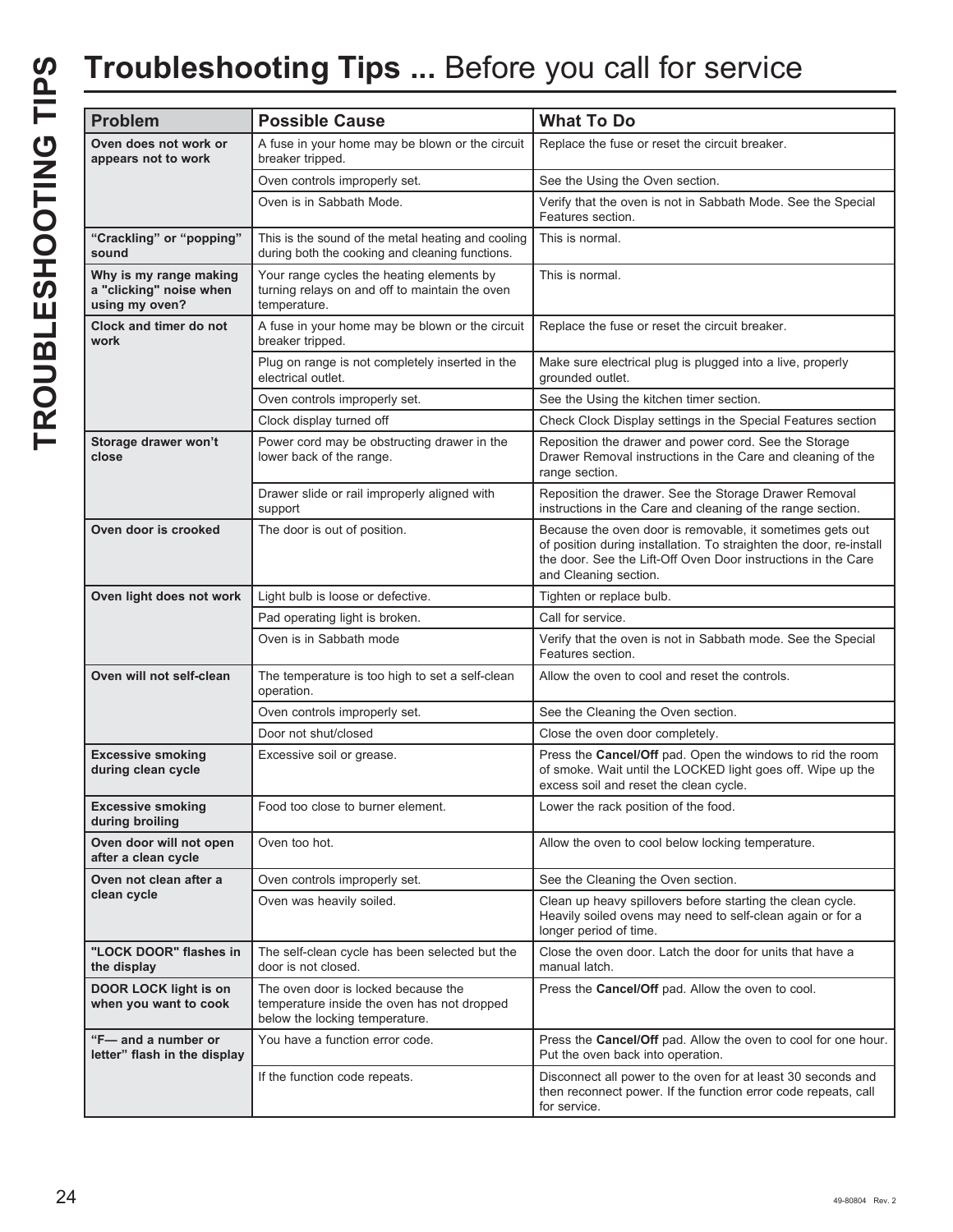# **Troubleshooting Tips ...** Before you call for service

| <b>Problem</b>                                                                                   | <b>Possible Cause</b>                                                                                                                                                                                 | <b>What To Do</b>                                                                                                                                                         |
|--------------------------------------------------------------------------------------------------|-------------------------------------------------------------------------------------------------------------------------------------------------------------------------------------------------------|---------------------------------------------------------------------------------------------------------------------------------------------------------------------------|
| Display goes blank                                                                               | A fuse in your home may be blown or the<br>circuit breaker tripped.                                                                                                                                   | Replace the fuse or reset the circuit breaker.                                                                                                                            |
|                                                                                                  | The clock is turned off.                                                                                                                                                                              | See the Special features section.                                                                                                                                         |
| Power outage, clock flashes                                                                      | Power outage or surge                                                                                                                                                                                 | Reset the clock. If the oven was in use, you must reset it by<br>pressing the Cancel/Off pad, setting the clock and resetting any<br>cooking function.                    |
| "Burning" or "oily" odor<br>emitting from the vent                                               | This is normal in a new oven and will<br>disappear in time.                                                                                                                                           | To speed the process, set a self-clean cycle for a minimum of 3<br>hours. See the Cleaning the Oven section.                                                              |
| <b>Strong odor</b>                                                                               | An odor from the insulation around the<br>inside of the oven is normal for the first few<br>times the oven is used.                                                                                   | This is temporary and will go away after several uses or a self-<br>clean cycle.                                                                                          |
| Fan noise                                                                                        | A cooling fan may automatically turn on                                                                                                                                                               | This is normal on some models. The cooling fan will turn off and<br>on to cool internal parts. It may run after the oven is turned off.                                   |
| My oven door glass appears<br>to be "tinted" or have a<br>"rainbow" color. Is this<br>defective? | No. The inner oven glass is coated with<br>a heat barrier to reflect the heat back into<br>the oven to prevent heat loss and keep the<br>outer door cool while baking.                                | This is normal. Under certain light or angles, you may see this tint<br>or rainbow color.                                                                                 |
| Sometimes the oven takes<br>longer to preheat to the                                             | Cookware or food in oven.                                                                                                                                                                             | The cookware or food in the oven will cause the oven to take<br>longer to preheat. Remove items to reduce preheat time.                                                   |
| same temperature                                                                                 | Number of racks in oven.                                                                                                                                                                              | Adding more racks to the oven will cause the oven to take longer<br>to preheat. Remove some racks.                                                                        |
| <b>Display flashes</b>                                                                           | Power failure.                                                                                                                                                                                        | Reset the clock.                                                                                                                                                          |
| Unable to get the display to<br>show "oFFSEt"                                                    | Oven control pads were not touched<br>properly.                                                                                                                                                       | The Broil Hi/Lo and Bake pads must be touched at the same<br>time and held for 3 seconds.                                                                                 |
| <b>Control signals after</b><br>entering cooking time or<br>start time                           | You forgot to enter a bake temperature or<br>cleaning time.                                                                                                                                           | Touch the Bake pad and desired temperature or the Self Clean<br>pad and desired clean time.                                                                               |
| Oven racks are difficult to<br>slide                                                             | The shiny, silver-colored racks were<br>cleaned in a self-clean cycle.                                                                                                                                | Apply a small amount of vegetable oil to a paper towel and wipe<br>the edges of the oven racks with the paper towel. Do not spray<br>with Pam® or other lubricant sprays. |
| <b>Drawer does not slide</b><br>smoothly or drags                                                | The drawer is out of alignment.                                                                                                                                                                       | Fully extend the drawer and push it all the way in. See the Care<br>and cleaning of the range section.                                                                    |
|                                                                                                  | Drawer is over-loaded or load is<br>unbalanced.                                                                                                                                                       | Reduce weight. Redistribute drawer contents.                                                                                                                              |
| <b>Steam from the vent</b>                                                                       | When using the ovens, it is normal to see<br>steam coming out of the oven vents. As<br>the number of racks or amount of food<br>being cooked increases, the amount of<br>visible steam will increase. | This is normal.                                                                                                                                                           |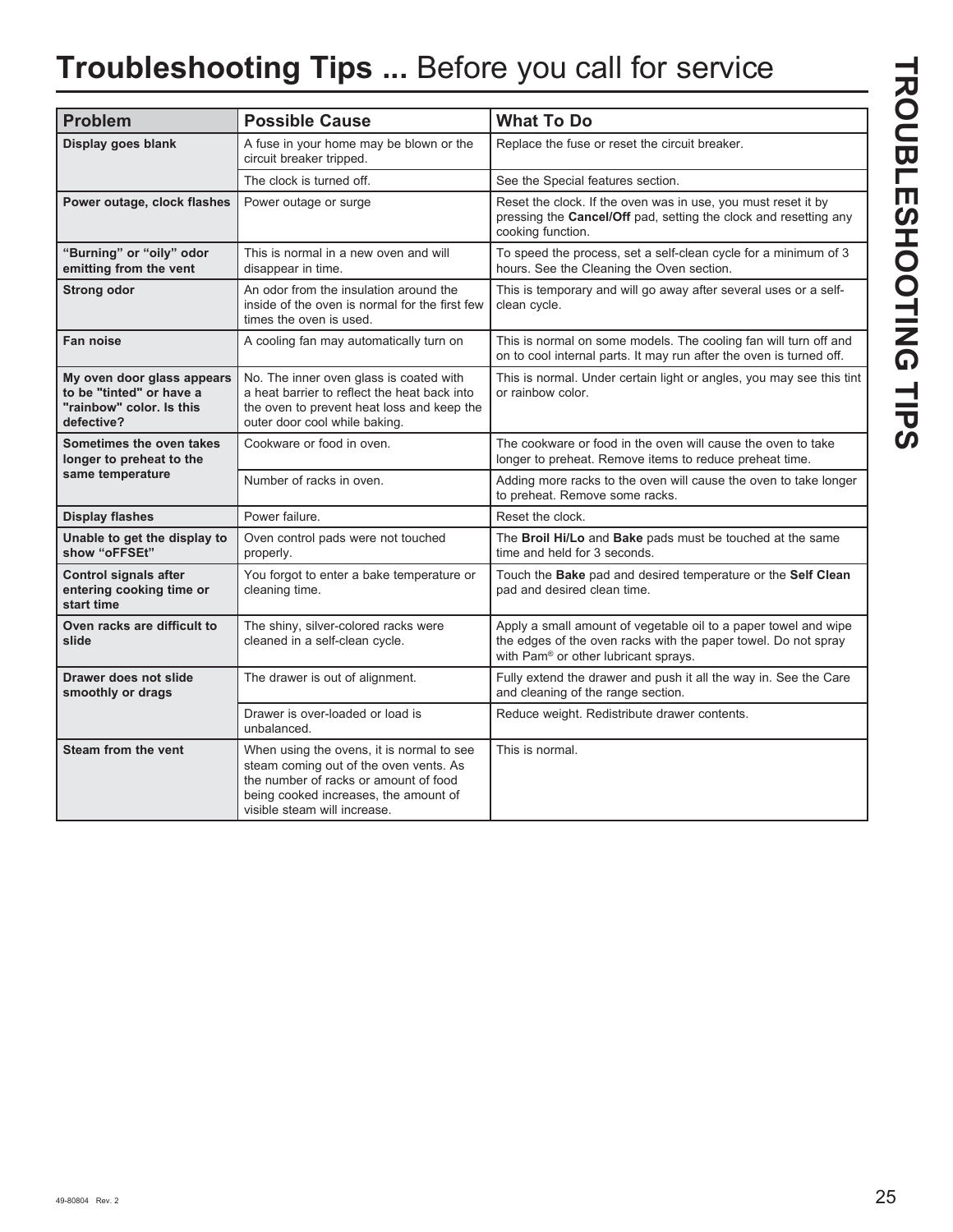## **GEAppliances.com**

|                                                          | <b>GE Appliances Electric Range Limited Warranty</b>                                                                                                                                                                                                                                                                                                                                                                                                                                               |
|----------------------------------------------------------|----------------------------------------------------------------------------------------------------------------------------------------------------------------------------------------------------------------------------------------------------------------------------------------------------------------------------------------------------------------------------------------------------------------------------------------------------------------------------------------------------|
| <b>GEAppliances.com</b>                                  | All warranty service is provided by our Factory Service Centers, or an authorized Customer Care® technician. To schedule<br>service online, visit us at GEAppliances.com/service, or call GE Appliances at 800.GE.CARES (800.432.2737). Please<br>have your serial number and your model number available when calling for service.                                                                                                                                                                |
|                                                          | Servicing your appliance may require the use of the onboard data port for diagnostics. This gives a GE Appliances factory<br>service technician the ability to quickly diagnose any issues with your appliance and helps GE Appliances improve its<br>products by providing GE Appliances with information on your appliance. If you do not want your appliance data to be<br>sent to GE Appliances, please advise your technician not to submit the data to GE Appliances at the time of service. |
| For the period of                                        | <b>GE Appliances will replace</b>                                                                                                                                                                                                                                                                                                                                                                                                                                                                  |
| One year<br>From the date<br>of the original<br>purchase | Any part of the range which fails due to a defect in materials or workmanship. During this<br>limited one-year warranty, GE Appliances will provide, free of charge, all labor and in-home<br>service to replace the defective part.                                                                                                                                                                                                                                                               |

## **What GE Appliances will not cover:**

- $\blacksquare$  Service trips to your home to teach you how to use the product.
- $\blacksquare$  Improper installation, delivery or maintenance.
- Failure of the product if it is abused, misused, modified or used for other than the intended purpose or used commercially.
- Damage to the glass cooktop caused by use of cleaners other than the recommended cleaning creams and pads.
- $\blacksquare$  Damage to the glass cooktop caused by hardened spills of sugary materials or melted plastic that are not cleaned according to the directions in the Owner's Manual.
- Replacement of house fuses or resetting of circuit breakers.
- $\blacksquare$  Damage to the product caused by accident, fire, floods or acts of God.
- Damage to finish, such as surface rust, tarnish, or small blemishes not reported within 48 hours of delivery.
- **n** Incidental or consequential damage caused by possible defects with this appliance.
- Damage caused after delivery.
- **Product not accessible to provide required service.**
- Service to repair or replace light bulbs, except for LED lamps.

## **EXCLUSION OF IMPLIED WARRANTIES**

Your sole and exclusive remedy is product repair as provided in this Limited Warranty. Any implied warranties, including the implied warranties of merchantability or fitness for a particular purpose, are limited to one year or the shortest period allowed by law.

This limited warranty is extended to the original purchaser and any succeeding owner for products purchased for home use within the USA. If the product is located in an area where service by a GE Appliances Authorized Servicer is not available, you may be responsible for a trip charge or you may be required to bring the product to an Authorized GE Appliances Service location for service. In Alaska, the limited warranty excludes the cost of shipping or service calls to your home.

Some states do not allow the exclusion or limitation of incidental or consequential damages. This limited warranty gives you specific legal rights, and you may also have other rights which vary from state to state. To know what your legal rights are, consult your local or state consumer affairs office or your state's Attorney General.

## **Warrantor: GE Appliances,** *a* **Haier** *company*

Louisville, KY 40225

**Extended Warranties:** Purchase a GE Appliances extended warranty and learn about special discounts that are available while your warranty is still in effect. You can purchase it online anytime at

## **GEAppliances.com/extended-warranty**

or call 800.626.2224 during normal business hours. GE Appliances Service will still be there after your warranty expires.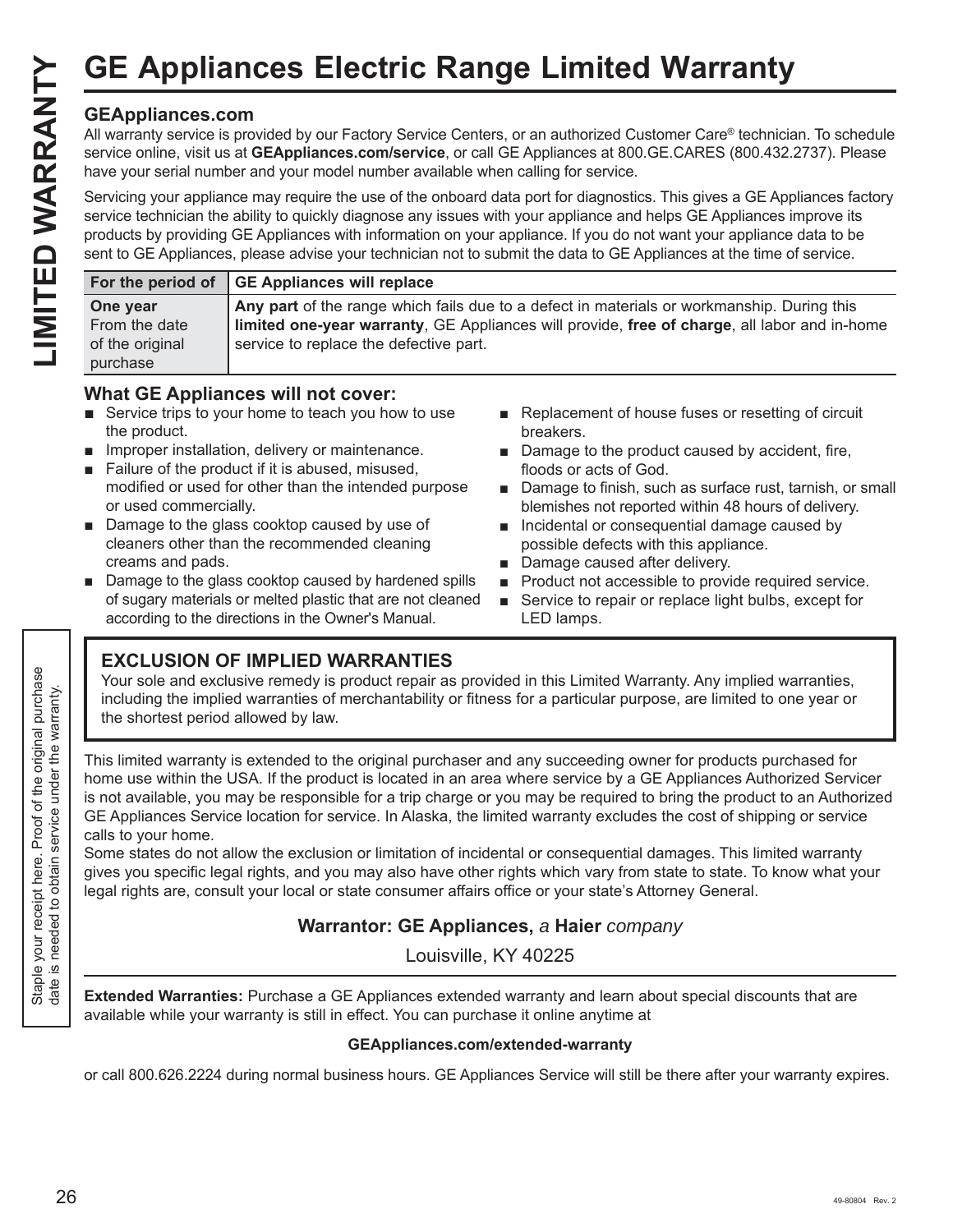## **Looking For Something More?**

## **GE Appliances offers a variety of accessories to improve your cooking and maintenance experiences!**

Refer to the Consumer Support page for phone numbers and website information.

The following products and more are available:

## **Accessories**

| Small Broiler Pan $(8 \frac{3}{4} \times 1 \frac{1}{4} \times 13 \frac{1}{2} \degree)$ |  |
|----------------------------------------------------------------------------------------|--|
|----------------------------------------------------------------------------------------|--|

Large Broiler Pan (12 ¾ " x 1 ¼" x 16 ½ ")

XL Broiler Pan (17 " x 1  $\frac{1}{4}$ " x 19 1/4")

## **Parts**

Oven racks

Oven elements

Light bulbs

## **Cleaning Supplies**

CitruShine™ Stainless Steel Wipes

CERAMA BRYTE® Stainless Steel Appliance Cleaner

CERAMA BRYTE® Cleaning Pads for Ceramic Cooktops

CERAMA BRYTE® Ceramic Cooktop Cleaner

CERAMA BRYTE® Ceramic Cooktop Scraper

Kit (Kit includes cream and cooktop scraper)

\*The large broiler pan does not fit in 20"/24" ranges.

\*\* The XL broiler pan does not fit in 24" wall ovens, 27" drop-ins or 20"/24" range.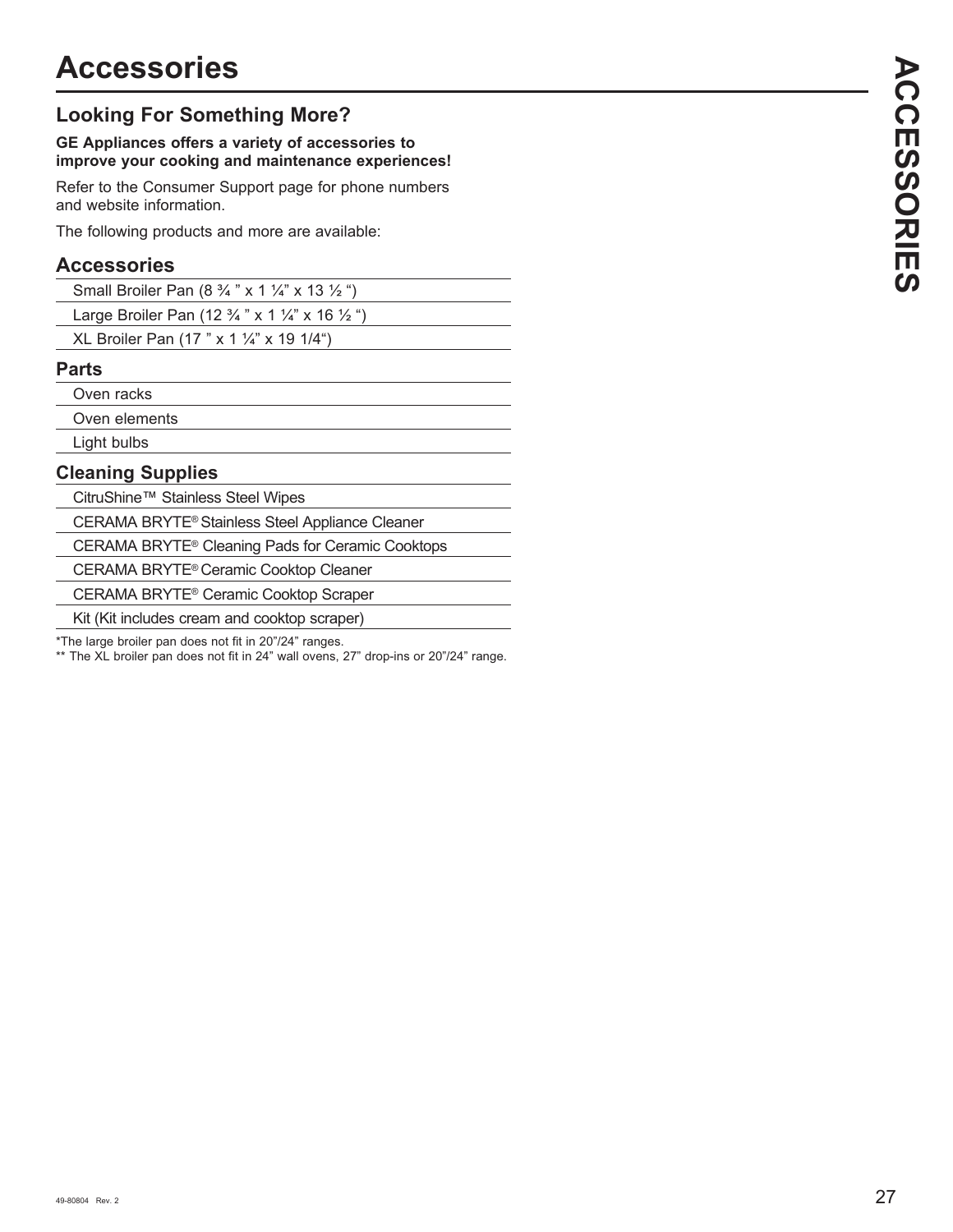# **Consumer Support**

**CONSUMER SUP**<br> **GE Appliances Website**<br>
Have a question or need assistar<br>
of the year! You can also shop for<br>
services designed for your conver<br> **CONSUMER Appliance OF Appliance on-1**<br> **CONSUMER Appliance on-1**<br> **CONSUMER** Have a question or need assistance with your appliance? Try the GE Appliances Website 24 hours a day, any day of the year! You can also shop for more great GE Appliances products and take advantage of all our on-line support services designed for your convenience. In the US: GEAppliances.com

## **Register Your Appliance**

Register your new appliance on-line at your convenience! Timely product registration will allow for enhanced communication and prompt service under the terms of your warranty, should the need arise. You may also mail in the pre-printed registration card included in the packing material. In the US: **GEAppliances.com/register** 

## **Schedule Service**

Expert GE Appliances repair service is only one step away from your door. Get on-line and schedule your service at your convenience any day of the year. In the US: **GEAppliances.com/service** or call 800.432.2737 during normal business hours.

## **Extended Warranties**

Purchase a GE Appliances extended warranty and learn about special discounts that are available while your warranty is still in effect. You can purchase it on-line anytime. GE Appliances Services will still be there after your warranty expires. In the US: GEAppliances.com/extended-warranty or call 800.626.2224 during normal business hours.

## **Remote Connectivity**

For assistance with wireless network connectivity (for models with remote enable), visit our website at GEAppliances.com/connect or call 800.220.6899 in the US.

## **Parts and Accessories**

Individuals qualified to service their own appliances can have parts or accessories sent directly to their homes (VISA, MasterCard and Discover cards are accepted). Order on-line today 24 hours every day. In the US: **GEApplianceparts.com** or by phone at 877.959.8688 during normal business hours.

**Instructions contained in this manual cover procedures to be performed by any user. Other servicing generally should be referred to qualified service personnel. Caution must be exercised, since improper servicing may cause unsafe operation.**

## **Contact Us**

If you are not satisfied with the service you receive from GE Appliances, contact us on our Website with all the details including your phone number, or write to:

In the US: General Manager, Customer Relations | GE Appliances, Appliance Park | Louisville, KY 40225 **GEAppliances.com/contact**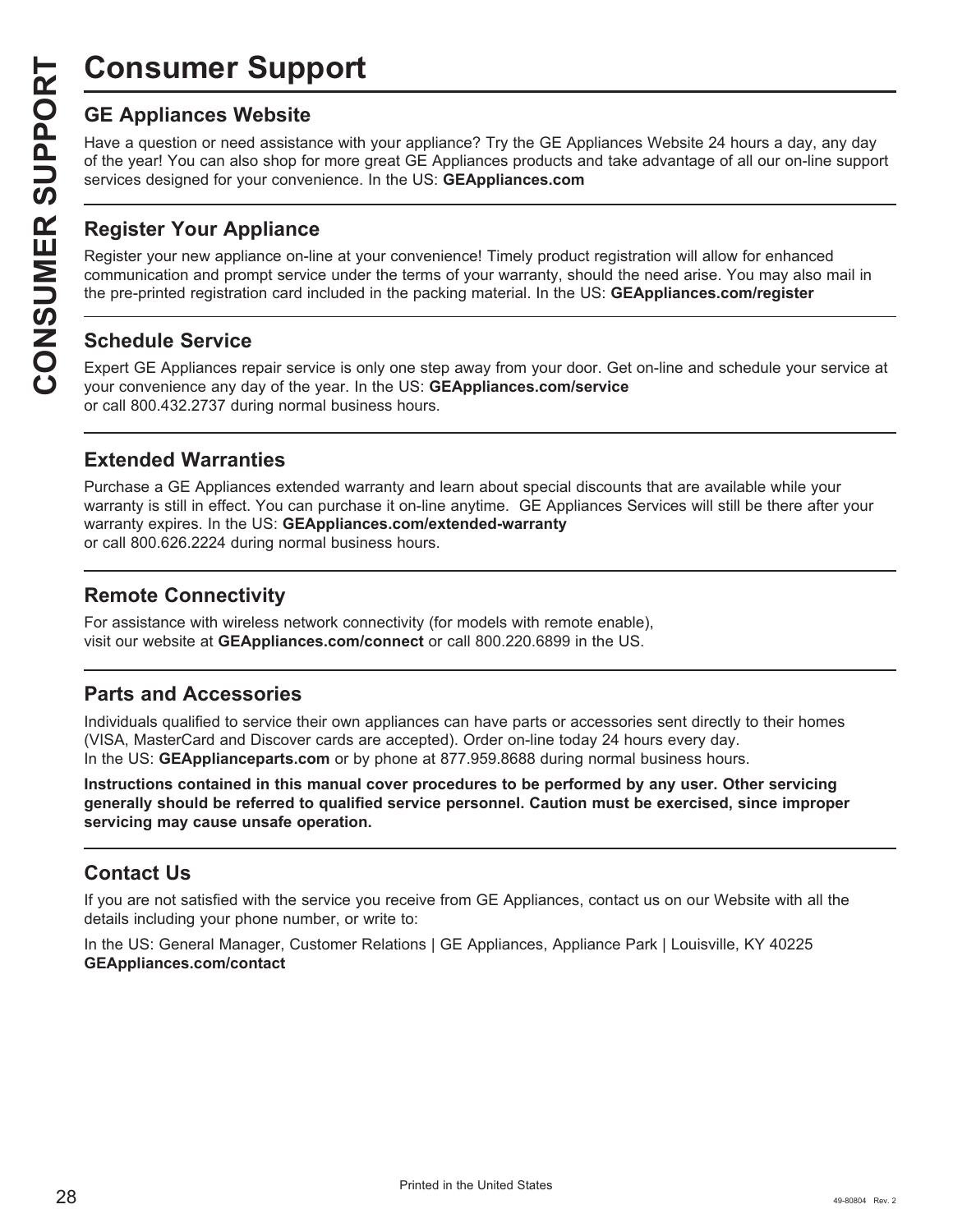



### INFORMACIÓN DE SEGURIDAD ... 3

#### USO DE LA COCINA

| Utensilio para Placa de Cocción            |  |
|--------------------------------------------|--|
| para Vidrio Radiante 10                    |  |
| Controles del Horno 11                     |  |
| Funciones Especiales12                     |  |
|                                            |  |
| Estantes del Horno14                       |  |
| Papel de Aluminio y Cobertores del Horno14 |  |
|                                            |  |
|                                            |  |
|                                            |  |
|                                            |  |

#### CUIDADO Y LIMPIEZA

| Limpieza de la Cocina - Exterior 17         |  |
|---------------------------------------------|--|
| Limpieza de la Cocina - Interior 18         |  |
| Limpieza de la Placa de Cocción de Vidrio19 |  |
|                                             |  |
| Puerta del Horno  22                        |  |
| Cajón de Almacenamiento  22                 |  |

| <b>CONSEJOS PARA LA</b><br><b>SOLUCIÓN DE PROBLEMAS</b> 23 |  |
|------------------------------------------------------------|--|
|                                                            |  |
|                                                            |  |
| <b>SOPORTE PARA</b>                                        |  |

## MANUAL DEL PROPIETARIO

Cocina con Control Frontal JS645 de 30" Cocina con Control Frontal JS660 de 30"

Escriba los números de modelo y de serie aquí:

Nº de Modelo \_\_\_\_\_\_\_\_\_\_\_\_

N<sup>º</sup> de Serie \_\_\_\_\_\_\_

Los encontrará en una etiqueta detrás de la puerta o del cajón.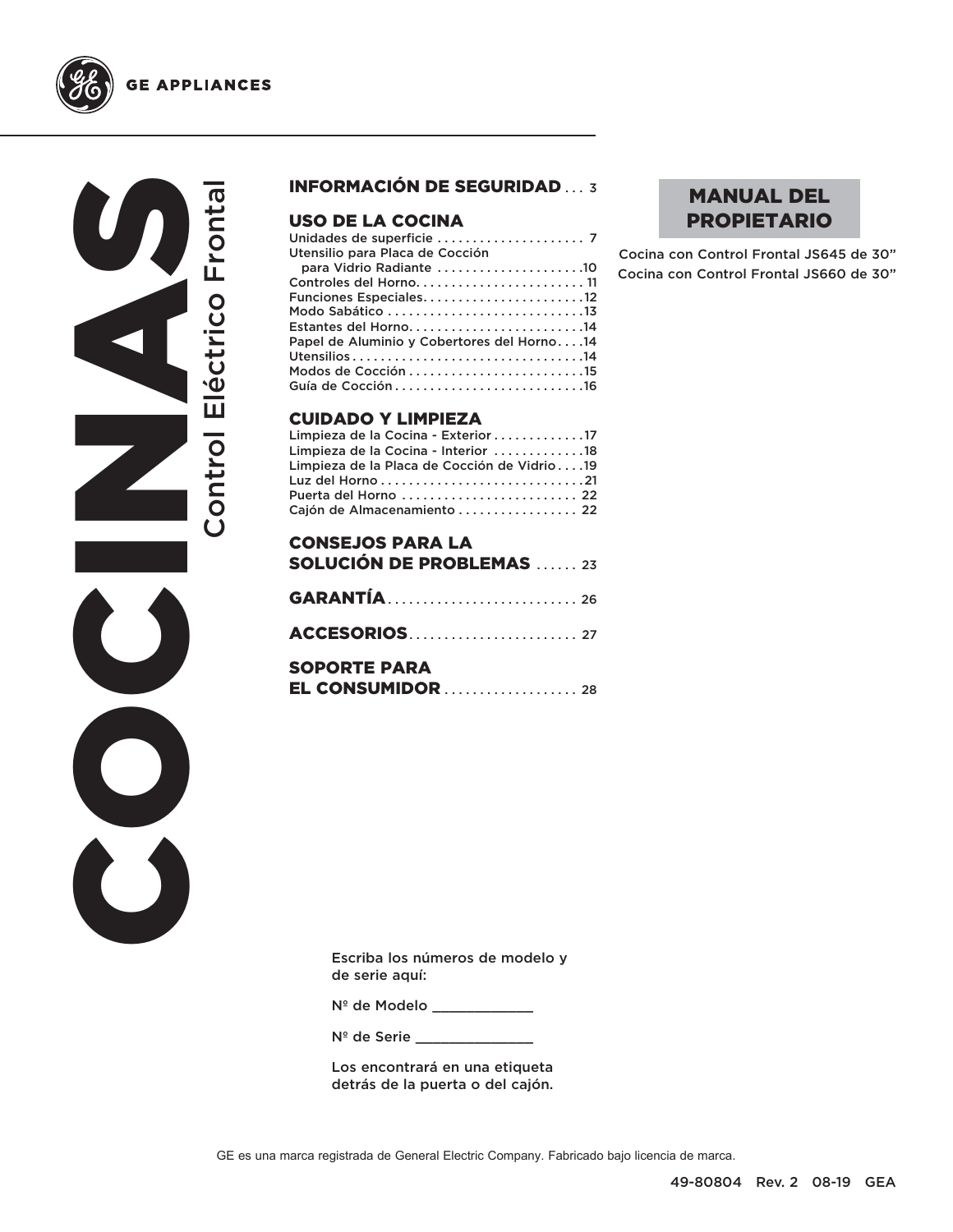## **GRACIAS POR HACER QUE GE APPLIANCES SEA PARTE DE SU HOGAR.**

Ya sea que haya crecido usando GE Appliances, o que ésta es su primera vez, nos complace tenerlo en la familia.

Sentimos orgullo por el nivel de arte, innovación y diseño de cada uno de los electrodomésticos de GE Appliances, y creemos que usted también. Entre otras cosas, el registro de su electrodoméstico asegura que podamos entregarle información importante del producto y detalles de la garantía cuando los necesite.

Registre su electrodoméstico GE ahora a través de Internet. Sitios Web y números telefónicos útiles están disponibles en la sección de Soporte para el Consumidor de este Manual del Propietario. También puede enviar una carta en la tarjeta de inscripción preimpresa que se incluye con el material embalado.

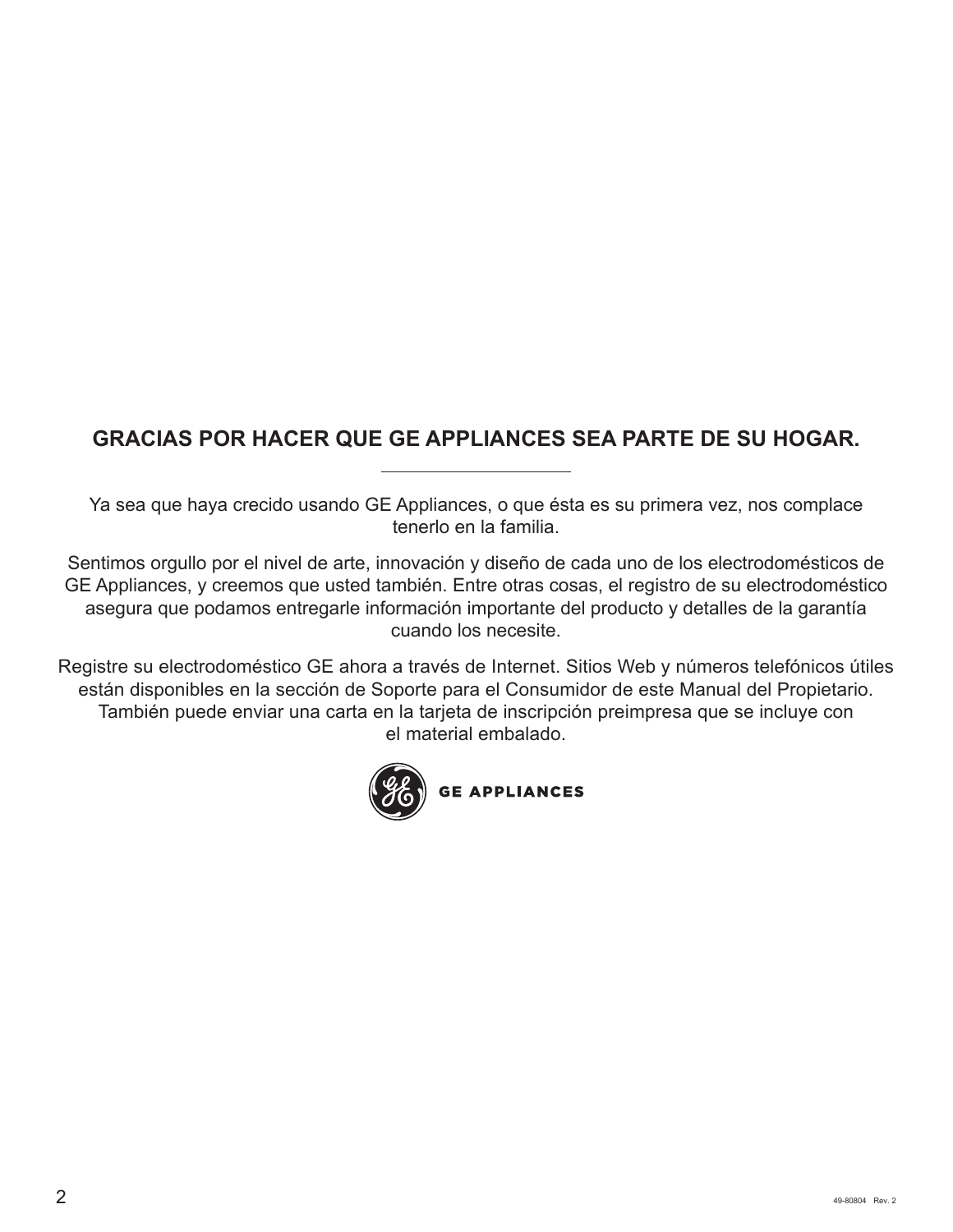## **INFORMACIÓN IMPORTANTE DE SEGURIDAD LEA TODAS LAS INSTRUCCIONES ANTES DE USAR ESTE ELECTRODOMÉSTICO**

**ADVERTENCIA** Lea todas las instrucciones de seguridad antes de utilizar este producto. No seguir estas instrucciones puede generar un incendio, una descarga eléctrica, lesiones corporales o la muerte.

## **DISPOSITIVO ANTI-VOLCADURAS**

## **ADVERTENCIA**

**Riesgo de Caída**

- **Un niño o adulto pueden volcar la cocina y morir.**
- **Instale el soporte anti-volcaduras sobre la pared o el piso. • Asegúrese la estufa al soporte anti-volcaduras deslizando la unidad hacia atras de tal manera que la pata niveladora sea enganchada.**
- **Vuelva a adherir el soporte anti-volcaduras si la estufa se mueve de lugar.**
- **Si esto no se hace, se podrá producir la muerte o quemaduras graves en niños o adultos.**

Para reducir el riesgo de volcar la cocina, ésta debe sujetarse mediante un soporte anti-volcaduras con una adecuada instalación. Ver las instrucciones de instalación enviadas con el soporte para obtener detalles completos antes de iniciar la instalación.

#### **Para Cocinas Sin Apoyo y Deslizabless**

Para controlar si el soporte es instalado y ajustado de forma apropiada, mire que debajo de la cocina la pata niveladora trasera esté ajustada al soporte. En algunos modelos, el cajón de almacenamiento o el panel de protección se pueden retirar para una fácil inspección. Si no es posible realizar una inspección visual, deslice la cocina hacia

Soporte Anti-Volcaduras Pata  $\leq$ Niveladora

Cocinas Sin Apoyo y Deslizables

adelante, confirme que el soporte anti-volcaduras esté ajustado de forma segura al piso o la pared, y deslice la cocina hacia atrás de modo que la pata niveladora trasera se encuentre debajo del soporte anti-volcaduras.

Si la cocina es retirada para su limpieza, servicio técnico o cualquier otra razón, asegúrese de que el dispositivo anti volcaduras vuelva a ser colocado de forma correcta cuando la cocina sea instalada nuevamente. Si no se toma esta precaución, se podrán producir caídas de la cocina y ocasionar la muerte o quemaduras graves en niños o adultos.

Nunca quite las patas de nivelación por completo ya que la cocina no quedará bien sujeta al dispositivo anti-volcaduras.

## **ADVERTENCIA INSTRUCCIONES GENERALES DE SEGURIDAD**

- Use este aparato sólo con el objetivo para el que fue creado, como se describe en este Manual del Propietario.
- Asegúrese de que un técnico calificado realice una correcta instalación y puesta a tierra del artefacto de acuerdo con las instrucciones de instalación provistas.
- No intente reparar o cambiar ninguna pieza de su cocina a menos que esté específicamente recomendado en este manual. Cualquier otro servicio debe realizarlo un técnico calificado.
- Antes de realizar cualquier clase de reparación, desenchufe la cocina o desconecte el suministro eléctrico desde el panel de distribución doméstico quitando el fusible o desconectando el interruptor de circuitos.
- No deje a los niños solos; éstos no deben quedar solos o sin atención en un área donde un aparato esté en uso. Nunca debe permitirse que se suban, sienten o paren en cualquier parte de este aparato.

## **APRECAUCIÓN** No almacene elementos de

interés para niños sobre una cocina o en la protección trasera de una cocina: los niños que se trepan a la cocina para alcanzar elementos pueden resultar gravemente heridos.

- Sólo use agarraderas secas: las agarraderas húmedas o mojadas colocadas en superficies calientes pueden provocar quemaduras de vapor. No permita que las agarraderas entren en contacto con unidades de superficie o los elementos calentadores calientes. No utilice toallas u otras telas gruesas en lugar de una agarradera.
- Nunca use su electrodoméstico para calentar la habitación.
- No toque las unidades de superficie, los elementos calentadores o la superficie interior del horno. Estas superficies pueden estar lo suficientemente calientes para quemar aún cuando tengan un color oscuro. Durante y después del uso, no toque o deje que su vestimenta u otros materiales inflamables entren en contacto con unidades de superficie, áreas cercanas a las unidades de superficie o cualquier área interior del horno; deje pasar un tiempo prudencial para que se enfríen. Otras superficies del aparato pueden calentarse lo suficiente como para provocar quemaduras. Las superficies potencialmente calientes incluyen la estufa, las áreas orientadas hacia la estufa, la abertura de ventilación del horno, las superficies cercanas a la abertura y las hendiduras ubicadas alrededor de la puerta del horno.
- No caliente recipientes cerrados de alimentos. Podría haber una acumulación de presión en el recipiente y éste podría explotar, provocando lesiones.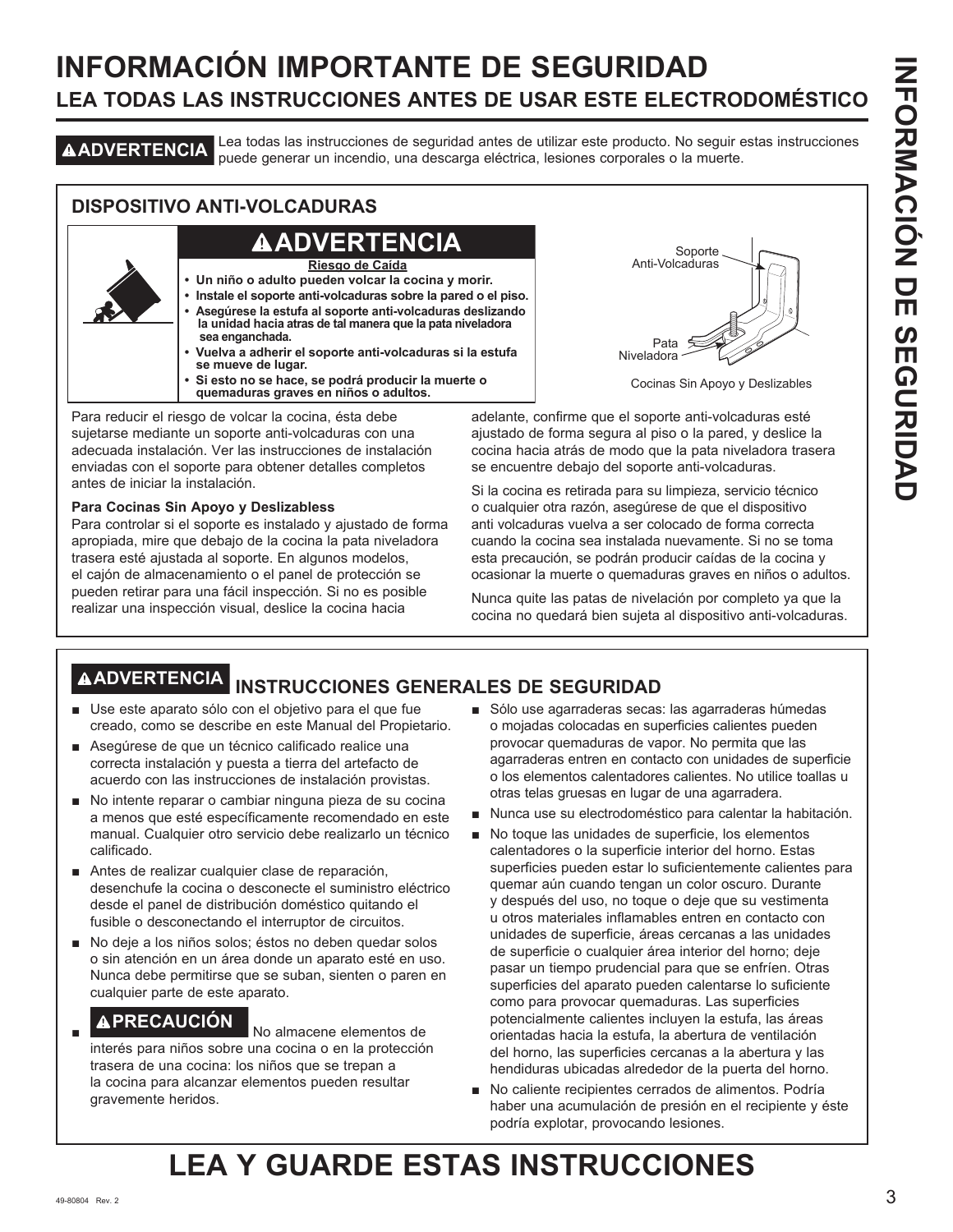# **INFORMACIÓN IMPORTANTE DE SEGURIDAD**<br> **INFORMACIÓN IMPORTANTE DE SEGURIDAD**<br> **INFORMACIÓN INSTRUCCIONES GENERALES DE SEGURIDAD (CON ES CENTRACIÓN ENTRACIÓN EN ENTRACIÓN EN ENTRACIÓN EN EL COR EL SEGURIDAD (CON EL COR EL S LEA TODAS LAS INSTRUCCIONES ANTES DE USAR ESTE ELECTRODOMÉSTICO**

## **ADVERTENCIA INSTRUCCIONES GENERALES DE SEGURIDAD (Cont.)**

- No use ningún tipo de aluminio o cobertor para cubrir el fondo del horno o cualquier parte del horno, excepto como se describe en este manual. Los cobertores de horno pueden atrapar el calor o derretirse, ocasionando daños sobre el producto y el riesgo de descargas, humo o incendios.
- Trate de no rayar o golpear las puertas, estufas o paneles de control de vidrio. Si lo hace podría romperse el vidrio. No cocine si un producto tiene un vidrio roto. Puede provocarse una descarga, un incendio o heridas. Comuníquese con un técnico calificado de inmediato.
- Cocine la comida completamente para evitar que se produzcan enfermedades a partir de la comida. Puede encontrar recomendaciones de seguridad mínima sobre la temperatura de la comida en **IsItDoneYet.gov** y fsis.usda.gov. Utilice un termómetro para tomar la temperatura de la comida y haga controles en diferentes ubicaciones.

#### **ADVERTENCIA MANTENGA LOS MATERIALES INFLAMABLES ALEJADOS DE LA HORNO Si esto no se cumple, se podrán sufrir lesiones personales graves o incendios.**

- No almacene o utilice materiales inflamables dentro de un horno o cerca de la estufa, tales como papel, plástico, agarraderas, telas, recubrimientos de pared, cortinas y gasolina u otros vapores y líquidos inflamables.
- $\blacksquare$  Nunca use vestimentas holgadas o amplias mientras utilice el aparato. Estas vestimentas pueden prenderse

fuego si entran en contacto con superficies calientes, provocando quemaduras graves.

No permita que la grasa de la cocción u otros materiales inflamables se acumulen dentro de la cocina o en su cercanía. La grasa dentro del horno o sobre la estufa puede encenderse.

## **ADVERTENCIA EN CASO DE INCENDIO, SIGA LOS SIGUIENTES PASOS PARA EVITAR LA PROPAGACIÓN DEL FUEGO**

- No utilice agua en incendios de grasa. Nunca levante una sartén en llamas. Apague los controles. Apague una sartén en llamas sobre una unidad de superficie cubriendo la sartén por completo con una tapa que ajuste bien, una plancha para galletas o una bandeja plana. Utilice un químico seco multiuso o un extintor de incendios de espuma.
- Si hay un incendio en el horno durante el horneado, apáguelo cerrando la puerta del horno y apagando el

control o usando un químico seco multiuso o un extintor de incendios de espuma.

Si hay un incendio en el horno durante la auto-limpieza, apague el horno y espere a que el incendio se consuma. No abra la puerta del horno a la fuerza. El ingreso de aire fresco a temperaturas de auto-limpieza puede provocar una explosión de llamas desde el horno. No seguir esta instrucción puede provocar quemaduras graves.

## **ADVERTENCIA INSTRUCCIONES DE SEGURIDAD DE LA ESTUFA**

- Nunca deje las unidades de superficie sin atención en configuraciones de calor media o alta. Los alimentos que hierven y se derraman pueden provocar humo y derrames grasosos que pueden prenderse fuego.
- Nunca deje aceite sin atención mientras fríe. Si se deja calentar más allá del punto de humeo, el aceite puede encenderse, provocando un incendio que podría propagarse a los gabinetes cercanos. Use un termómetro para grasas profundas siempre que sea posible, a fin de monitorear la temperatura del aceite.
- Para evitar el derrame de aceite y un incendio, utilice una cantidad mínima de aceite cuando fría en sartenes poco profundas y evite la cocción de alimentos congelados con una cantidad excesiva de hielo.
- Utilice el tamaño de recipiente adecuado: Elija recipientes con bases planas lo suficientemente grandes para cubrir el elemento calentador de superficie. La utilización de recipientes más pequeños dejará expuesta una porción de la unidad de superficie al contacto directo, lo que puede provocar el encendido de sus vestimentas. Una relación adecuada del recipiente con la unidad de superficie también mejorará la eficiencia.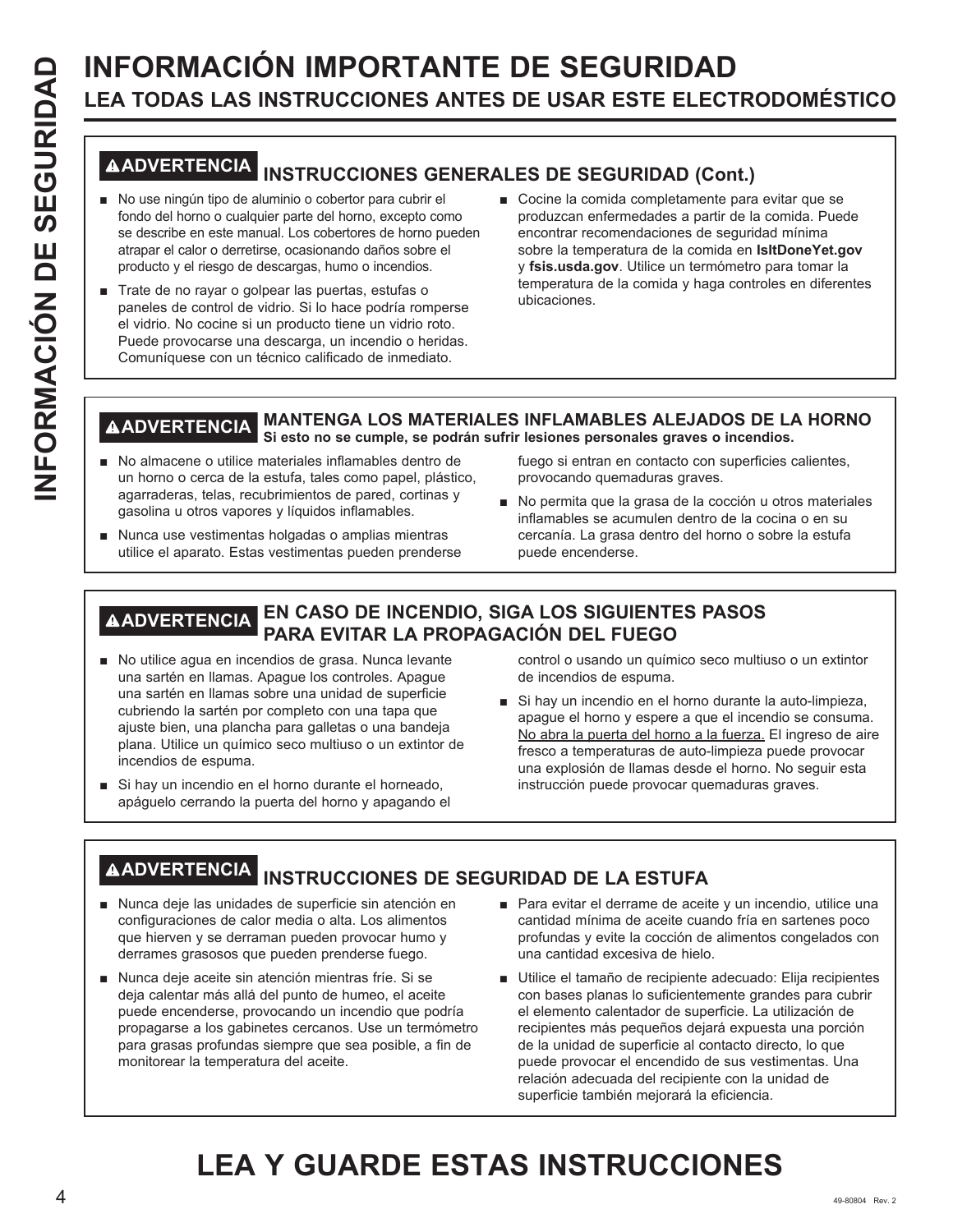## **INFORMACIÓN IMPORTANTE DE SEGURIDAD LEA TODAS LAS INSTRUCCIONES ANTES DE USAR ESTE ELECTRODOMÉSTICO**

# **ADVERTENCIA INSTRUCCIONES DE SEGURIDAD DE LA ESTUFA (Cont.)**

- Al usar utensilios de vidrio/ cerámica, asegúrese de que sean adecuados para el servicio de cocina; otros se podrán romper debido a un cambio repentino de temperatura.
- Para minimizar la posibilidad de quemaduras, el encendido de materiales inflamables y los derrames, la manija de los recipientes deben girarse hacia el centro de la cocina sin extenderse sobre ninguna unidad de superficie cercana.
- Si flambea alimentos bajo la campana, encienda el ventilador.
- Si se produce un corte de luz en una cocina eléctrica mientras la unidad superficial está en ON (Encendido), la unidad se volverá a encender cuando regrese la luz. En caso de falta de corriente, si no se giran todas las perillas de la unidad de superficial a la posición OFF (Apagado) se podrán incendiar artículos en o cerca de la estufa, lo cual podrá producir lesiones graves o la muerte.

## **ADVERTENCIA INSTRUCCIONES DE SEGURIDAD DE LA ESTUFA RADIANTE**

- F Tenga cuidado al tocar la estufa. La superficie de vidrio de la estufa retendrá calor después de que los controles se hayan apagado.
- No cocine sobre una estufa rota. Si la estufa se rompe, las soluciones de limpieza y los derrames pueden penetrar en la estufa rota y crear un riesgo de descarga eléctrica. Comuníquese con un técnico calificado de inmediato.
- Evite rayar la estufa de vidrio. La estufa puede rayarse con elementos tales como cuchillos, instrumentos filosos, anillos u otras joyas, y remaches de la ropa.
- No coloque o almacene elementos que pueden derretirse o prenderse fuego sobre la estufa de vidrio, aún cuando no la esté usando. Si la estufa se enciende en forma accidental, pueden prenderse fuego. El calor proveniente

de la estufa o de la ventilación del horno también puede prenderlos fuego, aún si el aparato está apagado.

- Use el limpiador de estufas cerámicas CERAMA BRYTE® y la esponjilla de limpieza CERAMA BRYTE<sup>®</sup> para limpiar la estufa. Espere hasta que la estufa se enfríe y la luz indicadora se apague antes de limpiar. Una esponja o un paño húmedos sobre una superficie caliente pueden provocar quemaduras de vapor. Algunos limpiadores pueden producir humos tóxicos si se los aplica a una superficie caliente. **NOTA:** Los derrames de azúcar son la excepción. Éstos deben quitarse mientras están calientes utilizando una agarradera y un raspador. Para instrucciones detalladas, ver la sección Cómo limpiar la estufa de vidrio.
- $\blacksquare$  Lea y cumpla con todas las instrucciones y advertencias de la etiqueta de la crema de limpieza.

## **ADVERTENCIA INSTRUCCIONES DE SEGURIDAD DEL HORNO**

- Manténgase alejado del horno al abrir la puerta del mismo. El aire caliente o el vapor que sale puede causar quemaduras en las manos, rostro y/u ojos.
- No use el horno si un elemento de calentamiento genera un punto brillante durante el uso o aparecen otros signos de daños. Un punto brillante indica que el elemento para calentar puede fallar y generar una posible quemadura, incendio o descarga eléctrica. Apague el horno de inmediato y solicite a un técnico calificado del servicio que reemplace el elemento para calentar.
- Mantenga desobstruida la ventilación del horno.
- Mantenga el horno libre de acumulación de grasa. La grasa del horno se puede incendiar.
- Coloque los estantes del horno en la ubicación deseada mientras éste se encuentra frío. Si es necesario mover el estante mientras el horno está caliente, evite que el mango de la olla tenga contacto con el elemento calentador en el horno.
- Al usar las bolsas para cocinar o dorar en el horno, siga las instrucciones del fabricante.
- Coloque el estante del horno en la posición de bloqueo, al introducir y retirar comida del horno. Esto ayuda a evitar quemaduras por tocar superficies calientes de la puerta y las paredes del horno.
- No deje productos tales como papel, utensilios de cocina ni comida en el horno cuando éste no se encuentre en uso. Los artículos guardados en el horno se pueden incendiar.
- Nunca coloque los utensilios de cocina, piedras para pizza u horneado o cualquier otro tipo de aluminio o cobertor en la base del horno. Estos ítems pueden atrapar el calor o derretirse, ocasionando daños sobre el producto y el riesgo de descargas, humo o incendios.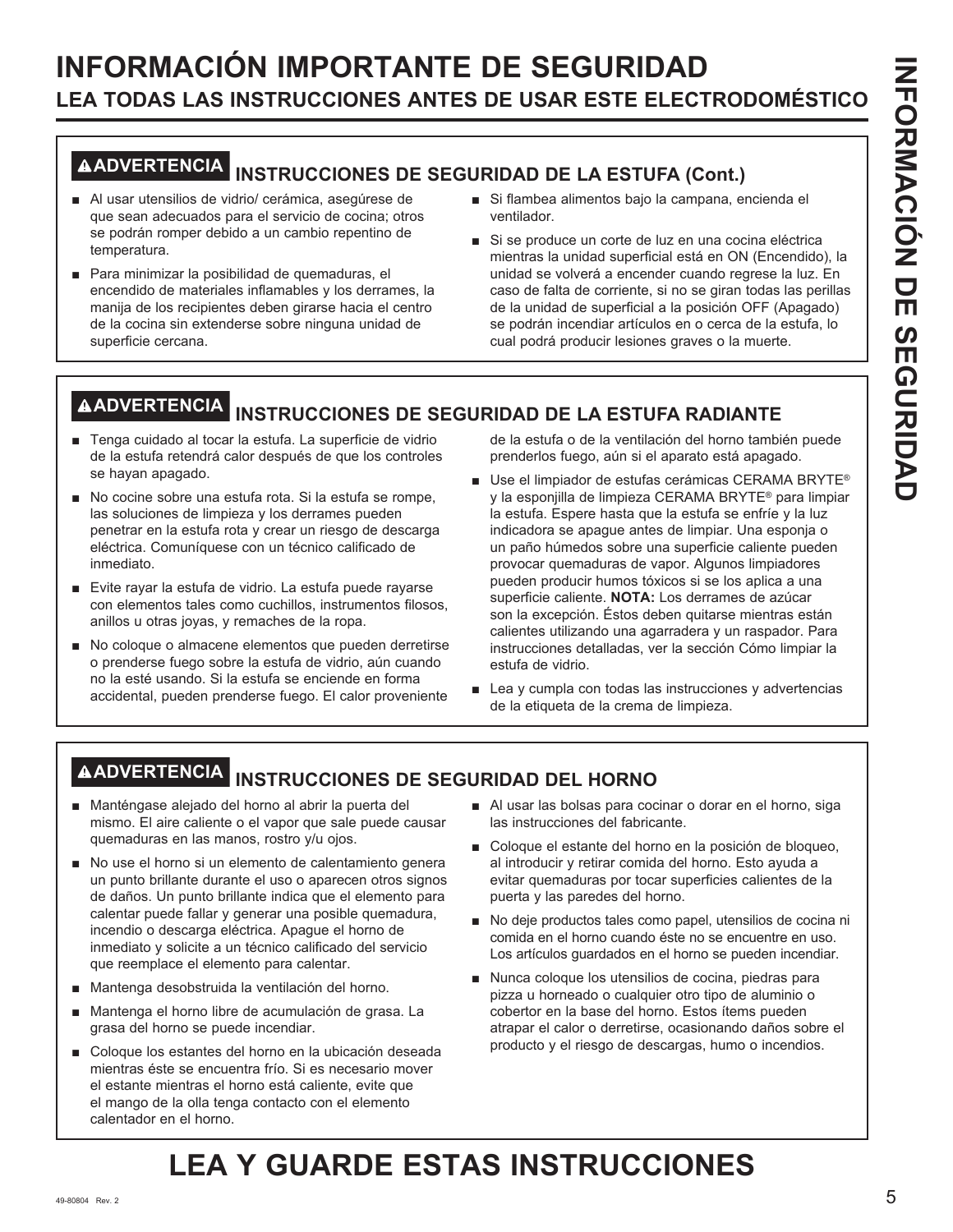# **INFORMACIÓN IMPORTANTE DE SEGURIDAD**<br> **ILEA TODAS LAS INSTRUCCIONES ANTES DE USAR ESTE ELECT<br>
MADVERTENCIAL INSTRUCCIONES DE SEGURIDAD DEL HORNO CON<br>
La función de limpieza automática . Mars un funcionamiento seguro, siga LEA TODAS LAS INSTRUCCIONES ANTES DE USAR ESTE ELECTRODOMÉSTICO**

## **ADVERTENCIA INSTRUCCIONES DE SEGURIDAD DEL HORNO CON LIMPIEZA AUTOMÁTICA**

La función de limpieza automática usa el horno en temperaturas lo suficientemente altas como para consumir la suciedad de comida que haya dentro del horno. Para un funcionamiento seguro, siga estas instrucciones.

- No toque las superficies del horno durante el ciclo de limpieza automática. Mantenga a los niños alejados del horno durante la limpieza automática. Si no se siguen estas instrucciones, se podrán producir quemaduras.
- Antes de utilizar el ciclo de limpieza automática, retire las ollas, estantes de metal brillante del horno y otros utensilios que haya en el horno. Sólo se pueden dejar dentro del horno los estantes para horno esmaltados (no brillantes). No use la función de limpieza automática para limpiar otras partes, tales como ollas de goteo o recipientes.
- Antes de utilizar el ciclo de limpieza automática, limpie la grasa y restos de comida que haya en el horno. Una cantidad excesiva de grasa se puede incendiar, lo cual puede producir daños con humo en su hogar.
- Si el modo de limpieza automática funciona de forma incorrecta, apague el horno y desconecte el suministro de corriente. Solicite el servicio de un técnico calificado.
- No limpie la junta de la puerta. La junta de la puerta es esencial para un buen sellado. Se debe tener cuidado de no frotar, dañar ni mover la junta.
- No use limpiadores para horno. No se deberá usar limpiadores comerciales para horno ni revestimientos de protección para hornos de ningún tipo en o alrededor de cualquier parte del horno.

## **Cómo Retirar la Película Protectora de Envío y la Cinta de Embalaje**

Con cuidado tome un extremo de la película protectora de envío con los dedos y lentamente retire la misma de la superficie del electrodoméstico. No utilice ningún producto filoso para retirar la película. Retire toda la película antes de usar el electrodoméstico por primera vez.

Para asegurar que no haya daños sobre el acabado del producto, la forma más segura de retirar el adhesivo de la cinta de embalaje en electrodomésticos nuevos es aplicando un detergente líquido hogareño para lavar platos. Aplique con una tela suave y deje que se seque.

**NOTA:** Todo el embalaje protector deberá ser eliminado de todas las partes. No se puede retirar si se hornea con éste dentro.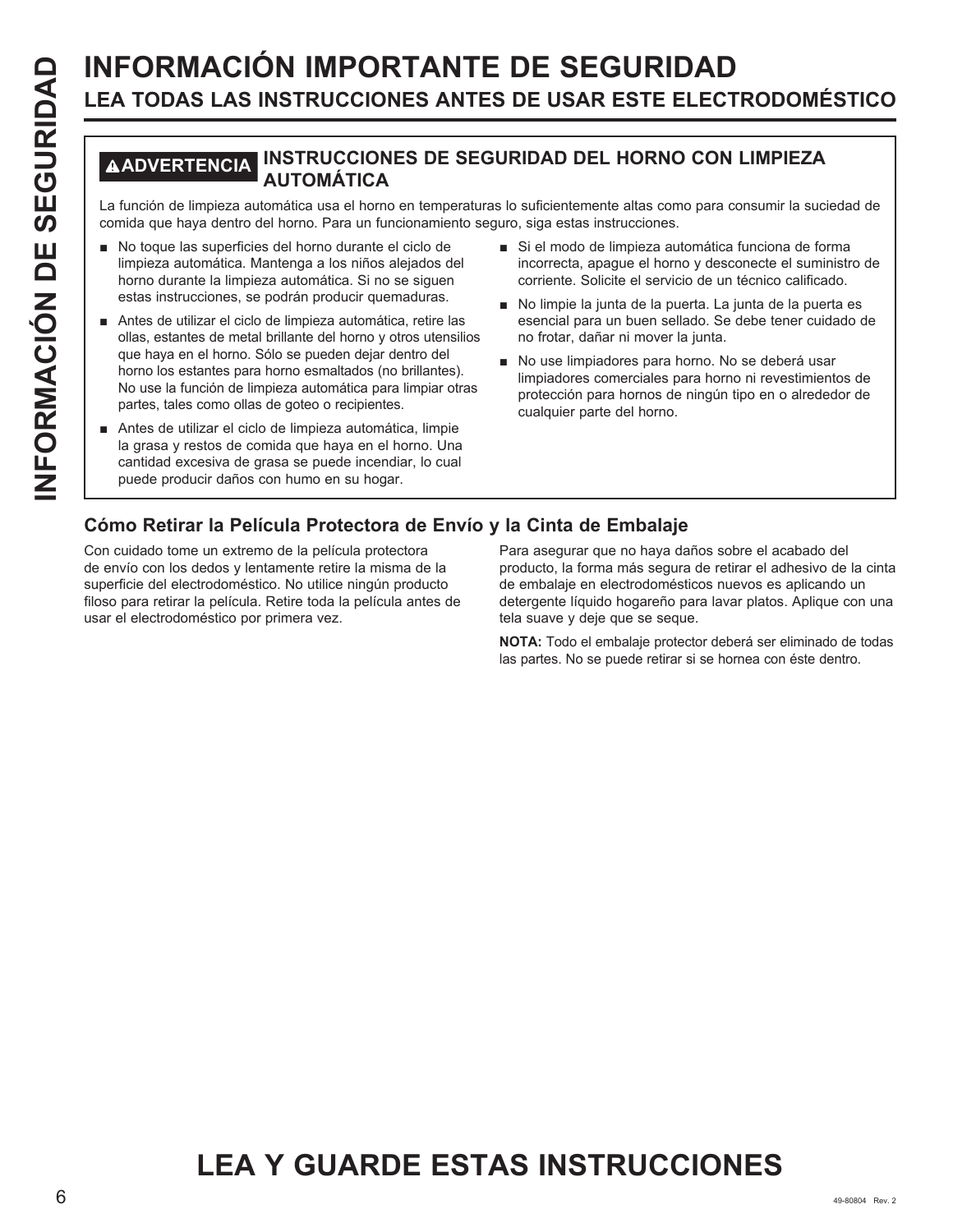## **Unidades de superficie**

**ADVERTENCIA RIESGO DE INCENDIO:** Nunca pierda de vista la cocina cuando la estufa esté en las configuraciones medio o alto.Mantenga los ítems inflamables alejados de la estufa. Apague todos los controles cuando finalice la cocción. Si no se siguen estas instrucciones se podrá producir incendios, lesiones graves o la muerte.

Es posible que las funciones y apariencias varíen con relación a su modelo a lo largo del manual.

NOTA: Antes de usar la estufa por primera vez, límpiela con el limpiador de estufas cerámicas CERAMA BRYTE®. Esto ayuda a proteger la estufa y hace la limpieza más sencilla.

## **Cómo Configurar**

Presione la perilla hacia adentro y gire en cualquiera de las direcciones hasta la configuración que desee.

Una luz indicadora de de superficie en ON (Encendido) brillará cuando una unidad superficial esté encendida.

#### **Para superficies de vidrio de la estufa:**

Una luz indicadora de ESTUFA CALIENTE:

- se encenderá cuando la unidad esté caliente al tact.
- permanecerá encendida incluso luego de que la unidad esté apagada.
- permanecerá encendida hasta que la unidad se enfríe a aproximadamente 150º F.



Tanto en **Off (Apagado)** como en **Hi (Alto)**, el control se ajusta en la posición. Es posible que escuche leves sonidos de ajuste durante la cocción, indicando que el control está manteniendo su configuración deseada.

Asegúrese de girar la perilla de control a **Off (Apagado)** cuando finalice la cocción.



La configuración **Melt (Derretir)** (en algunos modelos) derretirá chocolate o manteca.

## **Unidades Superficiales Dobles y Perillas de Control**

La unidad de superficie posee 2 tamaños de cocción que se pueden seleccionar, de modo que pueda enlazar el tamaño de la unidad al tamaño del utensilio que esté usando.



Modelos con un elemento superficial de Anillo-Doble únicamente

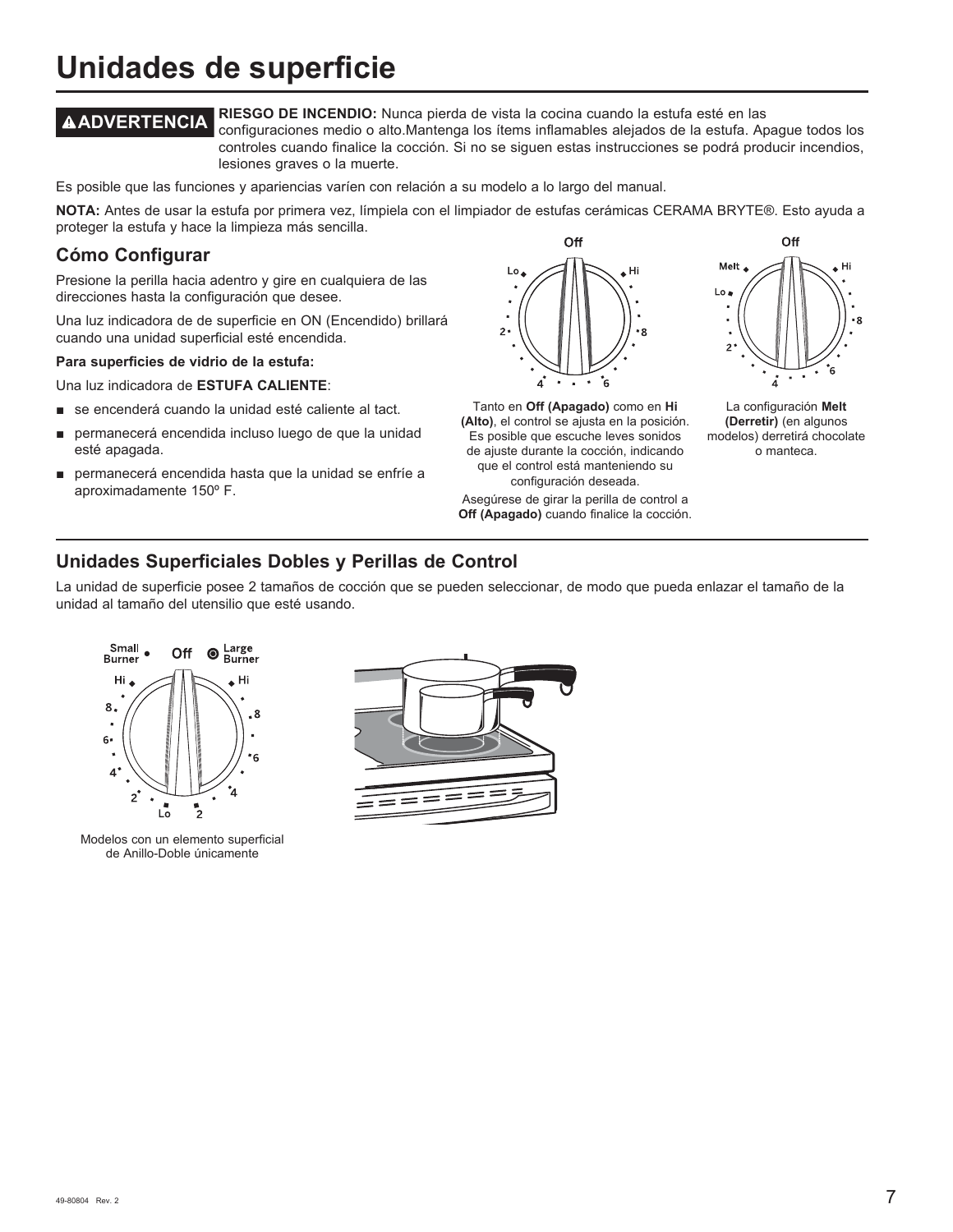## **ADVERTENCIA**

**RIESGO DE ENVENENAMIENTO CON COMIDA:** Se pueden desarrollar bacterias cuando la comida esté a una temperatura inferior a los 140º.

- Siempre comience con comida caliente. No use la configuración caliente para calentar comida fría.
- No use la configuración caliente durante más de 2 horas.

**Unidades de superficie (Continual)**<br>
Uso del Área para Calentar (en algunos modelos)<br> **B**<br> **COCINT RESCO DE ENVENENAMIENTO CON COMIDA:** Se pueden<br> **COCINTE DE LA COCINA COCINA:**<br> **COCINTE COCINTE COCINT COCINT**<br> **COCINTEM WARMING ZONE (Área para Calentar)**, ubicada en la parte central trasera de la superficie de vidrio, mantendrá la comida caliente y cocida a la temperatura para servir. Siempre comience con comida caliente. No use la función para calentar comida fría. Colocar comida que no está cocinada o fría en el **WARMING ZONE (Área para Calentar)** podría producir enfermedades desarrolladas por bacterias en la comida.

Active la función **WARMING ZONE (Área para Calentar)**, presione Warming Zone ON/OFF (Encendido/ Apagado del Área para Calentar), seleccione **Lo**%DMR**Med** (Medio) o **Hi** (Alto) con las teclas numéricas, o presione **Start** (Iniciar).

Para apagar la función **WARMING ZONE (Área para Calentar)**, presione la tecla Warming Zone **ON/OFF**  (Encender/ Apagar el Área para Calentar).

Para obtener mejores resultados, todas las comidas en el **WARMING ZONE (Área para Calentar)** deberían estar cubiertas por una tapa o papel de aluminio. Al calentar pasteles o panes, la tapa se deberá ventilar para dejar que la humedad salga.

La temperatura inicial, el tipo y la cantidad de comida, el tipo de pan y el tiempo afectarán la calidad de la comida.

Siempre use las manijas de las ollas o guantes para horno al retirar comida del **WARMING ZONE (Área para Calentar)** ya que los utensilios y platos estarán calientes.

**NOTA:** El calentador superficial emitirá un brillo rojo, al igual que los elementos de cocción.

**NOTA:** La tecla Cancel/Off (Cancelar/ Apagar) no apaga la función Warming Zone (Área para Calentar).

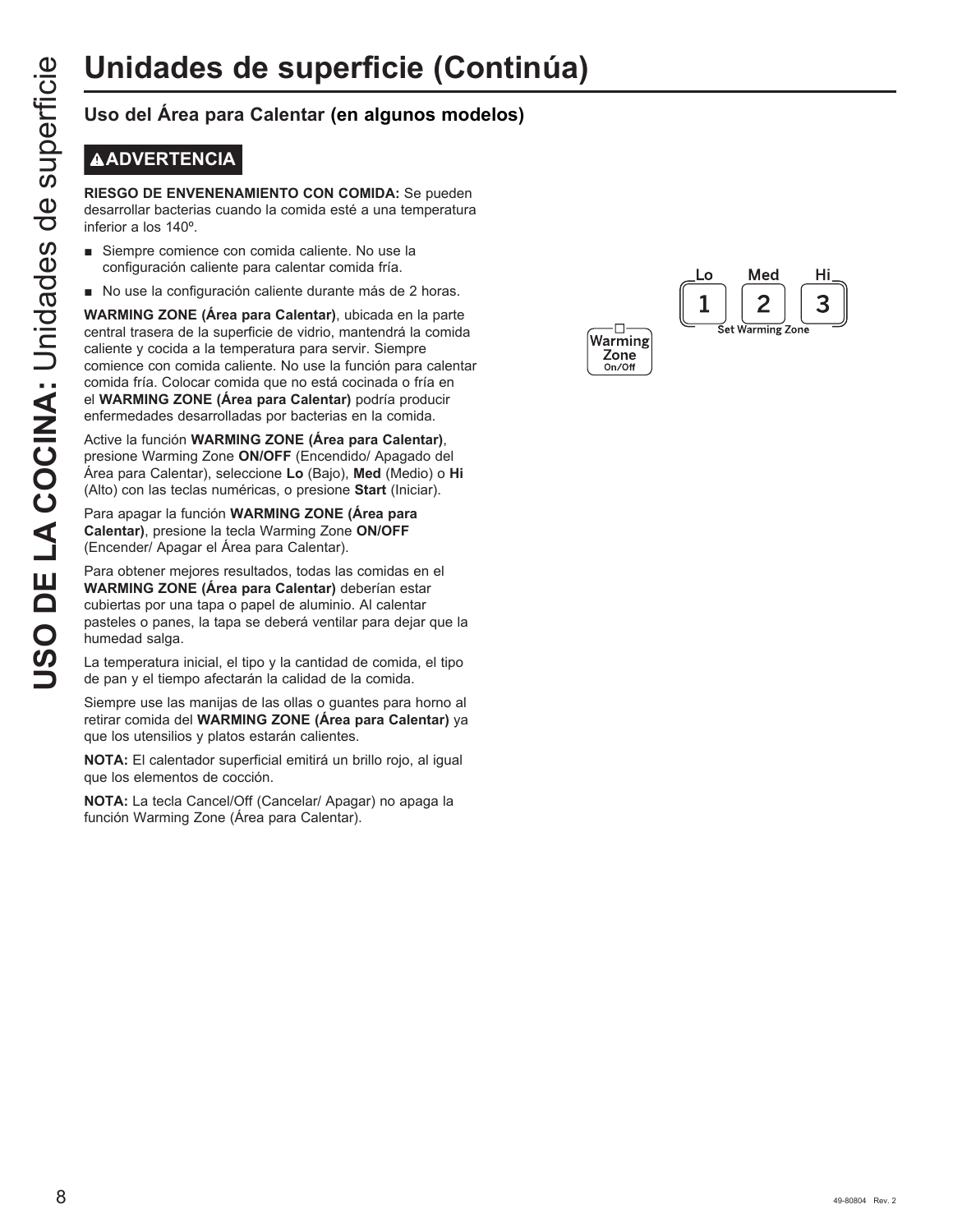## **Consejos para Productos Enlatados en el Hogar**

Asegúrese que el producto enlatado se encuentre sobre la unidad superficial.

Asegúrese de que el producto enlatado sea plano en su parte inferior.

Para evitar quemadoras de vapor o calor, tenga cuidado al enlatar el producto.

## **Estufa de Vidrio Radiante**

La estufa radiante cuenta con unidades calentadoras debajo de una superficie lisa de vidrio.

**NOTA:** Un ligero olor es normal cuando una estufa nueva se utiliza por primera vez. Es provocado por el calentamiento de piezas nuevas y materiales aislantes y desaparecerá en poco tiempo.

**NOTA:** En modelos con estufas de vidrio de color claro, es normal que las zonas de cocción cambien de color cuando están calientes o enfriándose. Esto es temporal y desaparecerá a medida que el vidrio se enfríe a temperatura ambiente

La unidad superficial seguirá un ciclo de encendido y apagado para mantener su configuración de control seleccionada.

Es seguro colocar utensilios calientes en la superficie de vidrio, incluso cuando la estufa esté fría.

Aunque las unidades de superficie se hayan apagado, la estufa de vidrio retiene suficiente calor para continuar la cocción. Para evitar la sobrecocción, quite las ollas de las unidades de superficie cuando los alimentos estén cocidos. No coloque nada sobre la unidad de superficie hasta que se haya enfriado por completo.

- Las manchas de agua (depósitos minerales) pueden quitarse utilizando crema limpiadora o vinagre blanco sin diluir.
- El uso de limpiador de ventanas puede dejar una película iridiscente sobre la estufa. La crema limpiadora quitará esta decoloración.
- No almacene elementos pesados sobre la estufa. Si caen sobre la estufa, podrían provocar daños.
- No utilice la superficie como una tabla para cortar.

Use recetas y procedimientos de fuentes confiables. Estos se encuentran disponibles a través de fabricantes como Ball® y Kerr® y el Department of Agriculture Extension Service (Servicio del Departamento de Agricultura).

El uso de enlatados cerrados a baño maría con fondos ondeados podrán extender el tiempo requerido para traer el agua al punto de hervor.



Nunca cocine directamente sobre el vidrio. Siempre utilice recipientes de cocción.



Siempre coloque el recipiente en el centro de la unidad de superficie sobre la que está cocinando.



No deslice los recipientes de cocción a través del control y la superficie de la estufa porque puede rayar el vidrio. El vidrio es resistente a los rayones, pero no a prueba de los mismos.

## **Limitador de Temperatura en Estufas de Vidrio Radiante**

Cada unidad de superficie radiante cuenta con un limitador de temperatura.

El limitador de temperatura evita que la estufa de vidrio se caliente en exceso.

El limitador de temperatura podrá apagar las unidades superficiales por ciclos durante un tiempo si:

- **a** la olla hierve hasta secarse.
- el fondo de la olla no es plano.
- la olla está fuera del centro.
- $\blacksquare$  no hay olla en la unidad.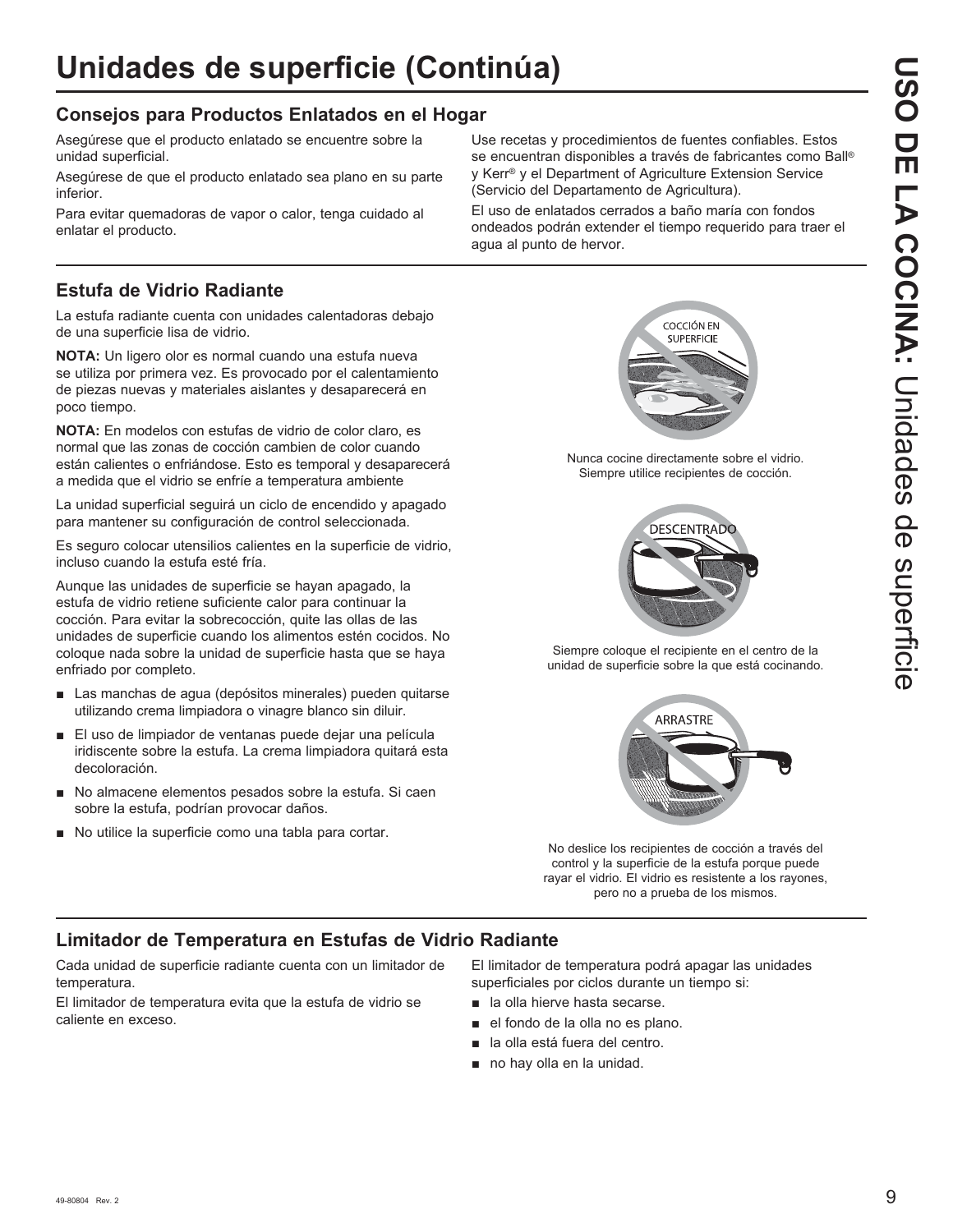# **Utensilio para Placa de Cocción para Vidrio Radiante**

el folleto sobre recipientes para usar con estufas de inducción.

**NOTA:** Siga todas las recomendaciones del fabricante de recipientes cuando utilice cualquier clase de recipiente de cocción sobre la estufa cerámica.

## **Recomendado**

## **Acero inoxidable**

#### **Aluminio:**

Se recomienda de capa gruesa

Buena conductividad. Los residuos de aluminio a veces parecen rayones sobre la estufa pero pueden quitarse si se los limpia de inmediato. Debido a su bajo punto de fusión, no debe utilizarse aluminio de capa fina.

### **Base de cobre:**

USO DE LA COCINA: EN COLONID DE LA COLONID DE LA COLONID DE LA COLONID DE LA COLONID DE LA COLONID DE LA COLONID DE LA COLONID DE LA COLONID DE LA COLONID DE LA COLONID DE LA COLONID DE LA COLONID DE LA COLONID DE LA COLON El cobre puede dejar residuos que pueden parecer rayones. Los residuos pueden eliminarse, siempre y cuando la estufa se limpie de inmediato. Sin embargo, no permita que estas ollas hiervan en seco. El metal sobrecalentado puede adherirse a las estufas de vidrio. Si no se elimina de inmediato, una olla con la base de cobre sobrecalentado dejará un residuo que manchará la estufa en forma permanente.

## **Esmalte (pintado) sobre hierro fundido:**

Se recomienda si la base de la olla se encuentra revestida

## **Evitar/No se recomienda**

## **Esmalte (pintado) sobre acero:**

Calentar recipientes vacíos puede provocar daños permanentes al vidrio de las estufas. El esmalte puede derretirse y adherirse a la estufa cerámica.

## **Vidrio-cerámico:**

Desempeño pobre. Raya la superficie.

#### **Cerámica:**

Desempeño pobre. Puede rayar la superficie.

## **Hierro fundido:**

No se recomienda, a menos que se encuentre específicamente diseñado para estufas de vidrio

Pobre conductividad y lentitud para absorber el calor. Raya la superficie de la estufa.



Verifique que los recipientes tengan bases planas utilizando una regla.







No se recomiendan recipientes con bases redondeadas, curvadas, con rebordes o torceduras..

## **Para mejores resultados**

- Coloque sólo recipientes secos sobre los elementos de superficie. No coloque tapas sobre los elementos de superficie, en especial tapas mojadas. Las ollas y tapas mojadas podrán quedar adheridas a la superficie una vez frías.
- No use woks con anillos de soporte. Esta clase de wok no se calienta sobre elementos de superficie de vidrio.
- Recomendamos el uso de woks de base plana solamente. Se encuentran disponibles en su negocio minorista local. La base del wok debe tener el mismo diámetro que el elemento de superficie para asegurar un contacto adecuado.
- Algunos procedimientos de cocción especiales requieren recipientes de cocción específicos, como ollas a presión, freidoras, etc. Todos los recipientes de cocción deben tener bases planas y ser del tamaño correcto.



No coloque recipientes mojados sobre la estufa de vidrio.



No use woks con anillos de soporte sobre la estufa de vidrio.



Utilice woks de base plana sobre la estufa de vidrio.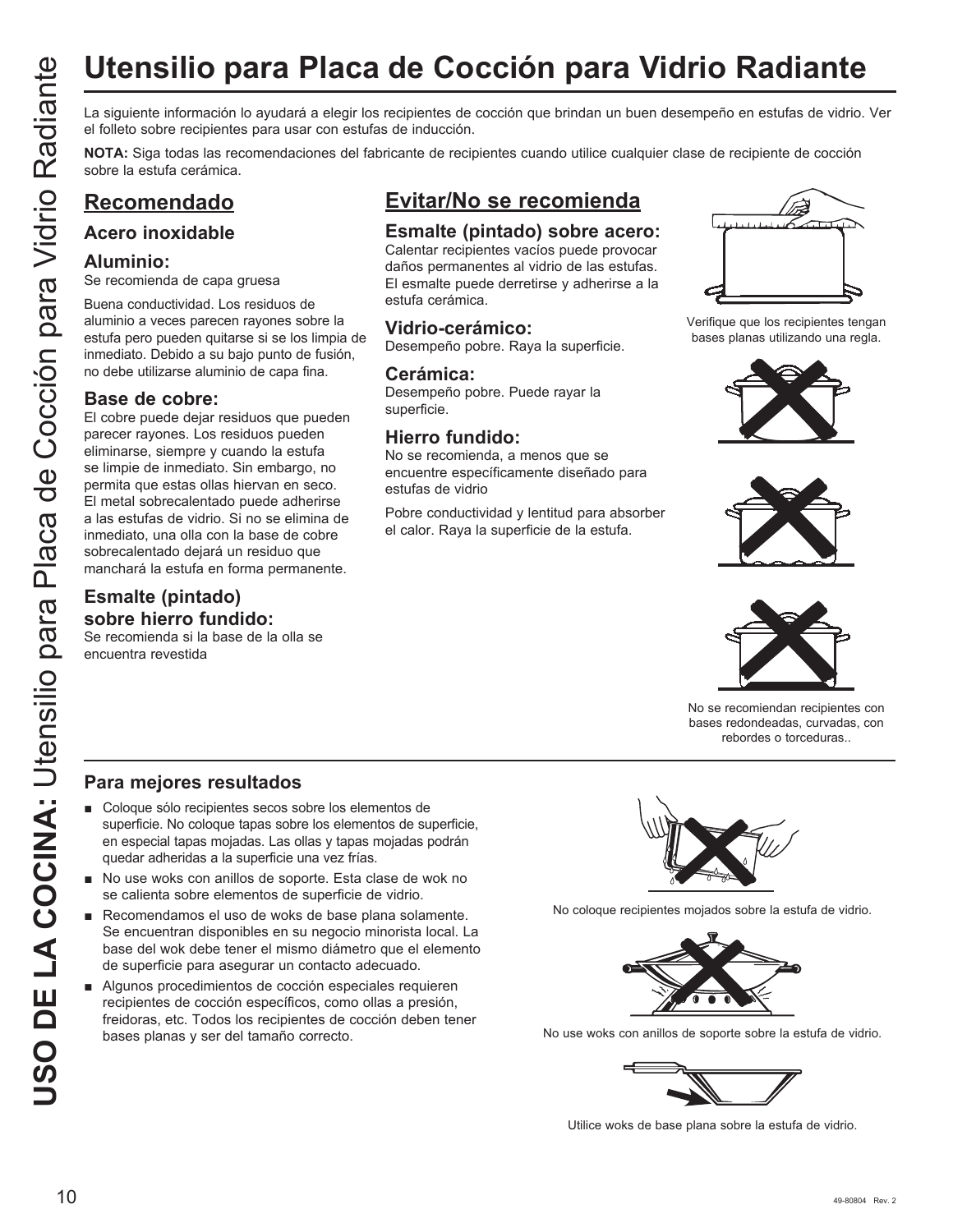

- **1. Traditional Cooking Modes (Modos de Cocción Tradicionales):** Su horno cuenta con los siguientes modos de cocción tradicionales: Bake (Hornear) y Broil Hi. Para más información, consulte la sección de Modos de Cocción.
- **2. Self Clean (Limpieza Automática) (en algunos modelos):** Es posible que su horno cuente con la función Self Clean (Limpieza Automática). Para acceder a información importante sobre el uso de este modo, consulte la sección de Limpieza del Horno.
- **3. Start (Iniciar):** Se deberá presionar para comenzar cualquier función de cocción, limpieza o por tiempo.
- **4. Cancel/Off (Cancelar/ Apagar):** Cancelar TODAS las operaciones del horno excepto el reloj y el temporizador.
- **5. Tecla Numérica**
- **6. Área para Calentar (en algunos modelos)**

La función **WARMING ZONE (Área para Calentar),** ubicada en la parte central trasera de la superficie de vidrio, mantendrá la comida caliente y cocida a la temperatura para servir. Siempre comience con comida caliente. No use la función para calentar comida fría. Colocar comida que no está cocinada o fría en el Área para Calentar podrá producir enfermedades desarrolladas por bacterias en la comida.

 Para más información, consulte la sección Warming Zone (Área para Calentar).

- **7. Cook Time (Tiempo de Cocción):** Cuenta el tiempo de cocción y apaga el horno cuando el tiempo de cocción está completo. Presione la tecla **Cook Time (Tiempo de Cocción)** use las teclas numéricas para programar un tiempo de cocción en horas y minutos, y luego presione **Start (Iniciar)**. Esto sólo puede ser usado con Bake (Hornear) y Convection Bake (Hornear por Convección), (cuando estas funciones estén disponibles).
- **8. Set Clock (Configurar Reloj):** Configure el tiempo del reloj del horno. Presione la tecla **Set Clock (Configurar Reloj)** dos veces y las teclas numéricas para programar el reloj. Presione **Start (Iniciar)** para guardar la configuración de la hora.
- **10. Timer (Temporizador):** Funciona como un temporizador con cuenta regresiva. Presione la tecla **Timer (Temporizador)** y las teclas numéricas para programar el tiempo en horas y minutos. Presione la tecla **Start (Iniciar)**. La cuenta regresiva del temporizador se completó. Para apagar el temporizador, presione la tecla **Timer (Temporizador)**.
- **11. Delay Time (Tiempo de Retraso):** Genera un retraso cuando el horno es encendido. Use esta tecla para configurar el momento en que desea que el horno se inicie. Presione la tecla **Delay Time (Tiempo de Retraso)** y use las number pads para programar la hora del día en que desea que el horno se encienda y luego presione **Start (Iniciar)**. Presione el modo de cocción deseado y la temperatura y luego presione **Start (Iniciar)**. Si lo desea, también puede ser programado un tiempo de cocción. Siga las instrucciones de Cook Time (Tiempo de Cocción) para configurar esta función. Esto sólo puede ser usado con Bake (Hornear), Convection Bake (Hornear por Convección) y Self-Clean (Limpieza Automática).

 **NOTE:** Al usar la función de tiempo de retraso, las comidas que se echan a perder rápidamente, tales como leche, huevos, pescado, rellenos, ave y cerdo, no se deberán dejar reposar por más de 1 hora antes y después de la cocción. La temperatura ambiente estimula el desarrollo de bacterias nocivas. Asegúrese de que la luz del horno esté apagada, ya que el calor de la lámpara acelerará el crecimiento de bacterias nocivas.

- **12. Oven Light(s) (Luz(es) del Horno):** Enciende o apaga la luz(es) del horno.
- **13. Lock Controls:** Bloquean el control de modo que al presionar las teclas no se activen los controles. Mantenga presionadas las teclas numéricas o desbloquear el control. **Cancel/Off (Cancelar/ Apagar)** siempre está activa, incluso cuando el control está bloqueado.
- **14. Warm (Calentar)** El modo Warm (Calentar) está diseñado para mantener comidas calientes hasta durante 3 horas. Para usar este modo, seleccione **WARM (Calentar)** y luego **START (Iniciar)**. Cubra las comidas que necesitan mantener la humedad y no cubra aquellas comidas que deberían quedar crocantes. No se requiere precalentar las mismas. No use la función Warm (Calentar) para calentar comida fría, excepto galletas crujientes, papas fritas o cereales secos. También se recomienda que la comida no se mantenga caliente por más de dos horas.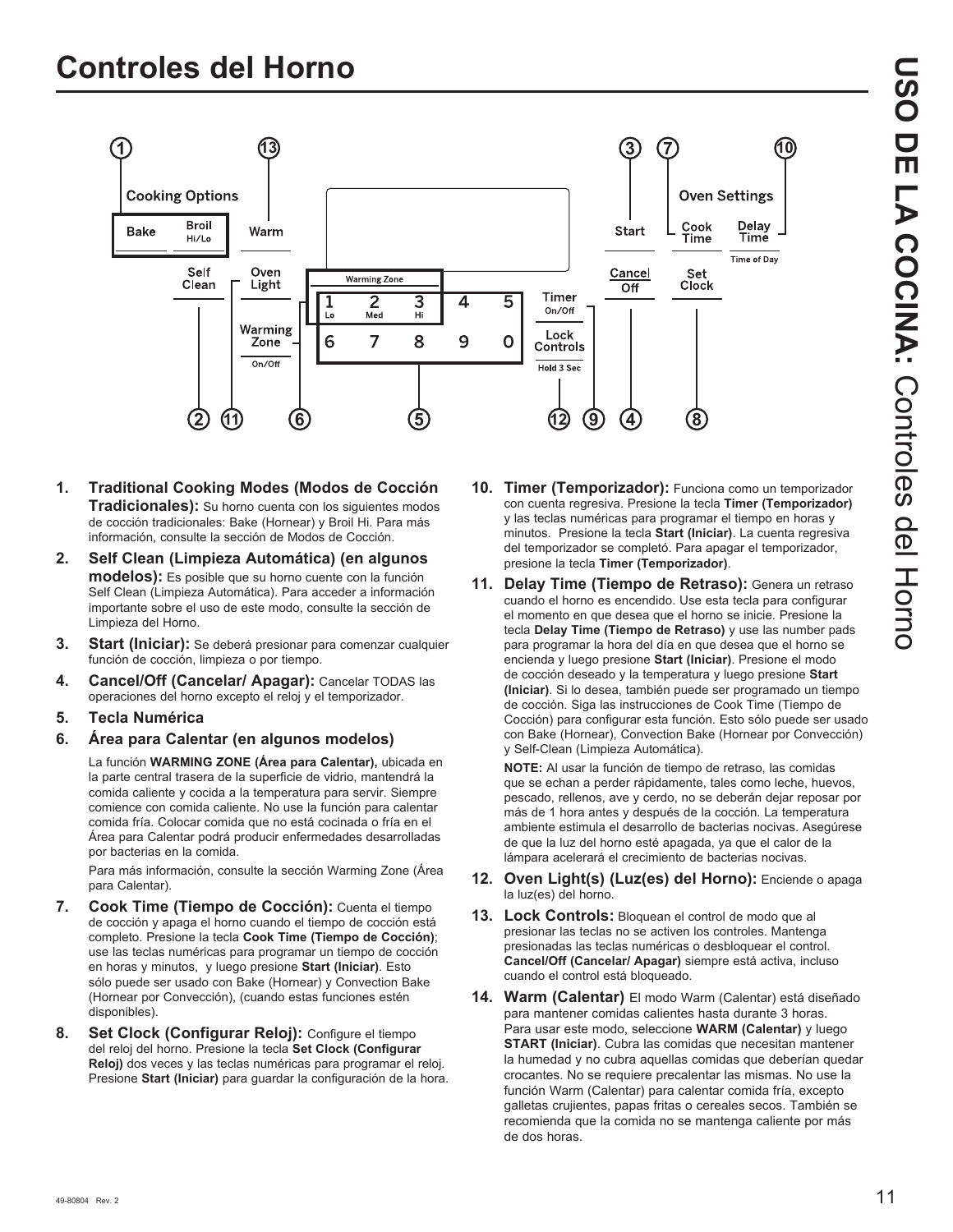## **Funciones Especiales**

- Para ingresar al menú Special Features (Funciones Especiales), mantenga presionadas las teclas Bake (Hornear) y Broil **(Asar)** al mismo tiempo durante tres segundos. "OFFSEt" aparecerá en la pantalla.
- Pase a través del menú Special Features (Funciones Especiales) usando la tecla 8 para ir hacia abajo y la tecla 3 para ir hacia arriba.
- Para seleccionar una función para que cambie, o para confirmar un cambio, presione la tecla 0.
- Para cancelar un cambio y regresar al menú Special Features (Funciones Especiales), presione la tecla 6. Para salir del menú Special Features (Funciones Especiales), presione la tecla **6** nuevamente.

## **Ajuste de la Temperatura del Horno (OFFSEt)**

**USO FINDENTIFY**<br>
Su cocina cuenta con varias funciones especiales diferentes.<br> **Assay** a imismo tiempo durante tres esgeundos. "OrFSET;<br> **Assay** a través del menú Special Features (Funciones Especiales de menú Special Fea Esta función permite que la temperatura de horneado del horno y de horneado por convección sean ajustadas hasta 35°F más caliente o 35°F más fría. Use esta función si piensa que la temperatura de su horno es demasiado caliente o demasiado fría y desea modificarla. Este ajuste afecta los modos Bake (Hornear) y Convection Bake. Ningún otro modo de cocción se ve afectado.

Usando las teclas numéricas para navegar como se describe más arriba, seleccione "OFFSET" (Ajuste). Se mostrará un número entre 35 positivo y negativo. Use las teclas 8 y 3 para incrementar o reducir el valor del ajuste. Guarde y realice la confirmación presionando la tecla **0**.

## **Volumen del Sonido (Sound)**

Esta función permite que el volumen del tono del horno sea ajustado entre alto (Hi) (Pitido Alto), medio (rEG) (Pitido Estándar), bajo (Lo) y apagado (OFF) (Pitido Apagado). El control hará que el tono del horno suene en el nuevo nivel de volumen cada vez que el nivel de sonido sea modificado.

## **Sonido de Finalización del Temporizador (End tonE)**

Se trata de un tono que indica la finalización de un temporizador. El tono puede ser continuo (Cont) o un pitido repetido (bEEP). Una configuración continua seguirá haciendo que un tono suene hasta que un botón del control sea presionado.

## **Apagado en 12 Horas**

Esta función apaga el horno luego de 12 horas de funcionamiento continuo. Puede estar activado o desactivado.

## **Selección de Temperatura Fahrenheit o Celsius (dEg Unit)**

El control del horno está configurado para su uso con temperaturas Fahrenheit (F), pero lo puede modificar a temperaturas Celsius (C).

## **Pantalla del Reloj (Cloc diSP)**

Esta función especifica si el reloj aparece en la pantalla. Puede estar en On (Encendido) u Off (Apagado).

## **Configuración del Reloj (Cloc cFg)**

Esta función especifica cómo se mostrará la hora del día. Puede seleccionar el reloj estándar de 12 horas (12) o el reloj militar de 24 horas (24).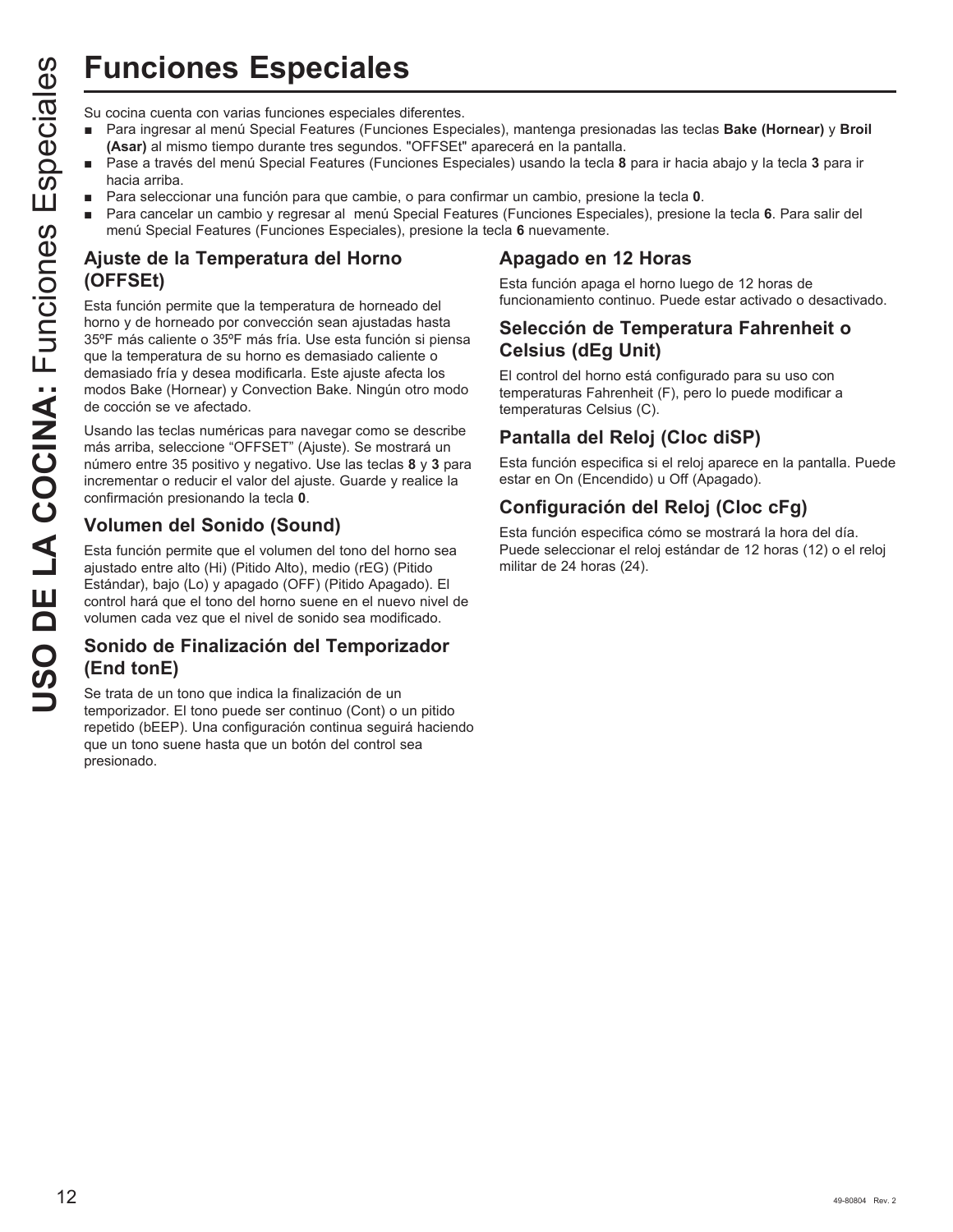## **Modo Sabático**

La función de modo sabático cumple con los estándares establecidos por Stark K. Algunos de estos estándares que serán observados por el consumidor incluyen la desactivación de los tonos, la desactivación de las luces del horno, y retrasos de aproximadamente 30 segundos a un minuto en relación a los cambios en la pantalla. Sólo el horneado continuo y el horneado por tiempo están permitidos en el modo sabático. La cocción en el modo sabático es un proceso de dos pasos; primero el modo sabático debe ser configurado y luego el modo hornear debe ser configurado.

## **Configuración del Modo Sabático**

- 1. Presione las teclas **Bake (Hornear)** y **Broil (Asar)** al mismo tiempo y espere a que el menú de funciones especiales sea exhibido.
- 2. Use las teclas numéricas 3 u 8 para pasar a través de las funciones especiales, hasta que "SAbbAth" sea exhibido y luego presione **0**. Consulte el gráfico en la sección de Funciones Especiales para ver cómo las teclas numéricas están mapeadas.
- 3. Use las teclas numéricas 3 u 8 para pasar a través de las opciones hasta que aparezca "on" (encender) en la pantalla: luego presione la tecla numérica 0 para guardar la configuración. Presione **6** para salir del menu de Funciones Especiales. Un solo corchete "]" aparecerá en la pantalla, indicando que el modo sabático fue configurado. El reloj no aparecerá. El horneado continuo o el horneado por tiempo no pueden ser configurados.

## **Inicio del Horneado Continuo**

- 1. Presione la tecla **Bake (Hornear)**.
- 2. Si la temperatura deseada es 350ºF, presione **Start (Iniciar)**. Si se desea una temperatura de cocción diferente, use las teclas numéricas de **1** a **5** o la tecla **Timer (Temporizador)** para seleccionar una temperatura de cocción predeterminada, y luego presione **Start (Iniciar)**. Consulte el siguiente gráfico para determinar qué tecla configura la temperatura de cocción deseada.

Luego de una demora, un segundo corchete "] [" aparecerá en la pantalla, indicando que el horno está horneando.

|                |      |     | Temperatura (°F) |     | 400                     |
|----------------|------|-----|------------------|-----|-------------------------|
| 1              | 2    | З   | 4                | 5   | <b>Timer</b><br>On/Off  |
| 170            | 200  | 250 | 300              | 325 |                         |
|                |      |     |                  |     |                         |
| 6              |      | 8   | 9                | 0   | Lock<br><b>Controls</b> |
| 2 <sub>h</sub> | 2.5h | 3h  | 3.5h             | 4h  | Hold 3 Sec              |

1 =  $170^{\circ}$  F, 2 =  $200^{\circ}$  F, 3 =  $250^{\circ}$  F, 4 =  $300^{\circ}$  F, 5 =  $325^{\circ}$  F, Temporizador =  $400^{\circ}$  F

 $6 = 2$  horas,  $7 = 2.5$  horas,  $8 = 3$  horas,  $9 = 3.5$  horas,  $0 = 4$  horas, Controles de Bloqueo = 6 hours

## **Ajuste de Temperatura**

- 1. Presione **Bake (Hornear)**, use las teclas numéricas de **1** a **5** y la tecla **Timer (Temporizador)** para seleccionar una temperatura de cocción actual diferente, y presione **Start (Iniciar)**.
- 2. Debido a que no hay ninguna indicación durante el cambio de temperatura, se puede usar un termómetro para horno para confirmar los cambios de temperatura.

## **Inicie un Horneado por Tiempo**

- 1. Presione la tecla **Bake (Hornear)**.
- 2. Si la temperatura deseada es de 350ºF, use las teclas numéricas de **6** a **0** o la tecla **Lock Control (Control de Bloqueo)** para seleccionar un tiempo de cocción. Si se desea una temperatura de cocción diferente a 350ºF, use las teclas numéricas de **1** a **5** o la tecla **Timer (Temporizador)** para seleccionar una temperatura de cocción predeterminada, y luego seleccione el tiempo de cocción. Consulte el gráfico en esta página para determinar qué tecla configura la temperatura de cocción deseada y el tiempo de cocción.
- 3. Presione **Start (Iniciar)**.

Luego de una demora, un segundo corchete "] [" aparecerá en la pantalla, indicando que el horno está horneando. Cuando el tiempo de cocción finalice, la pantalla volverá a cambiar a un solo corchete "]", indicando que el horno ya no está horneando. No sonará ningún tono cuando el tiempo de cocción se haya completado.

## **Salir del Modo Sabático**

Sólo se deberá salir del modo sabático una vez finalizado el mismo.

- 1. Presione **Cancel/Off (Cancelar/ Apagar)** para finalizar cualquier ciclo de horneado que pueda estar funcionando.
- 2. Presione las teclas **Bake (Hornear)** y **Broil (Asar)** al mismo tiempo y espere a que el menú de Funciones Especiales sea exhibido.
- 3. Use las teclas numéricas 3 u 8 para pasar a través de las funciones especiales hasta que "SAbbAth" (Sabático) sea exhibido, y luego presione **0**.
- 4. Use las teclas numéricas 3 u 8 para pasar a través de las opciones hasta que "OFF" (Apagado) sea exhibido y presione **0** para guardar la configuración. Presione la tecla numérica **6** para salir del menú de Funciones Especiales.

## **Aviso de Corte de Corriente durante el Modo Sabático**

Si se produce un corte de corriente mientras el horno se encuentra en Sabbath Mode (Modo Sabático), la unidad regresará a Sabbath Mode (Modo Sabático) cuando el suministro sea reestablecido; sin embargo, el horno regresará al estado de apagado incluso cuando haya estado en un ciclo de horneado en el momento del corte de corriente.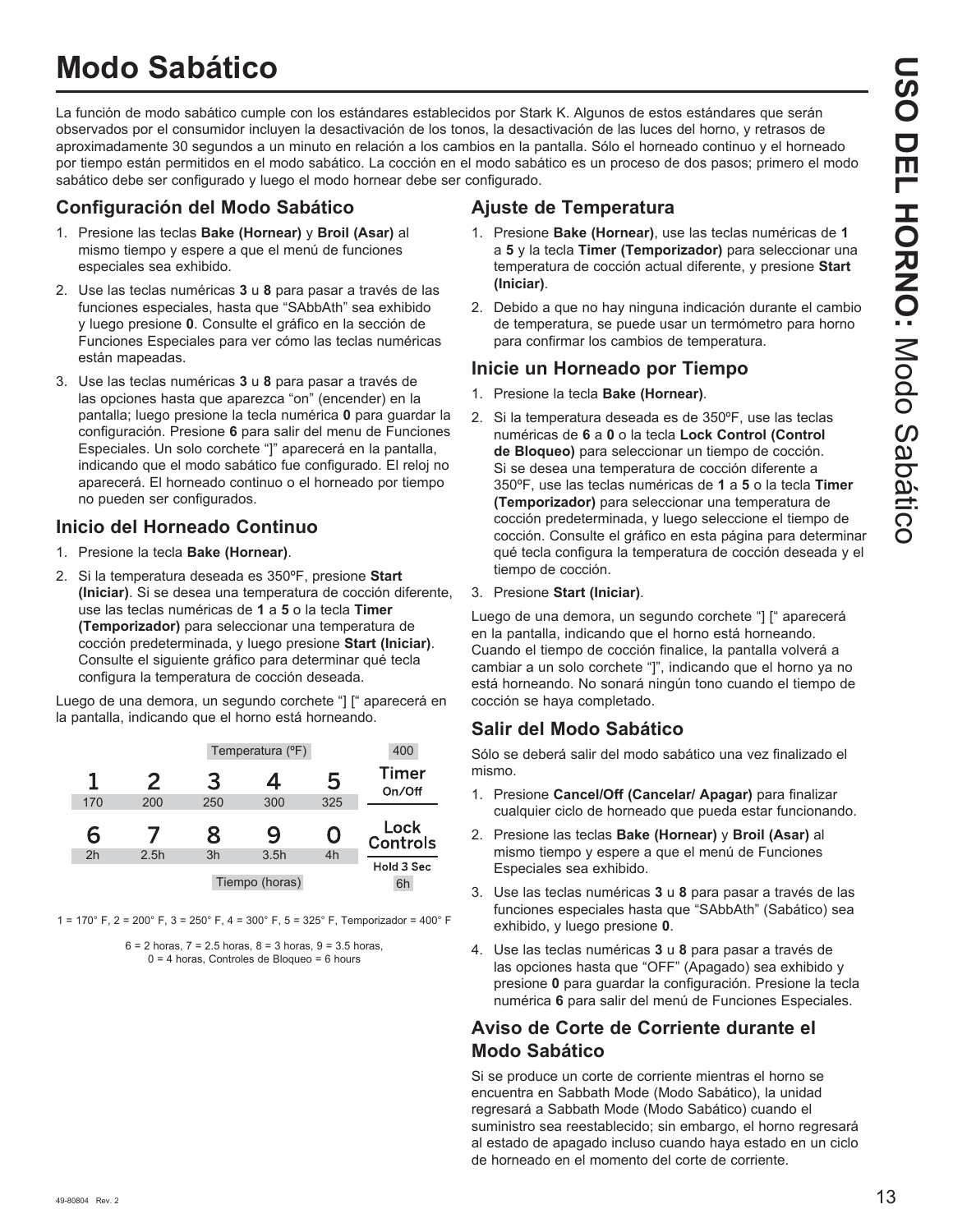# **Estantes del Horno**

El horno cuenta con seis posiciones de estantes. En la Guía de Cocción, se brindan recomendaciones de posiciones de los estantes para diferentes tipos de comidas. Se ajusta un estante en una dirección para afectar los resultados de cocción. Por ejemplo, si se prefieren partes superiores más oscuras en tartas, panecillos o galletas, pruebe moviendo la comida a un estante que se encuentre una posición más arriba. Si encuentra que las comidas están demasiado doradas en la parte superior, pruebe moviendo las mismas más abajo la próxima vez.

Al hornear con múltiples ollas y en múltiples estantes, asegúrese de que haya por lo menos 11/2" entre las ollas, a fin de dejar suficiente espacio para que fluya el aire.



La cantidad de posiciones de la bandeja puede variar en relación al modelo.

Para evitar posibles quemaduras, coloque los estantes en la posición deseada antes de encender el horno.

# **Papel de Aluminio y Cobertores del Horno**

**PRECAUCIÓN No use ningún tipo de aluminio o cobertor de horno para cubrir el fondo del horno. Estos ítems pueden atrapar el calor o derretirse, ocasionando daños sobre el producto y el riesgo de descargas, humo o incendios. Los daños por uso inadecuado de estos ítems no están cubiertos por la garantía del producto.**

Se podrá usar aluminio para evitar derrames, colocando una hoja sobre un estante inferior varias pulgadas debajo de la comida. No use más aluminio que el necesario y nunca cubra totalmente el estante de un horno con papel de aluminio. Mantenga el aluminio a por lo menos 1 1/2" de las paredes del horno, para evitar una circulación deficiente del calor.

## **Utensilios**

## **Pautas de Uso de Utensilios**

El material, el acabado y el tamaño de los utensilios afectan el horneado.

Las ollas oscuras, revestidas y opacas absorben el calor más rápidamente que las ollas claras y brillantes. Al usar ollas que absorben el calor más rápidamente, las comidas podrán resultar más doradas, crocantes y con una capa más gruesa.

Si utiliza utensilios oscuros y revestidos, controle la comida antes del tiempo mínimo de cocción. Si se obtienen resultados no deseados con este tipo de utensilios, considere la posibilidad de reducir la temperatura del horno en 25º F la próxima vez.

Las ollas brillantes pueden producir resultados de horneado más parejos en tortas y galletas.

Las ollas de vidrio y cerámica calientan con lentitud, pero retienen bien el calor.

Estos tipos de ollas funcionan bien con platos tales como tartas y postres con natilla.

Las ollas con aislante de aire calientan lentamente y pueden producir fondos dorados.

Mantenga los utensilios limpios para una cocción más pareja.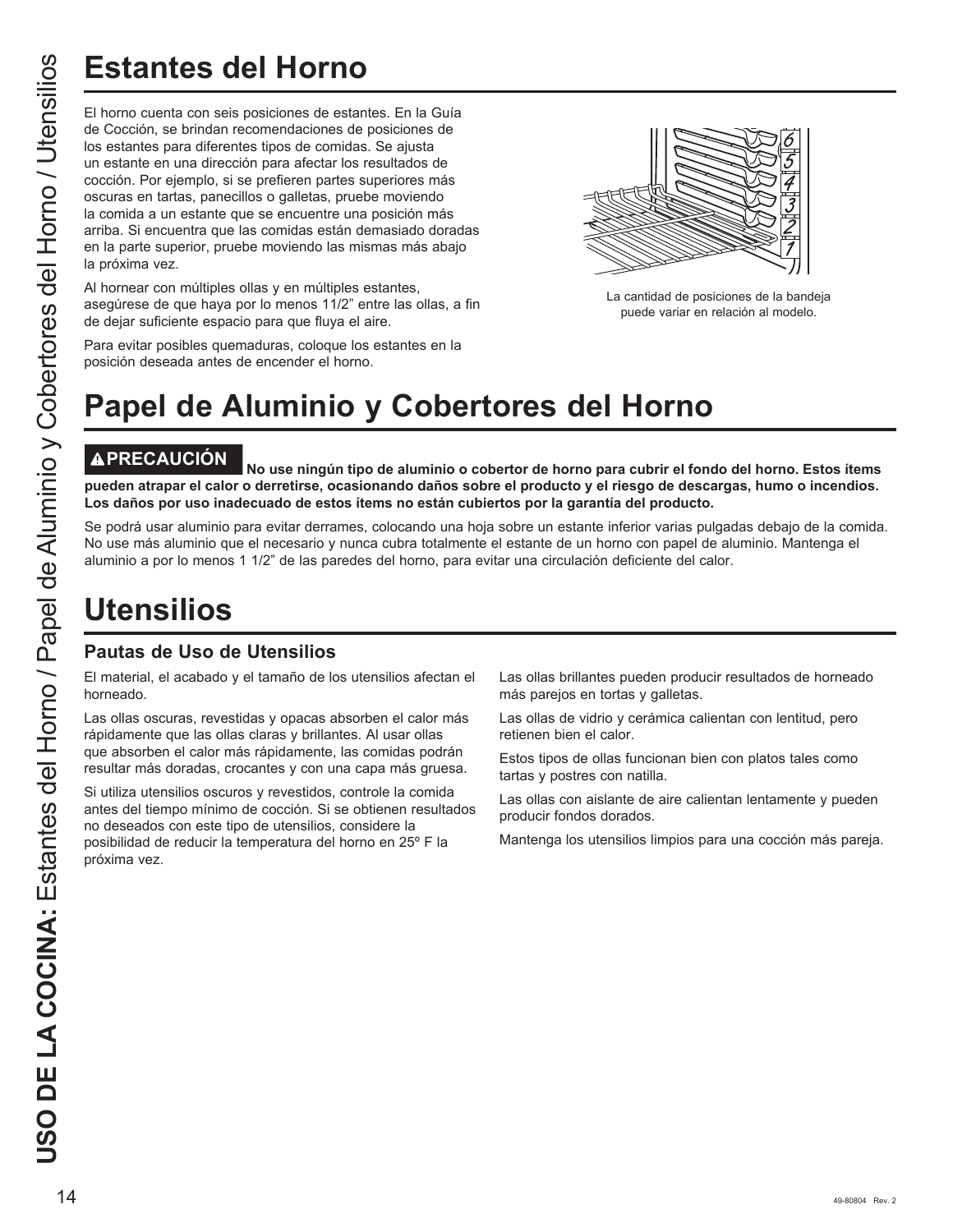## **Modos de Cocción**

Su nuevo horno posee una variedad de modos de cocción para que pueda obtener los mejores resultados. Estos modos se describen a continuación. Para acceder a recomendaciones para comidas específicas, consulte la sección de la Guía de Cocción. Recuerde que es posible que su nuevo horno funcione de manera diferente que aquel que está reemplazando. **NOTA:** Retire aquellos estantes que se encuentren en desuso al usar el horno para un precalentamiento más rápido, mayor eficiencia y óptimo rendimiento.

## **Modos de Horneado y Dorado**

Seleccione un modo de horneado basado en el tipo y cantidad de comida que está preparando. Al preparar comidas horneadas tales como tartas, galletas y masas, siempre precaliente el horno primero. Siga las recomendaciones de la receta sobre la colocación de la comida. Si no se brindan pautas, centre la comida en el horno.

## **Traditional Bake (Horneado tradicional)**

El modo de horneado tradicional está pensado para la cocción en un solo estante. Este modo usa el calor principalmente desde el elemento inferior, pero también desde el elemento superior para cocinar la comida. Para usar este modo, presione la tecla **Bake (Hornear)**, ingrese una temperatura, y luego presione **Start (Iniciar)**. El precalentamiento generalmente se recomienda al usar este modo.

## **Broiling Modes (Modo para Asar)**

Siempre ase con la puerta cerrada Monitoree la comida de cerca al asar. Tenga cuidado al asar en posiciones de estantes superiores, ya que colocar la comida más cerca del elemento para asar incrementa el humo, salpicaduras y la posibilidad de que se incendien las grasas. **No se recomienda asar en el estante de la posición 7.**

Intente asar las comidas que normalmente haría a la parrilla. Ajuste las posiciones de los estantes para ajustar la intensidad del calor a la comida. Coloque las comidas más cerca del elemento para asar, cuando se desee una superficie más cocinada y un interior poco cocido. Las comidas más gruesas y las comidas cuyo interior debe ser cocinado deberían ser asadas en un estante en una posición alejada del usado para asar, o usando las funciones **Broil Lo (Asar Bajo)**.

## **Broil Hi (Asar Alto)**

El modo Broil Hi (Asado Alto) usa calor intenso del elemento superior para soasar las comidas. Use la función Broil Hi (Asado Alto) para cortes más delgados de carne y/o comidas que prefiera que quedan menos cocinadas en su interior. Para usar este modo, presione la tecla **Broil (Asar)** una vez y luego presione **Start (Iniciar)**. No es necesario realizar el precalentamiento al usar este modo.

## **Broil Lo (Asar Bajo)**

El modo Broil Lo (Asado Bajo) usa menos calor intenso del elemento superior para cocinar la comida completamente mientras también produce el dorado superficial. Use la función Broil Lo (Asado Bajo) para cortes de carne más gruesos y/o comidas que desee que queden completamente cocinadas. Para usar este modo, presione la tecla **Broil (Asar) dos veces** y luego presione **Start (Iniciar)**. No es necesario realizar el precalentamiento al usar este modo.

## **Calentar**

Para usar este modo, presione la tecla **Warm (Caliente)** y luego presione **Start (Iniciar)**. Cubra las comidas que necesitan mantener la humedad y no cubra aquellas comidas que deberían quedar crocantes. No se requiere precalentar las mismas. No use la función Warm (Calentar) para calentar comida fría, excepto galletas crujientes, papas fritas o cereales secos. También se recomienda, a fin de mantener la calidad de la comida, que ésta no se mantenga caliente por más de dos horas.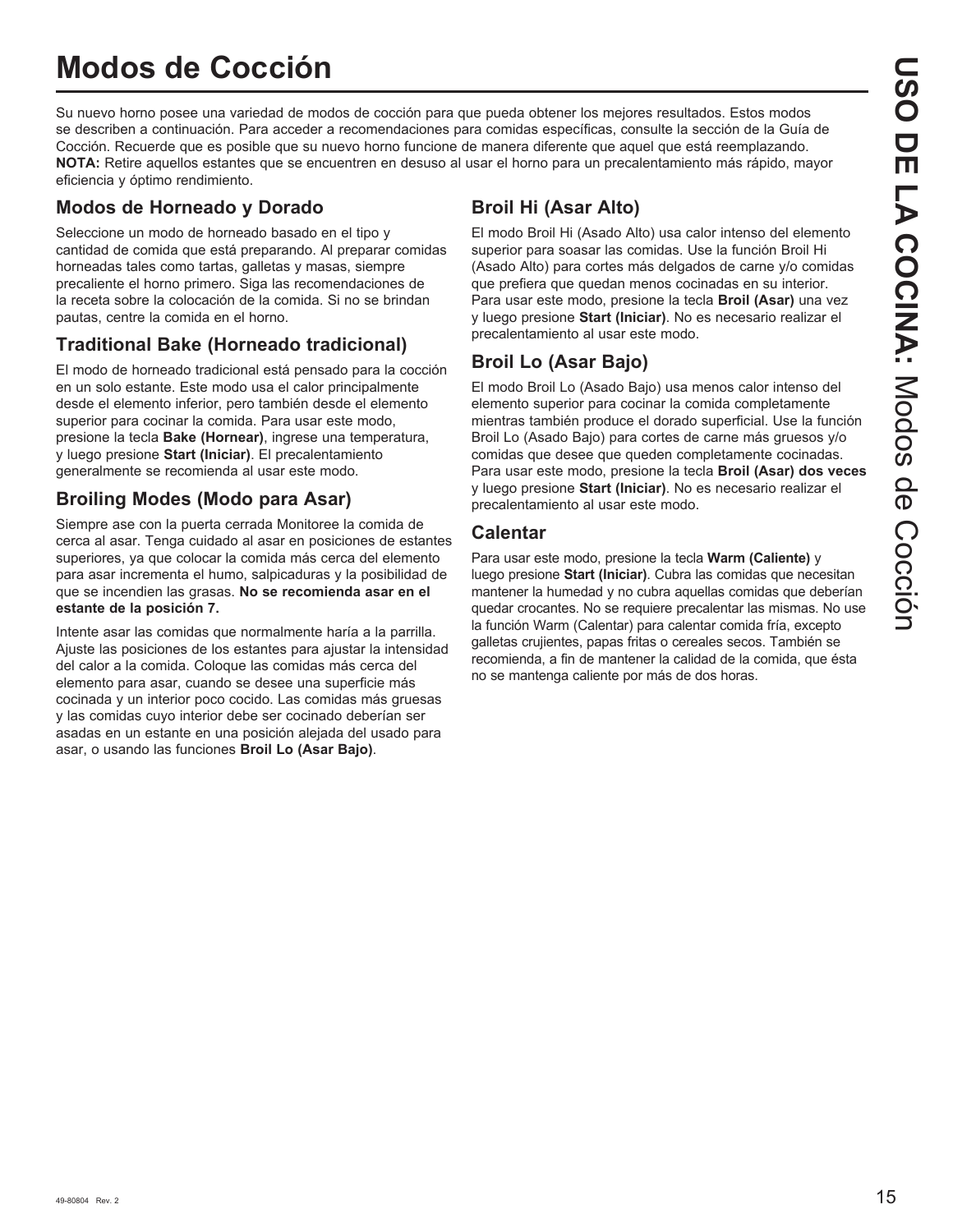## **Guía de Cocción**

| <b>TIPO DE COMIDA</b>                                                                           | <b>MODO(S)</b><br><b>RECOMENDADO(S)</b> | <b>POSICIÓN(ES)</b><br><b>DE ESTANTES</b><br><b>RECOMENDADA</b> | <b>SUGERENCIAS ADICIONALES</b>                                                                                                                                                                                                                                         |
|-------------------------------------------------------------------------------------------------|-----------------------------------------|-----------------------------------------------------------------|------------------------------------------------------------------------------------------------------------------------------------------------------------------------------------------------------------------------------------------------------------------------|
| <b>Productos Horneados</b>                                                                      |                                         |                                                                 |                                                                                                                                                                                                                                                                        |
| Tortas con capas, tortas<br>rectangulares, roscas, panecillos,<br>pan rápido en un Solo Estante | Hornear                                 | 3                                                               | Use utensilios brillantes.                                                                                                                                                                                                                                             |
| Tortas con capas* en Múltiples<br><b>Estantes</b>                                               | Hornear                                 | 3y5                                                             | Use utensilios brillantes. Asegúrese de que haya un flujo de aire<br>adecuado (Vea la ilustración).                                                                                                                                                                    |
| Tortas de grasa (pastel de ángel)                                                               | Hornear                                 | $\mathbf{1}$                                                    | Use utensilios brillantes.                                                                                                                                                                                                                                             |
| Galletas, galletitas, bizcochitos<br>en un Solo Estante                                         | Hornear                                 | $\overline{4}$                                                  | Use utensilios brillantes.                                                                                                                                                                                                                                             |
| Galletas, galletitas, bizcochitos<br>en Múltiples Estantes                                      | Hornear                                 | 3y5                                                             | Use utensilios brillantes. Con comidas tales como galletas con azúcar,<br>cambie la ubicación de la comida parcialmente durante la cocción, a<br>fin de lograr resultados de cocción más parejos entre los estantes.                                                   |
| <b>Bife y Cerdo</b>                                                                             |                                         |                                                                 |                                                                                                                                                                                                                                                                        |
| Hamburguesas                                                                                    | Asar Alto                               | 6                                                               | Use una olla para asa; Mueva la comida hacia abajo para que quede<br>más preparada y menos soasada. Preste atención a la comida al<br>asarla. Para un mejor rendimiento, centre la comida debajo del<br>elemento que emite calor para asar.                            |
| <b>Bifes y Chuletas</b>                                                                         | Asar Alto                               | 506                                                             | Use una olla para asa; Mueva la comida hacia abajo para que quede<br>más preparada y menos soasada. Preste atención a la comida al<br>asarla. Para un mejor rendimiento, centre la comida debajo del<br>elemento que emite calor para asar.                            |
| Dorados                                                                                         | Hornear                                 | 203                                                             | Use una olla chata tal como una olla para asar.<br>No se requiere precalentarla.                                                                                                                                                                                       |
| Ave                                                                                             |                                         |                                                                 |                                                                                                                                                                                                                                                                        |
| Pollo entero                                                                                    | Hornear                                 | 203                                                             | Use una olla chata tal como una olla para asar.<br>No se requiere precalentarla.                                                                                                                                                                                       |
| Pechugas, patas, muslos con<br>huesos                                                           | Asado Bajo<br>Hornear                   | 3                                                               | Si se empanó o cubrió con salsa, evite los modos Broil Hi (Asar Alto).<br>Ase del lado de la piel hacia abajo primero. Preste atención a la<br>comida al asarla. Para un mejor rendimiento al asar, centre la comida<br>debajo del elemento que emite calor para asar. |
| Pechugas de pollo deshuesadas                                                                   | Asado Bajo<br>Hornear                   | 3                                                               | Si se empanó o cubrió con salsa, evite los modos Broil Hi (Asar Alto).<br>Ase del lado de la piel hacia abajo primero. Preste atención a la<br>comida al asarla. Para un mejor rendimiento al asar, centre la comida<br>debajo del elemento que emite calor para asar. |
| Pavo entero                                                                                     | Hornear                                 | $\mathbf{1}$                                                    | Usa una olla chata tal como una olla para asar.<br>No se requiere precalentarla.                                                                                                                                                                                       |
| Pechuga de Pavo                                                                                 | Hornear                                 | 3                                                               | Usa una olla chata tal como una olla para asar.<br>No se requiere precalentarla.                                                                                                                                                                                       |
| Pescado                                                                                         | Asado Bajo                              | 6 (mitad del grosor o menos)<br>5 (>1/2 pulgada)                | Preste atención a la comida al asarla. Para un mejor rendimiento al<br>asar, centre la comida debajo del elemento que emite calor para asar.                                                                                                                           |
| Cazuelas                                                                                        | Hornear                                 | 304                                                             |                                                                                                                                                                                                                                                                        |
| Comidas Congeladas a Conveniencia                                                               |                                         |                                                                 |                                                                                                                                                                                                                                                                        |
|                                                                                                 |                                         |                                                                 |                                                                                                                                                                                                                                                                        |

| Pizza, productos con papa,          |         |  |
|-------------------------------------|---------|--|
| patitas de pollo fritas, aperitivos | Hornear |  |
| en un Solo Estante                  |         |  |

\*Al hornear cuatro tortas con capas a la vez, use los estantes 3 y 5. Coloque las ollas como se muestra, de modo que no quede una olla encima de la otra.

Cocine la comida completamente para evitar que se produzcan enfermedades a partir de la comida. Puede encontrar recomendaciones sobre temperatura mínima para cocinar de forma segura en **IsItDoneYet.gov**. Asegúrese de usar un termómetro de comidas para medir la temperatura de las mismas.



Posición del estante para hornear tortas de 4 capas.

Use un utensilio oscuro para que quede más dorado/ crocante; use utensilios brillantes para un menor dorado.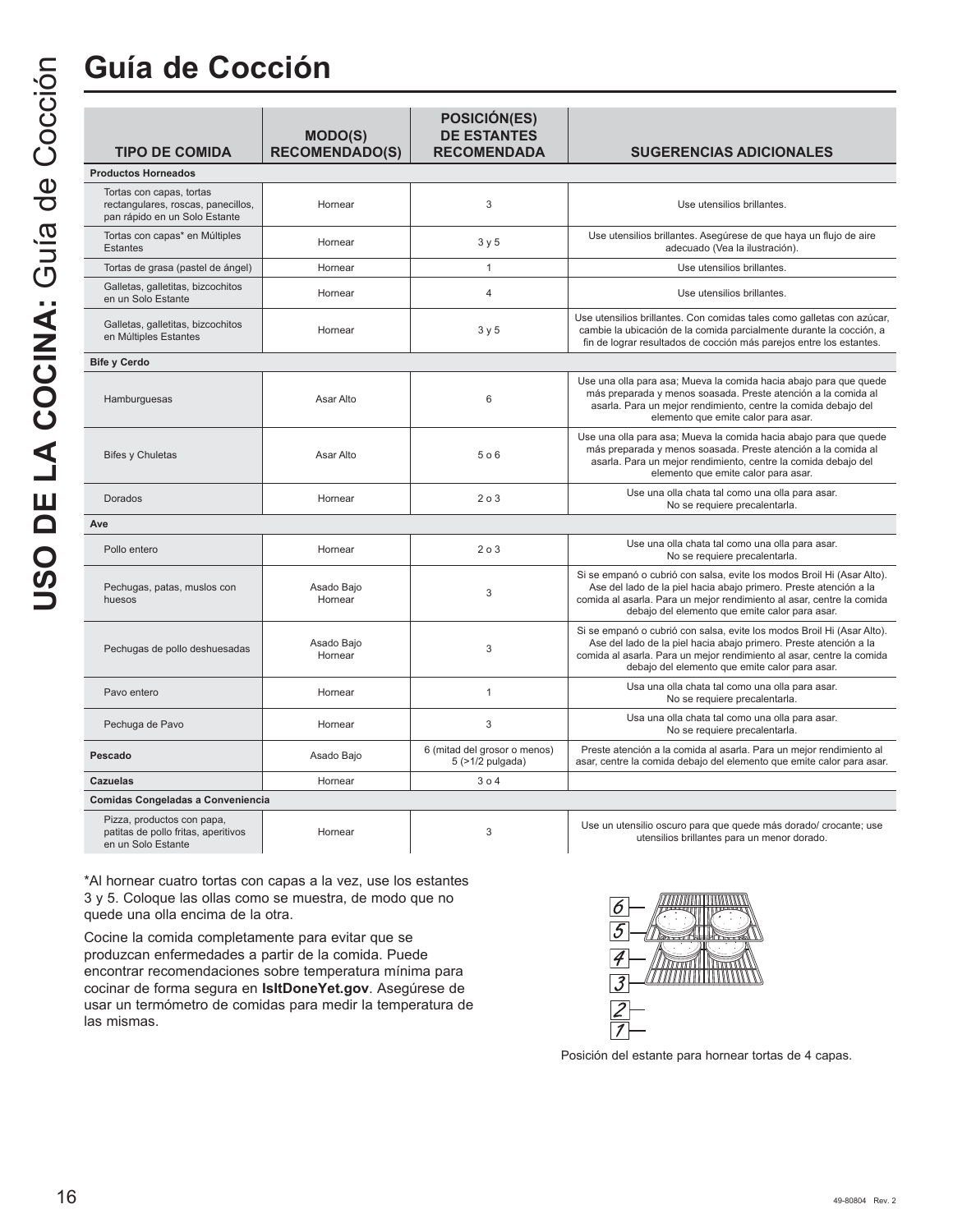## **Limpieza de la Cocina - Exterior**

Asegúrese de que todos los controles estén apagados y que las superficies estén frías antes de limpiar cualquier parte de la cocina.



**ADVERTENCIA** Si se quita la cocina para efectuar una limpieza, reparaciones o cualquier otra razón, verifique que el dispositivo anti-volcaduras se coloque de manera adecuada cuando vuelva a instalarse la cocina. Si no toma esta precaución, la cocina puede volcarse y provocar lesiones.

## **Perillas de control**

Las perillas de control se pueden retirar para facilitar la limpieza. Verifique que las perillas estén en la posición **OFF (apagado)** y sáquelas de los vástagos para la limpieza.

Las perillas pueden limpiarse en el lavavajillas o también

pueden lavarse con jabón y agua. Asegúrese de que la parte interna de las perillas esté seca antes de volver a colocarse.

Vuelva a colocar las perillas en la posición **OFF (apagado)** para asegurar una colocación correcta.

## **Bloqueo del Control**

Si así lo desea, puede desactivar los botones de toque antes de la limpieza.

Consulte Lock Controls (Controles de Bloqueo) en la sección Oven Controls (Controles del Horno) en este manual.

Limpie los derrames con un paño húmedo.

Quite suciedades más rebeldes con agua tibia jabonosa. No utilice abrasivos de ninguna clase.

Vuelva a activar los botones de toque después de la limpieza.

## **Panel de control**

Una buena idea es limpiar el panel de control luego de cada uso. Limpie con un jabón suave y agua o vinagre y agua, enjuague con agua limpia y pula en seco con una tela suave. No use limpiadores abrasivos, limpiadores líquidos fuertes, almohadillas para fregar de plástico ni limpiadores de horno en el panel de control; dañarán el acabado, incluyendo el Acero Inoxidable Negro.

## **Exterior del Horno**

No use limpiadores de horno, limpiadores abrasivos, limpiadores líquidos fuertes, estropajos de acero, almohadillas para fregar de plástico, ni polvos limpiadores en el interior o el exterior del horno. Limpie el mismo con agua y jabón o una solución de vinagre y agua. Enjuague con agua limpia y seque con una tela seca. Al limpiar supeficies, asegúrese de que estén a temperatura ambiente y fuera del contacto con

la luz solar. Si las manchas en el borde de la ventana de la puerta son persistentes, use un limpiador abrasivo suave o una esponja con estropajo para obtener un mejor resultado. El derrame de adobo, jugos de fruta, salsas de tomate y líquidos para humedecer que contengan ácidos pueden ocasionar descoloración y se deberán limpiar de inmediato. Deje que las superficies calientes se enfríen, y luego limpie y enjuague.

## **Superficies pintadas y Acero Inoxidable Negro**

Las superficies pintadas incluyen los lados de la cocina y la puerta, la parte superior del panel de control y el frente del cajón. Límpielas con jabón y agua o con una solución de agua y vinagre.

No utilice limpiadores de horno comerciales, polvos limpiadores, esponjillas de acero o abrasivos potentes sobre cualquier superficie pintada, incluyendo el Acero Inoxidable Negro.

## **Acero Inoxidable – Excluyendo el Acero Inoxidable Negro (en algunos modelos)**

No use virutas de acero; éstas dañarán la superficie.

Para limpiar la superficie de acero inoxidable, use agua tibia con jabón o un limpiador o pulidor para acero inoxidable. Siempre limpie la superficie en la dirección del veteado. Siga las instrucciones del limpiador para limpiar la superficie de acero inoxidable.

Para realizar consultas sobre la adquisición de productos, incluyendo limpiadores o pulidores para electrodomésticos de acero inoxidable, consulte las secciones de Accesorios y Soporte al Consumidor al final de este manual.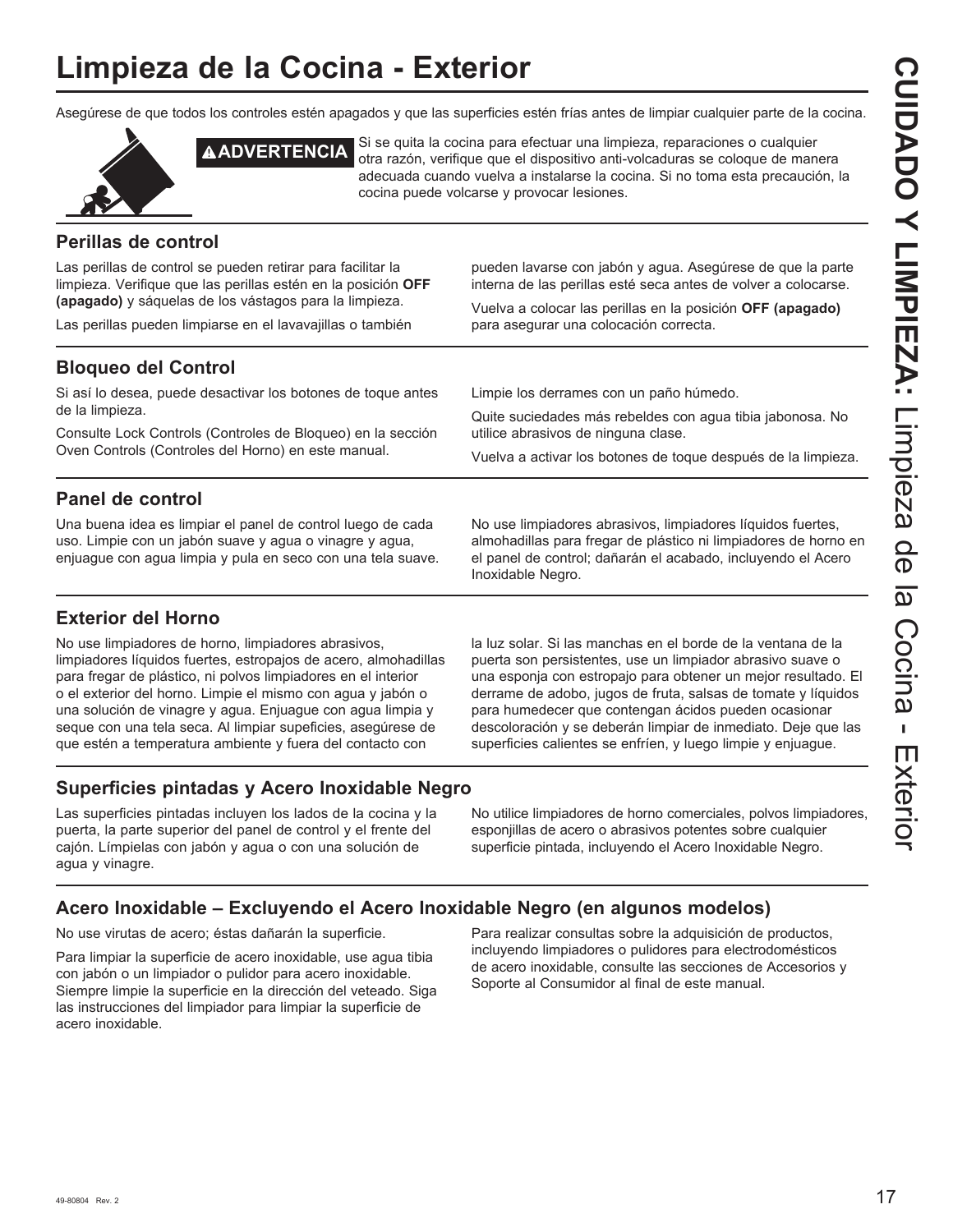Asegúrese de que todos los controles estén apagados y que las superficies estén frías antes de limpiar cualquier parte de la cocina. El interior de su nuevo horno puede ser limpiado de forma manual o utilizando los modos Steam Clean (Limpieza con Vapor) o Self Clean (Limpieza Automática).

El derrame de adobo, jugos de fruta, salsas de tomate y líquidos para humedecer que contengan ácidos pueden ocasionar descoloración y se deberán limpiar de inmediato. Espere a que las superficies calientes se enfríen, y luego limpie y enjuague.

#### **Limpieza Manual**

No use limpiadores de horno, limpiadores abrasivos, limpiadores líquidos fuertes, estropajos de acero, almohadillas para fregar, ni polvos limpiadores en el interior del horno. Limpie el mismo con agua y jabón o una solución de vinagre

y agua. Enjuague con agua limpia y seque con una tela seca. Al limpiar supeficies, asegúrese de que estén a temperatura ambiente y fuera del contacto con la luz solar.

## **Modo de Limpieza Automática**

CUIMPIEZA de la Cocina - Interior<br>
Cuine de subseques de que todos los controles estém apagados y que las superficies contra El interior de su nuevo homo puedos estimpliados estimpliados de forma manual<br>
El estecoloradion Lea las Instrucciones de Seguridad del Horno con Limpieza Automática, en el comienzo de este manual antes de usar el modo Self Clean (Limpieza Automática). Este modo usa temperaturas muy altas para limpiar el interior del horno. Cuando use esta función, la puerta del horno se trabará. Antes de utilizar el ciclo de limpieza automática, limpie la grasa y restos de comida que haya en el horno. Retire todos los artículos del horno, excepto los estantes esmaltados (color oscuro). Los estantes brillantes o de plata, la sonda de carnes, y cualquier utensilio u otros artículos deberían ser retirados del horno antes de iniciar un ciclo de limpieza automática. Cierre la puerta. Presione la tecla **Self Clean (Limpieza Automática)** y se exhibirá un tiempo de limpieza automática por omisión. El tiempo de limpieza puede ser modificado en cualquier momento entre las 3:00 y las 5:00 horas, usando las teclas numéricas para ingresar un tiempo diferente y presionando **Start (Iniciar)**. Si desea usar el tiempo por omisión, presione la tecla **Start (Iniciar)** inmediatamente luego de presionar la tecla **Self Clean (Limpieza Automática)** El horno se apagará de forma automática cuando el ciclo de limpieza automática sea completado. La puerta permanecerá bloqueada hasta que el horno se haya enfriado. Una vez que el horno se haya enfriado, limpie cualquier ceniza que haya quedado en el horno.

Recomendamos ventilar su cocina con una ventana abierta o utilizando un ventilador o campana durante el primer ciclo de auto-limpieza.

La suciedad ubicada en el marco frontal de la cocina y fuera de la junta de la puerta deberá limpiarse a mano. Limpie estas áreas con agua caliente, esponjillas de lana de acero embebidas en jabón o limpiadores tales como Soft Scrub®. Enjuague bien con agua limpia y seque.

No limpie la junta. El material de fibra de vidrio de la junta de la puerta del horno no resiste productos abrasivos. Es esencial que la junta se mantenga intacta. Si usted nota que está desgastada, reemplácela.

Verifique que la tapa de la bombilla de luz del horno esté en su lugar y que la luz del horno esté apagada.

**IMPORTANTE:** Las emanaciones producidas por el ciclo de autolimpieza de cualquier horno afectan la salud de algunas aves de manera notoria. Procure llevar sus aves a otra habitación bien ventilada..

#### **En Algunos Modelos:**

Las unidades de superficie se desactivan automáticamente durante el ciclo de auto-limpieza. Verifique que todos los controles de unidades de superficie estén apagados en todo momento durante el ciclo de auto-limpieza. Cualquier unidad de superficie configurada en una posición "on" (encendido) mientras funciona el ciclo de auto-limpieza se accionará automáticamente después de terminado el ciclo, y puede provocar el encendido de una unidad de superficie y quedar sin atención. Espere hasta que termine el ciclo de autolimpieza para configurar y usar las unidades de superficie.

## **Estantes**

Todos los estantes se pueden lavar con agua caliente y jabón. Los estantes esmaltados (no brillosos) se pueden dejar en la cavidad durante el ciclo de limpieza automática.

Es posible que resulte más difícil deslizar los estantes, especialmente luego de la limpieza automática. Coloque aceite vegetal en una tela húmeda o toalla de papel y frote sobre los extremos izquierdo y derecho.

### **Elementos calentadores del horno**

No limpie el elemento para hornear o el elemento para asar. Las suciedades se quemarán cuando se calienten los elementos.

Para limpiar la base del horno cuando el elemento para hornear esté expuesto, levante suavemente el elemento para hornear. En algunos modelos, el elemento a hornear no está expuesto y se encuentra debajo del piso del suelo. Limpie con agua caliente y jabón. Limpie con un paño los desechos rebeldes Levante suavemente el

**NOTA:** El uso de otros aceites de cocina provocará una descoloración o un residuo de color similar al óxido en los estantes y laterales de las cavidades. Para limpiar este residuo, use agua y jabón o una solución de vinagre y agua. Enjuague con agua limpia y seque con una tela seca.



elemento para hornear.



acumulados en el piso del horno.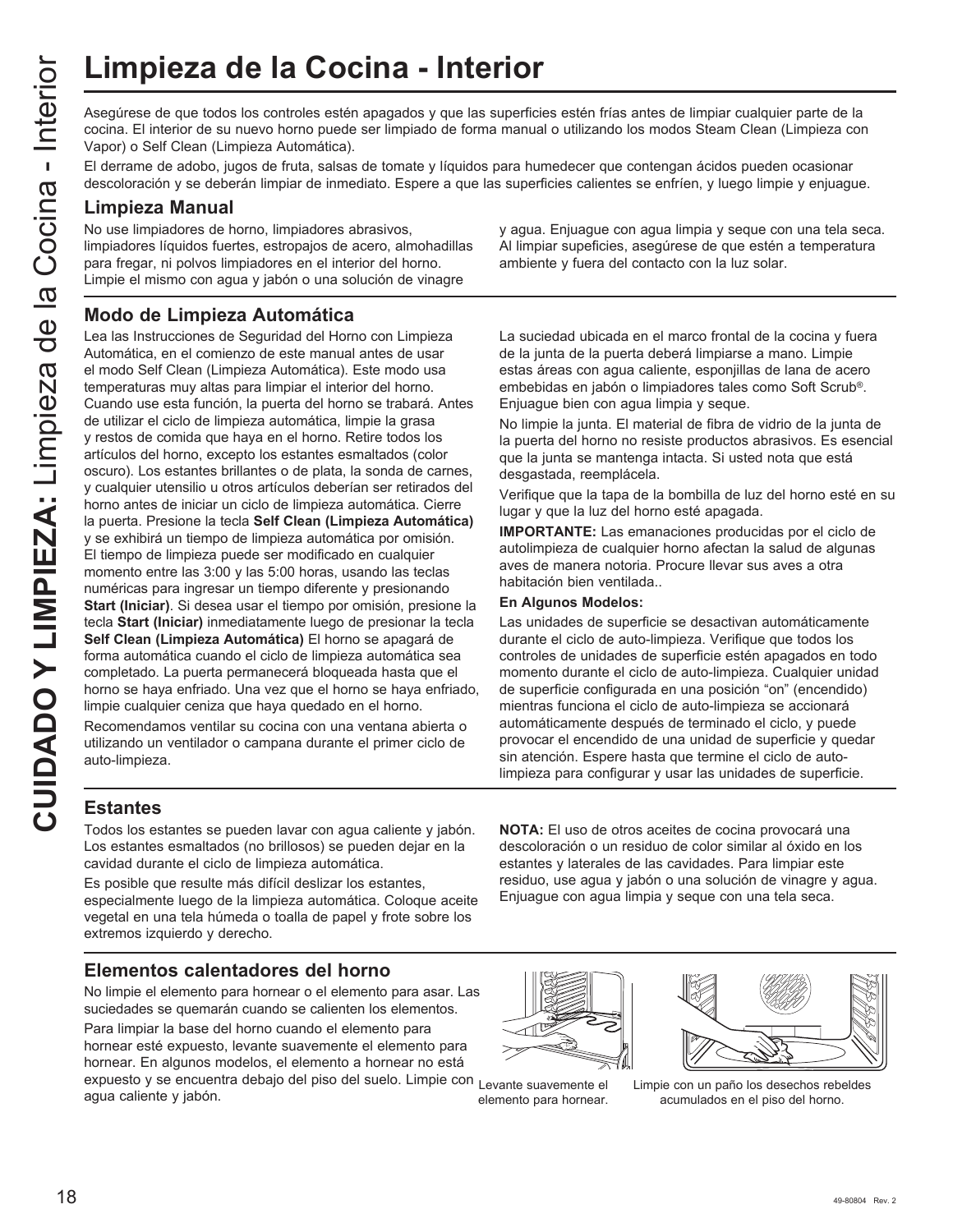5. Use un paño seco o una toalla de papel para quitar los restos del limpiador. No hace falta enjuagar.

la estufa.

6. No use CERAMA BRYTE<sup>®</sup> sobre ninguna pieza metálica pintada, ubicada junto al vidrio.



Limpie la estufa después de cada derrame. Utilice el limpiador de estufas cerámicas CERAMA BRYTE®

**NOTA:** Es muy importante que NO CALIENTE la estufa hasta que la haya limpiado por completo.

**Residuos pegados**

directamente sobre la estufa.

tan efectivas.

siga estos pasos:

**Limpieza normal de uso diario**

SÓLO utilice el limpiador de estufas cerámicas CERAMA BRYTE<sup>®</sup> en la estufa de vidrio. Otras cremas pueden no ser

Para mantener y proteger la superficie de su estufa de vidrio,

1. Antes de usar la estufa por primera vez, límpiela con el limpiador de estufas cerámicas CERAMA BRYTE®. Esto ayuda a proteger la estufa y hace la limpieza más sencilla. 2. El uso diario del limpiador de estufas cerámicas CERAMA BRYTE<sup>®</sup> ayudará a que la estufa quede como nueva. 3. Agite bien la crema de limpieza. Aplique unas gotas del limpiador de estufas cerámicas CERAMA BRYTE®

**NOTA:** Se podrán producir DAÑOS sobre la superficie de vidrio si utiliza estropajos que no sean los recomendados.

- 1. Deje enfriar la estufa.
- 2. Coloque unas gotas del limpiador de estufas cerámicas CERAMA BRYTE® sobre toda el área de residuos pegados.
- 3. Utilizando un paño de limpieza CERAMA BRYTE<sup>®</sup> para superficies de cocción de cerámica, frote el área sucia aplicando presión según sea necesario.
- 4. Si quedan restos, repita los pasos indicados con anterioridad.

## **Residuos pegados rebeldes**

- 1. Deje enfriar la estufa.
- 2. Utilice el raspador de filo único a un ángulo aproximado de 45 degrees contra la superficie del vidrio y raspe la suciedad. Puede ser necesario aplicar presión al raspador para quitar la suciedad.
- 3. Después de utilizar el raspador, coloque unas gotas de limpiador de estufas cerámicas CERAMA BRYTE® sobre toda el área de suciedad quemada. Utilice el paño de limpieza CERAMA BRYTE<sup>®</sup> para quitar la suciedad restante.
- 4. Para protección adicional, después de haber quitado todos los restos, pula toda la superficie con limpiador de estufas cerámicas CERAMA BRYTE® y una toalla de papel.

5. Para protección adicional, después de haber quitado todos los restos, pula toda la superficie con limpiador de estufas cerámicas CERAMA BRYTE® y una toalla de papel.



Utilice un paño de limpieza CERAMA BRYTE<sup>®</sup> para estufas cerámicas.



El raspador de estufas cerámicas CERAMA BRYTE® y todos los insumos recomendados se encuentran disponibles en nuestro Centro de Repuestos. Consulte las secciones de Accesorios y Soporte al Consumidor al final de este manual.

**NOTA:** No utilice hojas desafiladas o dañadas.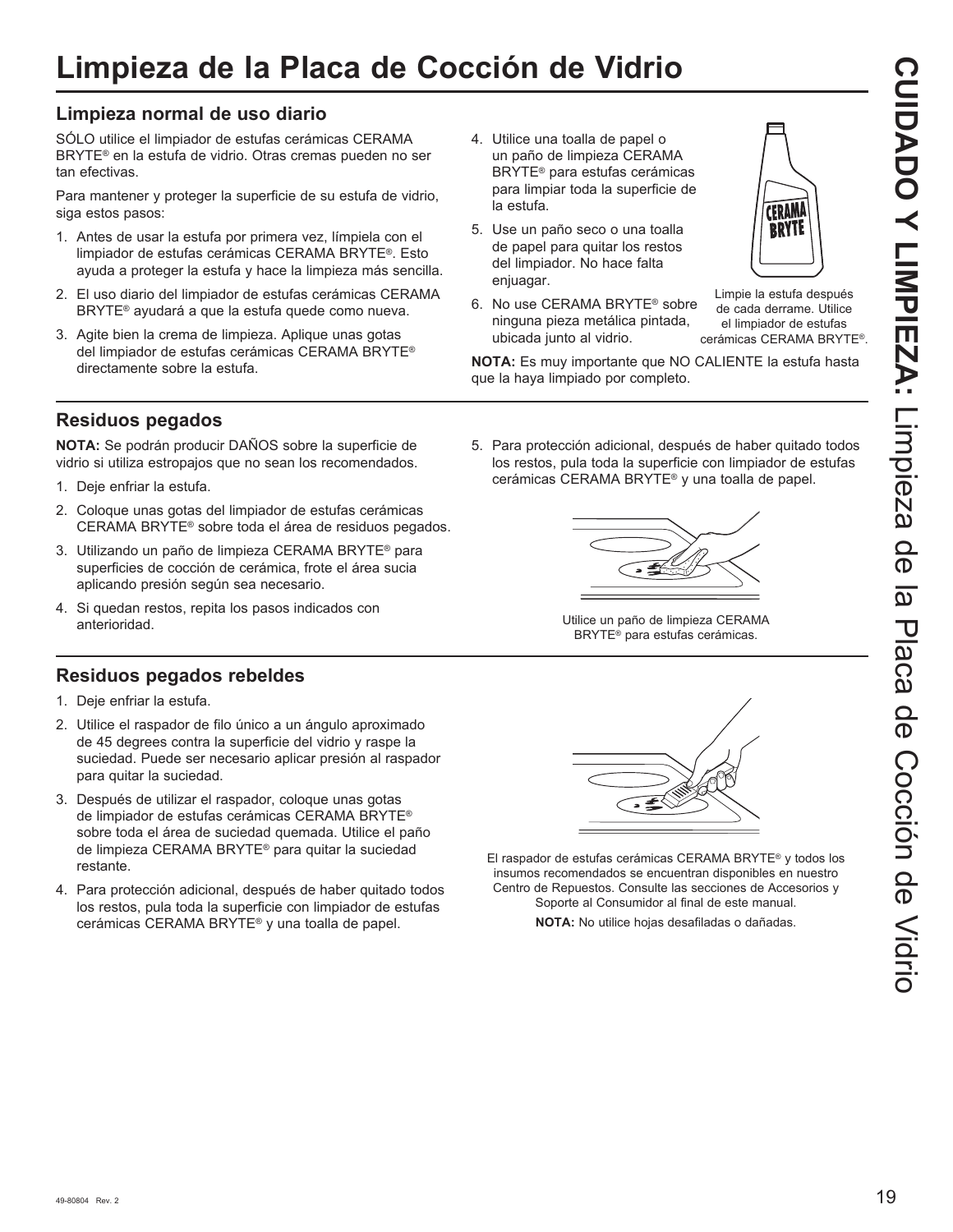1. Tenga cuidado de no deslizar ollas y sartenes a través de su estufa. Dejará marcas de metal sobre la superficie de la estufa.

 Estas marcas pueden quitarse utilizando limpiador de estufas cerámicas CERAMA BRYTE® con el paño de limpieza CERAMA BRYTE<sup>®</sup> para estufas cerámicas.

2. Si se permite que ollas con una capa fina de aluminio o cobre hiervan en seco, la capa puede dejar una decoloración negra en la estufa.

 Esto debe quitarse de inmediato antes de calentar de nuevo o la decoloración puede llegar a ser permanente.

**NOTA:** Verifique con detenimiento que la base de las ollas no sea áspera para no rayar la estufa.

## **Sellado de la estufa (en algunos modelos)**

Para limpiar el sellado de la estufa alrededor de los bordes de vidrio, coloque un paño húmedo sobre los mismos durante unos minutos y luego limpie con limpiadores no abrasivos.



## **Daños por derrames azucarados y plástico derretido**

Se deberá tener especial cuidado al eliminar sustancias calientes, **a fin de evitar daños permanentes sobre la superficie de vidrio.** Los derrames azucarados (como gelatinas, dulce, caramelo, jarabes) o plásticos derretidos pueden marcar la superficie de la estufa (no cubierto por la garantía) a menos que el derrame se quite mientras está caliente. Debe tenerse mucho cuidado al remover sustancias calientes.

Asegúrese de utilizar un raspador nuevo y afilado.

No utilice hojas desafiladas o dañadas.

- 1. Apague todas las unidades de superficie. Quite las ollas calientes.
- 2. Utilizando un guante de cocina:
	- a. Use un raspador de filo único para desplazar el derrame a un área fría de la estufa.
	- b. Quite el derrame con toallas de papel.
- 3. Cualquier derrame restante debe dejarse hasta que la superficie de la estufa se haya enfriado.
- 4. No use las unidades de superficie de nuevo hasta que todos los restos se hayan eliminado por completo.

**NOTA:** Si la superficie de vidrio ya ha sufrido marcas o hendiduras, el vidrio de la estufa deberá cambiarse. En ese caso, será necesaria la atención de un técnico.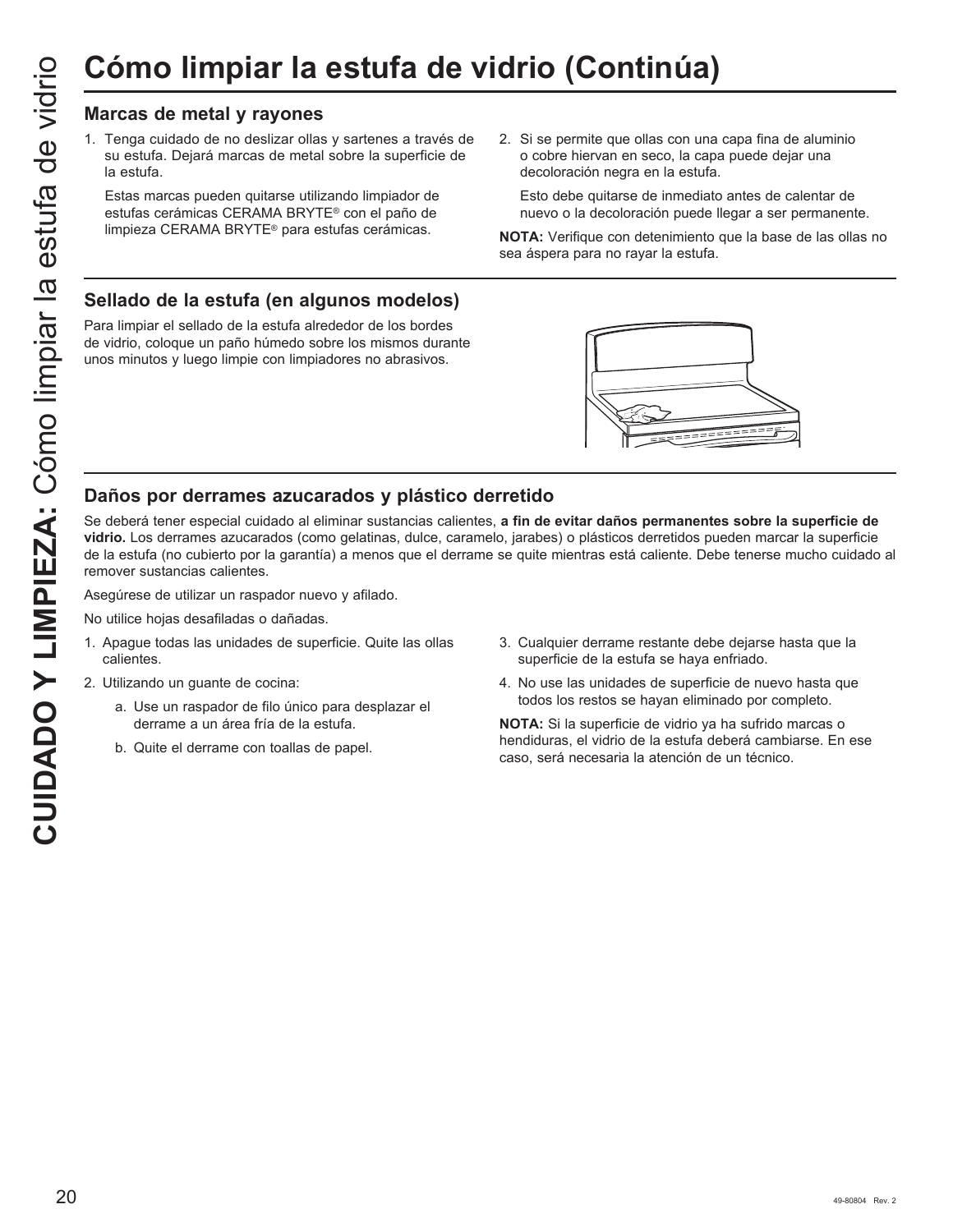## **Luz del Horno**

**ADVERTENCIA PELIGRO DE DESCARGA ELÉCTRICA O QUEMADURAS:** Antes de reemplazar la bombilla del horno, desconecte la alimentación de energía al horno desde el panel principal de fusibles o del interruptor de circuitos. No hacerlo puede provocar una descarga eléctrica o una quemadura.

**PRECAUCIÓN RIESGO DE INCENDIO:** La tapa de vidrio y la lámpara de luz se deberán retirar cuando estén frías. Tocar el vidrio caliente sin protección en las manos o con un trapo húmedo puede ocasionar quemaduras.

## **Reemplazo de la bombilla del horno (en algunos modelos)**

#### **Para retirar:**

- 1. Gire la cubierta de vidrio en sentido contrario a las manecillas del reloj 1/4 de vuelta hasta que las lengüetas de la cubierta de vidrio liberen los surcos del portalámparas. Colocarse guantes de látex puede brindar un mejor agarre.
- 2. Utilizando guantes o un paño seco, remueva la bombilla jalándola en línea recta.

#### **Para reemplazar:**

- 1. Utilice una nueva bombilla halógena de 120/130 voltios, no exceda 50 vatios. Reemplace la lámpara de luz con el mismo tipo de lámpara que se retiró. Asegúrese al reemplazar la lámpara que sea de 120 volts o 130 volts (NO de 12 volts).
- 2. Utilizando quantes o un paño seco, remueva la bombilla de su paquete. No toque la bombilla con los dedos desnudos. El aceite para piel dañará la lámpara y acortará su tiempo de duración.
- 3. Empuje la bombilla en línea recta dentro del receptáculo hasta el tope.
- 4. Coloque las lengüetas de la cubierta de vidrio dentro de los surcos del portalámparas. Gire la cubierta de vidrio en sentido de las manecillas del reloj 1/4 de vuelta.

 Para una mejor iluminación dentro del horno, limpie frecuentemente la cubierta de vidrio utilizando un paño húmedo. Esto debería hacerse cuando el horno está completamente frío.

5. Conecte nuevamente el suministro eléctrico al horno.





## **Reemplazo de la bombilla del horno (en algunos modelos)**

#### **Para quitar la tapa:**

- 1. Dé a la tapa de vidrio un cuarto de giro en contra de las agujas del reloj hasta que las lengüetas de la tapa de vidrio limpien las ranuras de la ficha. Si usa guantes de látex tendrá un mejor agarre.
- 2. Retire la lámpara girando la misma en dirección contraria a las agujas del reloj.

#### **Para volver a colocar la tapa:**

- 1. Reemplace la lámpara por una para electrodoméstico de 40 watts. Inserte la lámpara y gire la misma en dirección de las agujas del reloj, hasta que quede ajustada.
- 2. Coloque las lengüetas de la tapa de vidrio en las ranuras de la ficha. Dé a la tapa de vidrio un cuarto de giro en dirección de las agujas del reloj.

 Para una mejor iluminación dentro del horno, limpie la tapa del vidrio en forma frecuente utilizando una tela húmeda. Esto se deberá hacer cuando el horno esté completamente frío.

3. Vuelva a conectar el cable de electricidad del horno.

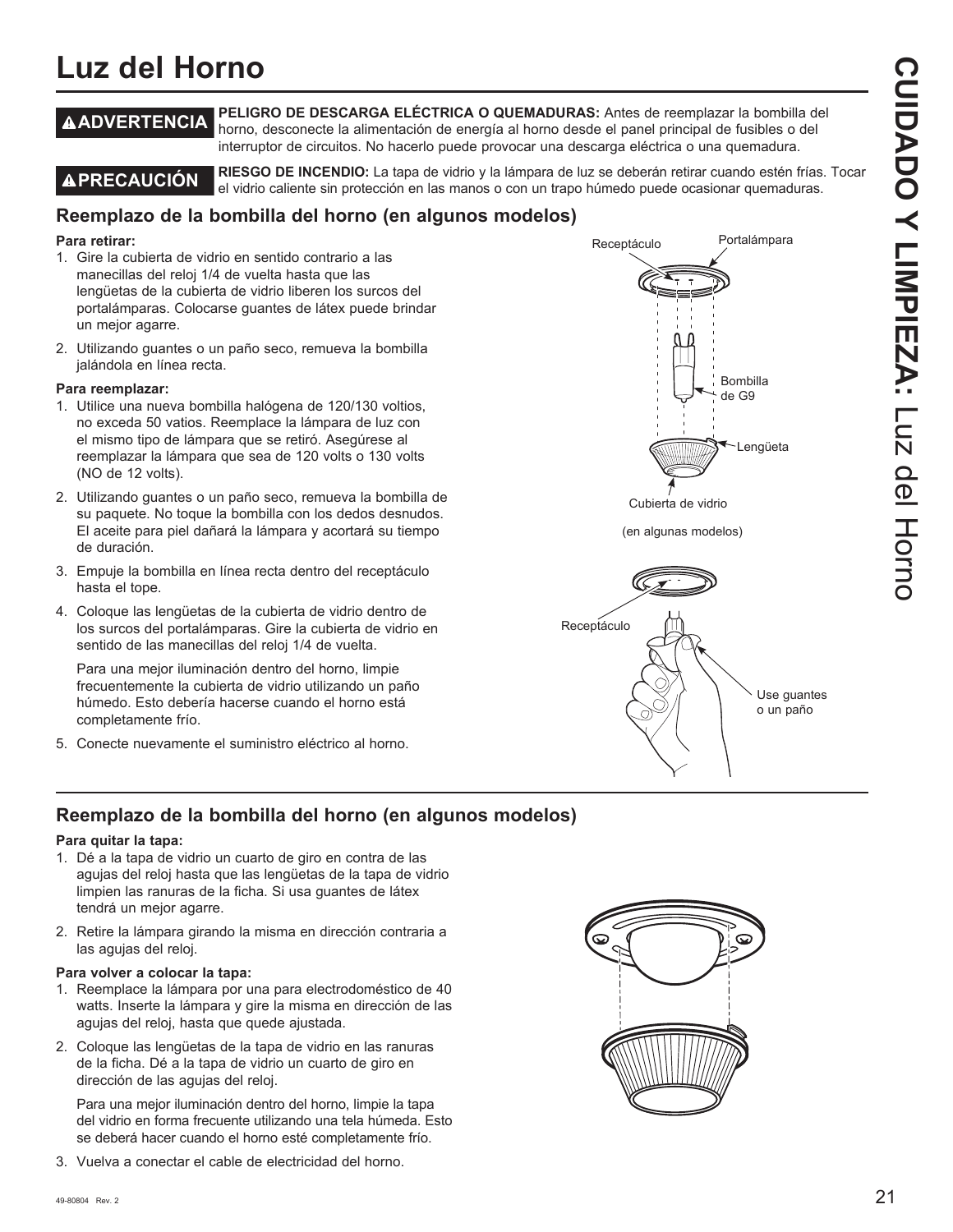La puerta es muy pesada. Tenga cuidado al retirar y levantar la puerta.

No levante la puerta usando la manija.

#### **Para retirar la puerta:**

- 1. Abra la puerta totalmente.
- 2. Empuje los bloqueos de la bisagra hacia abajo en dirección a la estructura de la puerta, hasta la posición desbloqueada. Es posible que necesite una herramienta tal como un destornillador pequeño de punta plana.
- 3. Firmemente tome ambos lados de la puerta por la parte superior.
- 4. Cierre la puerta hasta la posición de retiro de la misma. La puerta debería ser abierta aproximadamente a 3", sin obstrucción sobre la misma.
- 5. Levante la puerta hacia arriba y afuera, hasta que los brazos de las bisagras queden fuera de las ranuras.



Bloqueo de la bisagra

Empuje los bloqueos de la bisagra hacia abajo para desbloquear



Posición de retiro

#### **Para reemplazar la puerta:**

- 1. Firmemente tome ambos lados de la puerta por la parte superior.
- 2. Comenzando desde el lado izquierdo, con la puerta en el mismo ángulo de la posición de retiro, apoye la hendidura del brazo de la bisagra en el extremo inferior de la ranura de la bisagra. La abertura en el brazo de la bisagra deberá estar totalmente apoyada en la parte inferior de la ranura. Repita el procedimiento del lado derecho.
- 3. Abra la puerta totalmente. Si la puerta no se abre totalmente, la hendidura no está correctamente apoyada en el extremo inferior de la ranura.
- 4. Empuje los bloqueos de la bisagra contra la estructura frontal de la cavidad del horno, hasta la posición de bloqueo.
- 5. Cierre la puerta del horno.



# **Cajón de Almacenamiento Extraíble**

## **For Metal Rails (en algunos modelos)**

El cajón de almacenamiento es un buen lugar para guardar utensilios de cocina y panadería. No guarde plásticos ni materiales inflamables en el cajón.

El cajón de almacenamiento se podrá retirar para limpiar debajo de la cocina. Limpie el cajón de almacenamiento con una tela o esponja húmeda. Nunca use abrasivos duros ni almohadillas para fregar.

Es posible que el cajón de almacenamiento cuente con varas deslizables de plástico o rieles metálicos. Siga las instrucciones de retiro y reemplazo respectivamente para la configuración de su modelo.

#### **Retiro del Cajón de Almacenamiento:**

- 1. Empuje el cajón hacia afuera hasta que se detenga.
- 2. Continúe empujando el cajón hasta que salga del horno.

#### **Reemplazo del Cajón de Almacenamiento:**

1. Coloque el riel izquierdo del cajón alrededor de la guía del riel interior izquierdo y deslice el mismo lentamente.



2. Coloque el riel derecho del cajón alrededor de la guía del

## **Remoción del cajón de almacenamiento (en algunos modelos)**

#### **Para quitar el cajón:**

- 1. Tire del cajón hacia fuera hasta que se detenga.
- 2. Levante el frente del cajón hasta que las trabas salgan de las guías.
- 3. Retire el cajón.

#### **Para volver a colocar el cajón:**

- 1. Coloque los rieles del cajón en las guías.
- 2. Empuje el cajón hasta que se detenga.
- 3. Levante el frente del cajón y empuje hasta que las trabas superen las guías.
- 4. Baje el frente del cajón y empuje hacia abajo hasta que cierre.

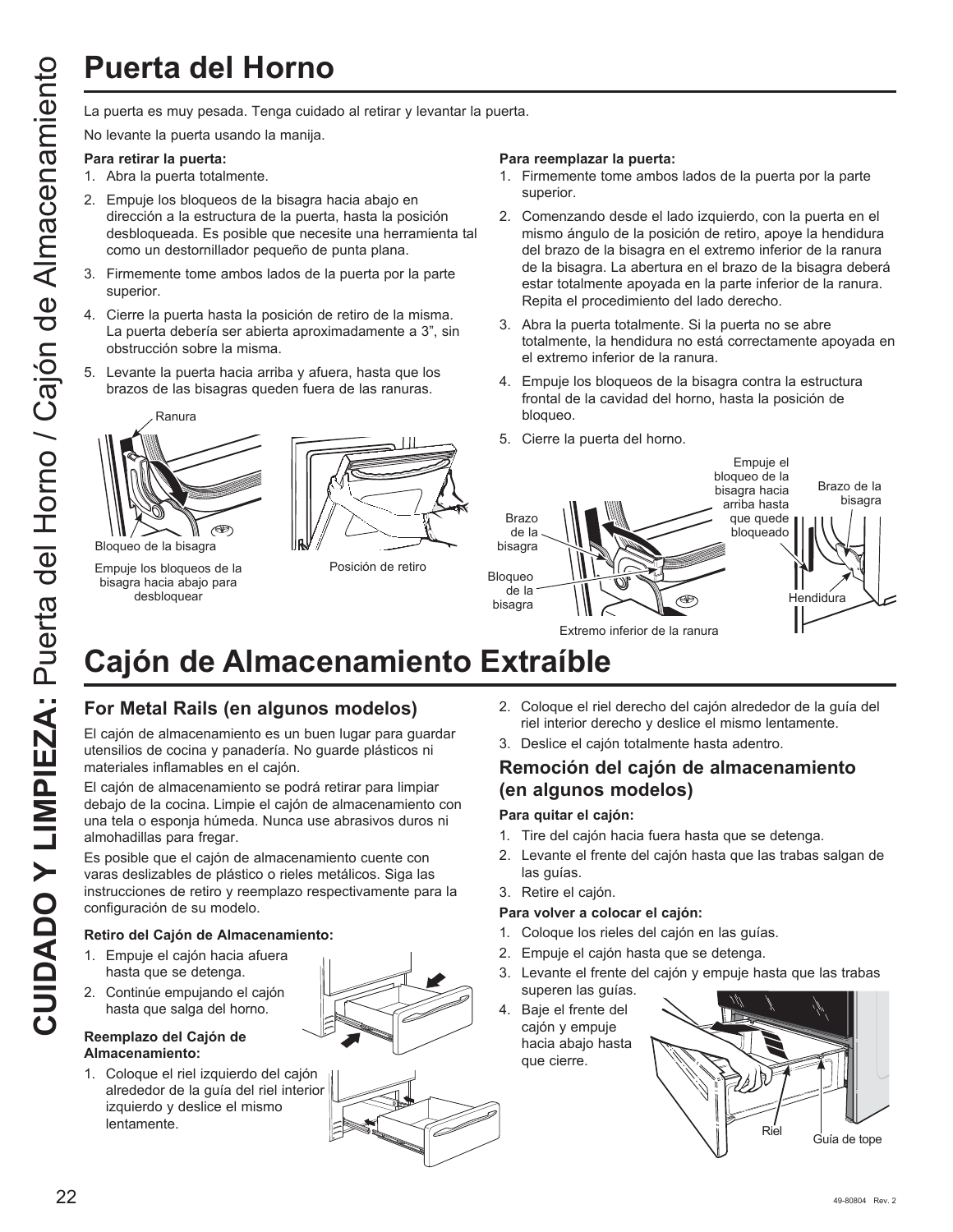¡Ahorre tiempo y dinero! Primero revise los cuadros que aparecen en las siguientes páginas y es posible que no necesite solicitar reparaciones.

| Problema                                                                                                        | <b>Causa Posible</b>                                                                                                                                                                                                  | Qué Hacer                                                                                                                                                                                                                                                                                                                                                                                                                                                                                                                                     |
|-----------------------------------------------------------------------------------------------------------------|-----------------------------------------------------------------------------------------------------------------------------------------------------------------------------------------------------------------------|-----------------------------------------------------------------------------------------------------------------------------------------------------------------------------------------------------------------------------------------------------------------------------------------------------------------------------------------------------------------------------------------------------------------------------------------------------------------------------------------------------------------------------------------------|
| Las unidades de superficie no<br>mantienen un hervor constante                                                  | Se están utilizando recipientes de cocción<br>inadecuados.                                                                                                                                                            | Use recipientes de base plana y que se ajusten al diámetro de la<br>unidad de superficie elegida.                                                                                                                                                                                                                                                                                                                                                                                                                                             |
| o la cocción es lenta                                                                                           | En algunas regiones la energía (voltaje) puede ser<br>baja.                                                                                                                                                           | Cubra el recipiente con una tapa hasta obtener el calo deseado.                                                                                                                                                                                                                                                                                                                                                                                                                                                                               |
| Las unidades de la superficie no<br>se encienden                                                                | El fusible puede haberse quemado o el interruptor de<br>circuitos puede haber saltado.                                                                                                                                | Cambie el fusible o vuelva a configurar el interruptor de circuitos.                                                                                                                                                                                                                                                                                                                                                                                                                                                                          |
|                                                                                                                 | Los controles de la estufa están mal configurados.                                                                                                                                                                    | Verifique que se haya configurado el control correcto para el elemento<br>de superficie que está utilizando.                                                                                                                                                                                                                                                                                                                                                                                                                                  |
| La unidad de superficie deja de<br>resplandecer cuando se cambia<br>a una configuración menor                   | La unidad sigue encendida y caliente.                                                                                                                                                                                 | Esto es normal.                                                                                                                                                                                                                                                                                                                                                                                                                                                                                                                               |
| Rayones (pueden parecer como<br>roturas) en la superficie de                                                    | Se están usando métodos de limpieza incorrectos.                                                                                                                                                                      | Los rayones no pueden removerse. Los rayones más pequeños se<br>volverán menos visibles como resultado de la limpieza.                                                                                                                                                                                                                                                                                                                                                                                                                        |
| vidrio de la estufa                                                                                             | Se están usando recipientes con bases ásperas<br>o hay partículas gruesas (sal o arena) entre el<br>recipiente y la superficie de la estufa. Se ha deslizado<br>un recipiente a través de la superficie de la estufa. | Para evitar rayones, use los procedimientos de limpieza<br>recomendados. Verifique que las bases de los recipientes estén<br>limpias antes del uso, y utilice recipientes con bases lisas.                                                                                                                                                                                                                                                                                                                                                    |
| Areas de decoloración en la<br>estufa                                                                           | No se limpiaron los derrames de alimentos antes del<br>uso siguiente.                                                                                                                                                 | Ver la sección Cómo limpiar la estufa de vidrio.                                                                                                                                                                                                                                                                                                                                                                                                                                                                                              |
|                                                                                                                 | Superficie caliente en un modelo con una estufa de<br>color claro.                                                                                                                                                    | Esto es normal. La superficie puede parecer decolorada cuando<br>está caliente. Esto es temporal y desaparecerá a medida que se<br>enfría el vidrio.                                                                                                                                                                                                                                                                                                                                                                                          |
| Plástico derretido sobre la<br>superficie                                                                       | La estufa caliente entró en contacto con plástico<br>colocado sobre la misma.                                                                                                                                         | Consulte la sección de Limpieza de la superficie de cocción de vidrio,<br>ya que existe la posibilidad de que se produzcan daños permanentes<br>sin el debido cuidado.                                                                                                                                                                                                                                                                                                                                                                        |
| Marcas (o hendiduras) en la<br>estufa                                                                           | Se ha derramado una mezcla azucarada caliente en<br>la estufa.                                                                                                                                                        | Llame a un técnico calificado para el reemplazo.                                                                                                                                                                                                                                                                                                                                                                                                                                                                                              |
| Las unidades de superficie se<br>encienden y apagan con mucha<br>frecuencia                                     | Se están utilizando recipientes de cocción<br>inadecuados.                                                                                                                                                            | Use sólo recipientes de base plana para minimizar el encendido y<br>apagado.                                                                                                                                                                                                                                                                                                                                                                                                                                                                  |
| Mi horno nuevo no cocina como<br>el anterior. ¿Hay algún problema<br>con las configuraciones de<br>temperatura? | Su horno nuevo cuenta con un sistema de cocción<br>diferente con relación al anterior y, por lo tanto, es<br>posible que cocine de forma diferente.                                                                   | En los primeros usos, use los tiempos y temperaturas de su<br>receta con cuidado. Si aún piensa que su horno nuevo cocina con<br>demasiado calor o demasiado frío, puede ajustar la temperatura usted<br>mismo siguiendo los pasos en las Funciones Especiales, a fin de<br>cubrir su preferencia de cocción específica. NOTA: Este ajuste afecta<br>las temperaturas de Bake (Hornear) y Convection Bake (Hornear por<br>Convección); no afectará las funciones Convection Roast (Dorar por<br>Convección), Broil (Asar), o Clean (Limpiar). |
| La comida no se hornea de                                                                                       | Controles del horno configurados de forma incorrecta.                                                                                                                                                                 | Consulte la sección Modos de Cocción.                                                                                                                                                                                                                                                                                                                                                                                                                                                                                                         |
| forma apropiada                                                                                                 | La posición del estante es incorrecta o el estante no<br>está nivelado.                                                                                                                                               | Consulte la sección Modos de Cocción y la Guía de Cocción.                                                                                                                                                                                                                                                                                                                                                                                                                                                                                    |
|                                                                                                                 | Uso de una cacerola incorrecta o de una cacerola de<br>tamaño incorrecto.                                                                                                                                             | Consulte la sección Utensilios.                                                                                                                                                                                                                                                                                                                                                                                                                                                                                                               |
|                                                                                                                 | La temperatura del horno debe ser ajustada.                                                                                                                                                                           | Consulte la sección Funciones Especiales.                                                                                                                                                                                                                                                                                                                                                                                                                                                                                                     |
|                                                                                                                 | Sustitución de ingredientes                                                                                                                                                                                           | Sustituir ingredientes puede modificar el resultado de la receta.                                                                                                                                                                                                                                                                                                                                                                                                                                                                             |
| La comida no asa de forma                                                                                       | Controles del horno configurados de forma incorrecta.                                                                                                                                                                 | Asegúrese de seleccionar el modo correcto para asar.                                                                                                                                                                                                                                                                                                                                                                                                                                                                                          |
| apropiada                                                                                                       | Se usó una posición incorrecta del estante.                                                                                                                                                                           | Para acceder a sugerencias de ubicación de estantes, consulte la<br>Guía de Cocción.                                                                                                                                                                                                                                                                                                                                                                                                                                                          |
|                                                                                                                 | Se cocinó comida en una olla caliente.                                                                                                                                                                                | Asegúrese de que el utensilio esté frío                                                                                                                                                                                                                                                                                                                                                                                                                                                                                                       |
|                                                                                                                 | Utensilio de cocina inadecuado para asar.                                                                                                                                                                             | Use una olla específicamente diseñada para asar                                                                                                                                                                                                                                                                                                                                                                                                                                                                                               |
|                                                                                                                 | El papel de aluminio usado para la olla y la rejilla<br>para asar no se ajustó ni cortó de forma apropiada,<br>según lo recomendado.                                                                                  | Si usará papel de aluminio, deberá usarse conforme con las aberturas<br>de la olla.                                                                                                                                                                                                                                                                                                                                                                                                                                                           |
|                                                                                                                 | En algunas áreas, es posible que el nivel de<br>corriente (voltaje) sea bajo.                                                                                                                                         | Precaliente el elemento para asar durante 10 minutos.                                                                                                                                                                                                                                                                                                                                                                                                                                                                                         |
| La temperatura del horno<br>es demasiado caliente o<br>demasiado fría                                           | La temperatura del horno debe ser ajustada.                                                                                                                                                                           | Consulte la sección Funciones Especiales.                                                                                                                                                                                                                                                                                                                                                                                                                                                                                                     |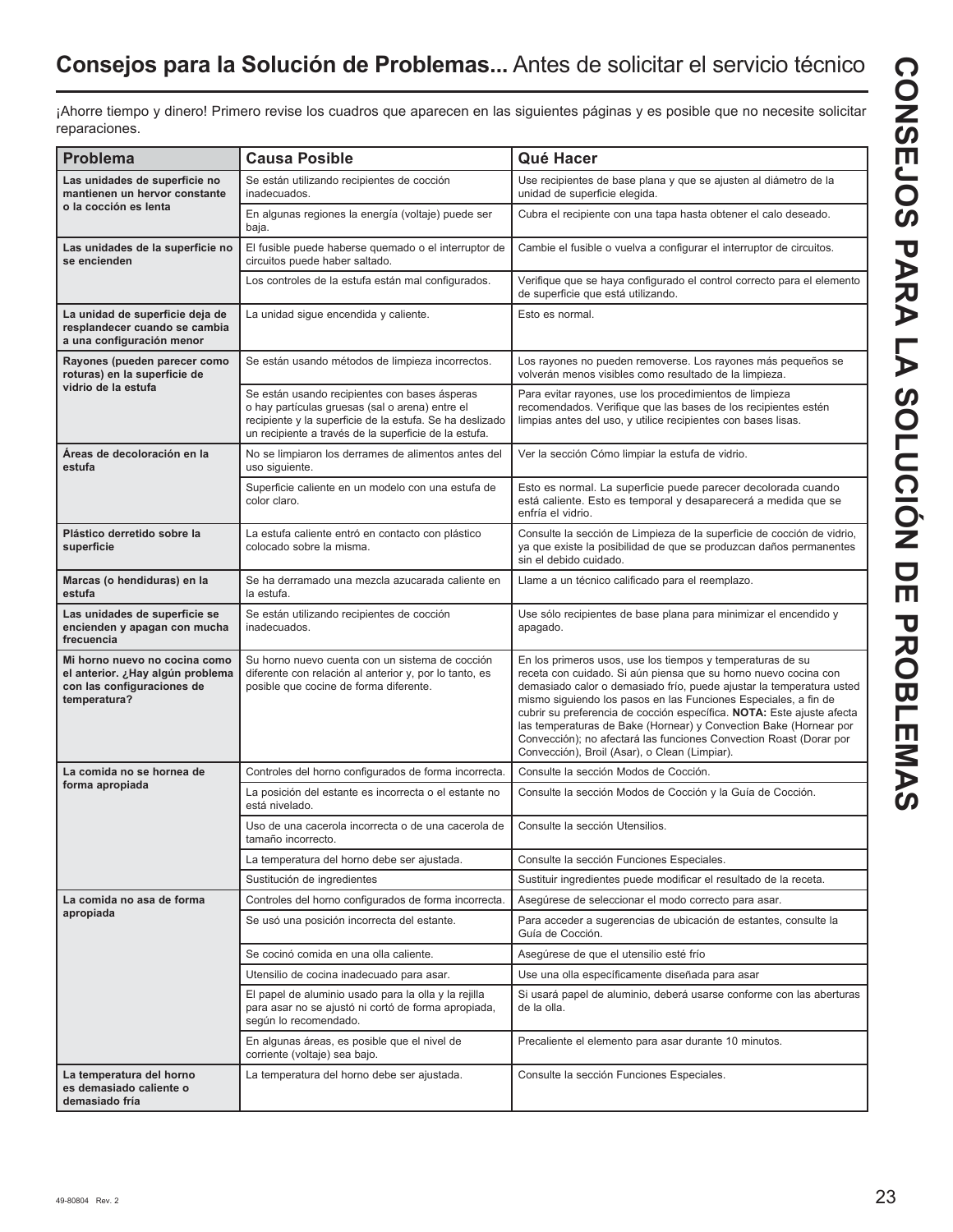| $\overline{\phantom{a}}$                                                                                       |
|----------------------------------------------------------------------------------------------------------------|
|                                                                                                                |
|                                                                                                                |
| Í<br>ć                                                                                                         |
| 1                                                                                                              |
| l                                                                                                              |
| $\overline{\mathbf{f}}$                                                                                        |
|                                                                                                                |
|                                                                                                                |
|                                                                                                                |
|                                                                                                                |
|                                                                                                                |
|                                                                                                                |
| ı                                                                                                              |
|                                                                                                                |
|                                                                                                                |
| and the state of the state of the state of the state of the state of the state of the state of the state of th |
|                                                                                                                |
| ſ                                                                                                              |
|                                                                                                                |
|                                                                                                                |
|                                                                                                                |
|                                                                                                                |
| ĺ                                                                                                              |
| ì                                                                                                              |
| Í<br>I                                                                                                         |

| <b>Problema</b>                                                                        | <b>Causa Posible</b>                                                                                                                          | Qué Hacer                                                                                                                                                                                                                                                                         |
|----------------------------------------------------------------------------------------|-----------------------------------------------------------------------------------------------------------------------------------------------|-----------------------------------------------------------------------------------------------------------------------------------------------------------------------------------------------------------------------------------------------------------------------------------|
| El horno no funciona o<br>parece no funcionar                                          | Es posible que un fusible de su hogar se haya quemado o que el<br>disyuntor se haya desconectado.                                             | Reemplace el fusible o reinicie el disyuntor.                                                                                                                                                                                                                                     |
|                                                                                        | Controles del horno configurados de forma incorrecta.                                                                                         | Consulte la sección Uso del Horno.                                                                                                                                                                                                                                                |
|                                                                                        | El horno se encuentra en Sabbath Mode (Modo Sabático)                                                                                         | Verifique que el horno no esté en Sabbath Mode (Modo<br>Sabático). Consulte la sección Funciones Especiales.                                                                                                                                                                      |
| Sonido de "chisporroteo"<br>o "traqueo"                                                | Éste es el sonido de metal calentándose o enfriándose durante<br>las funciones de cocción y limpieza                                          | Esto es normal.                                                                                                                                                                                                                                                                   |
| ¿Por qué la estufa hace un<br>sonido de "clic" cuando<br>uso el horno?                 | Su estufa fue diseñada para mantener un control más ajustado<br>sobre la temperatura del horno.                                               | Esto es normal.                                                                                                                                                                                                                                                                   |
| El reloj y el temporizador<br>no funcionan                                             | El fusible puede haberse quemado o el interruptor de circuitos<br>puede haber saltado.                                                        | Cambie el fusible o vuelva a configurar el interruptor de circuitos.                                                                                                                                                                                                              |
|                                                                                        | El enchufe de la cocina no está introducido del todo en el<br>tomacorriente.                                                                  | Verifique que el enchufe eléctrico esté conectado a un<br>tomacorriente con tensión y adecuada conexión a tierra.                                                                                                                                                                 |
|                                                                                        | Los controles del horno están mal configurados.                                                                                               | Ver la sección Cómo usar el temporizador de cocina.                                                                                                                                                                                                                               |
|                                                                                        | Pantalla del reloj apagada                                                                                                                    | Controle las configuraciones de la Pantalla del Reloj en la<br>sección de Funciones Especiales                                                                                                                                                                                    |
| El cajón de<br>almacenamiento no cierra                                                | El cable de energía puede estar obstruyendo el cajón en la parte<br>trasera inferior de la cocina.                                            | Cambie la ubicación del cajón y del cable de energía. Ver las<br>instrucciones de Remoción del cajón de almacenamiento en la<br>sección Cuidado y limpieza de la cocina.                                                                                                          |
|                                                                                        | Guía o riel del cajón incorrectamente alineada con el soporte                                                                                 | Vuelva a colocar el cajón. Ver las instrucciones de Remoción<br>del cajón de almacenamiento en la sección Cuidado y limpieza<br>de la cocina.                                                                                                                                     |
| La puerta del horno<br>alineada.                                                       | La puerta no está bien                                                                                                                        | Dado que la puerta del horno es desmontable, a veces está<br>torcida se desequilibra durante la instalación. Para alinear la<br>puerta, vuelva a instalar la misma. Consulte las instrucciones<br>sobre "Cómo Retirar la Puerta del Horno" en la sección<br>"Cuidado y Limpieza". |
| La luz del horno no                                                                    | La lámpara está floja o presenta defectos.                                                                                                    | Ajuste o reemplace la lámpara.                                                                                                                                                                                                                                                    |
| funciona                                                                               | La luz de funcionamiento del interruptor está rota.                                                                                           | Llame al servicio técnico.                                                                                                                                                                                                                                                        |
|                                                                                        | El horno se encuentra en Sabbath Mode (Modo Sabático)                                                                                         | Verifique que el horno no esté en Sabbath Mode (Modo<br>Sabático). Consulte la sección Funciones Especiales.                                                                                                                                                                      |
| El modo de limpieza<br>automática del horno no                                         | La temperatura del horno es demasiado caliente como para<br>configurar la limpieza automática.                                                | Espere a que el horno se enfríe y reinicie los controles.                                                                                                                                                                                                                         |
| funciona                                                                               | Los controles del horno están configurados de forma incorrecta.                                                                               | Consulte la sección de Limpieza del Horno.                                                                                                                                                                                                                                        |
|                                                                                        | La puerta no está cerrada                                                                                                                     | Cierre la puerta del horno completamente.                                                                                                                                                                                                                                         |
| Exceso de humo durante<br>un ciclo de limpieza                                         | Suciedad o grasa excesiva.                                                                                                                    | Presione la tecla Cancel/Off (Cancelar/ Apagar) Abra las<br>ventanas para liberar el humo en la habitación. Espere hasta<br>que la luz de la función LOCKED (Bloqueado) desaparezca.<br>Limpie el exceso de suciedad y reinicie el ciclo de limpieza.                             |
| Humo excesivo al asar                                                                  | La comida está demasiado cerca del quemador.                                                                                                  | Baje la posición del estante con comida.                                                                                                                                                                                                                                          |
| La puerta del horno no se<br>abrirá luego de un ciclo de<br>limpieza                   | El horno está demasiado caliente.                                                                                                             | Espere a que el horno se enfríe por debajo de la temperatura<br>de bloqueo.                                                                                                                                                                                                       |
| El horno no limpia luego                                                               | Los controles del horno están configurados de forma incorrecta.                                                                               | Consulte la sección de Limpieza del Horno.                                                                                                                                                                                                                                        |
| de un ciclo de limpieza                                                                | El horno estaba demasiado sucio.                                                                                                              | Limpie derrames excesivos antes de iniciar el ciclo de limpieza.<br>Es posible que, en hornos con mucha suciedad, sea necesario<br>usar la limpieza automática nuevamente o usarla durante un<br>período de tiempo más prolongado.                                                |
| "LOCK DOOR" (Puerta<br>Trabada) titila en la<br>pantalla                               | El ciclo de limpieza automática fue seleccionado pero la puerta<br>no está cerrada.                                                           | Cierre la puerta del horno. Cierre la puerta con el pestillo en<br>aquellas unidades que cuenten con un pestillo manual.                                                                                                                                                          |
| La luz de LOCKED DOOR<br>(Puerta Bloqueada) está<br>encendida cuando desea<br>cocinar. | La puerta del horno está bloqueada debido a que la temperatura<br>interior del horno no descendió por debajo de la temperatura de<br>bloqueo. | Presione la tecla Cancel/Off (Cancelar/ Apagar) Deje que el<br>horno se enfríe.                                                                                                                                                                                                   |
| "F - y un número o letra"<br>titila en la pantalla                                     | Tiene un código de error de función.                                                                                                          | Presione la tecla Cancel/Off (Cancelar/ Apagar) Permita que<br>el horno se enfríe durante una hora. Vuelva a poner el horno en<br>funcionamiento.                                                                                                                                 |
|                                                                                        | Si el código de función se repite.                                                                                                            | Desconecte totalmente la corriente de la cocina durante por lo<br>menos 30 minutos y vuelva a conectar la misma. Si el código<br>de error de función se repite, llame al servicio técnico.                                                                                        |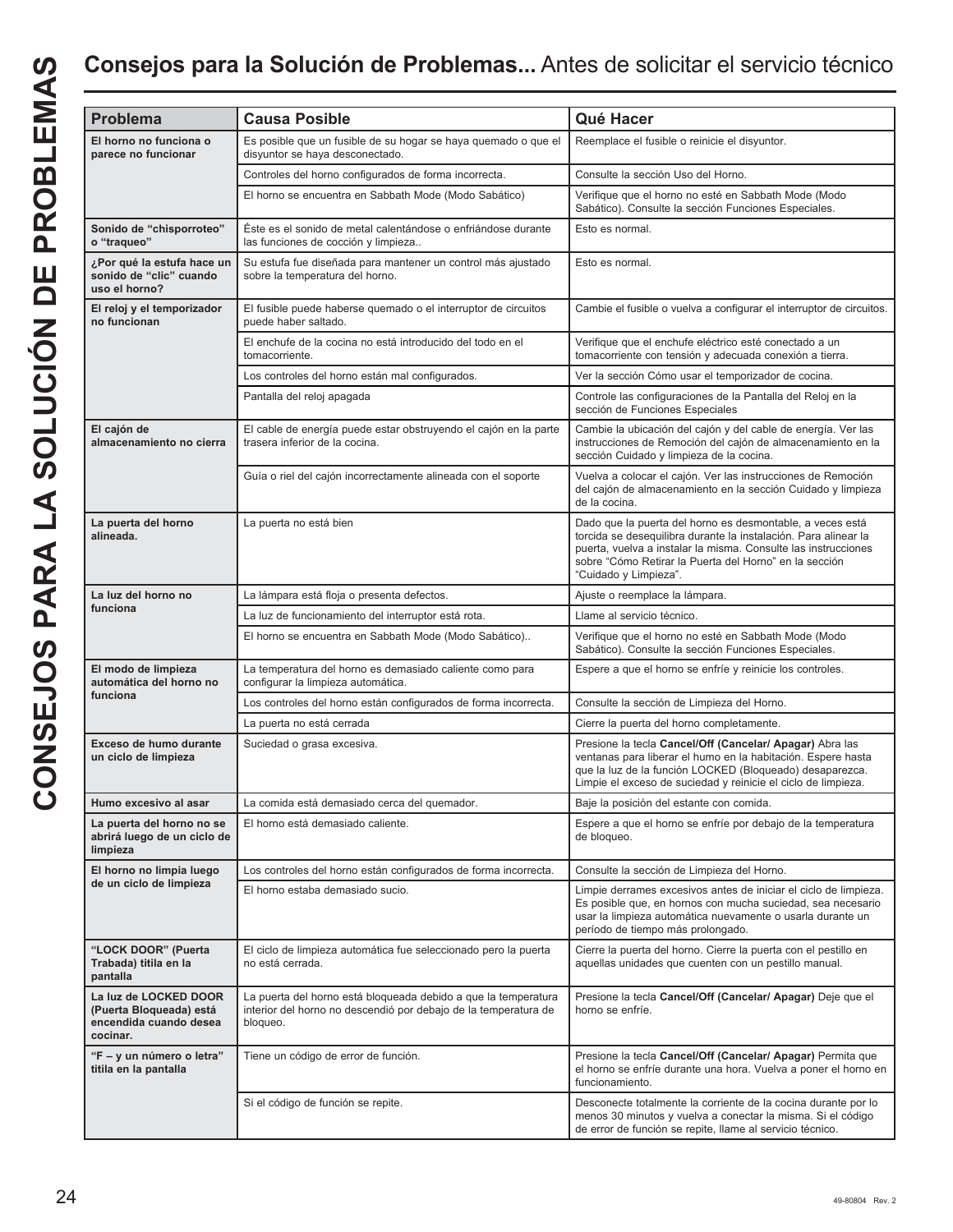## **Consejos para la Solución de Problemas...** Antes de solicitar el servicio técnico

| <b>Problema</b>                                                                                                   | <b>Causa Posible</b>                                                                                                                                                                                                                    | Qué Hacer                                                                                                                                                                                              |
|-------------------------------------------------------------------------------------------------------------------|-----------------------------------------------------------------------------------------------------------------------------------------------------------------------------------------------------------------------------------------|--------------------------------------------------------------------------------------------------------------------------------------------------------------------------------------------------------|
| La pantalla queda en<br>blanco                                                                                    | Es posible que un fusible de su hogar se haya quemado o<br>que el disyuntor se haya desconectado.                                                                                                                                       | Reemplace el fusible o reinicie el disyuntor.                                                                                                                                                          |
|                                                                                                                   | El reloj está apagado.                                                                                                                                                                                                                  | Consulte la sección Funciones Especiales.                                                                                                                                                              |
| Corte de corriente, el<br>reloj titila                                                                            | Corte o exceso de corriente                                                                                                                                                                                                             | Reinicie el reloj. Si el horno estuvo en uso, deberá reiniciar<br>el mismo presionando la tecla Cancel/ Off (Cancelar/<br>Apagar) configurando el reloj y reiniciando cualquier<br>función de cocción. |
| Olor a "quemado"<br>o "aceite" desde la<br>ventilación                                                            | Esto es normal en un horno nuevo y desaparecerá con el<br>tiempo.                                                                                                                                                                       | Para acelerar el proceso, configure un ciclo de limpieza<br>automática por un mínimo de 3 horas. Consulte la sección<br>de Limpieza del Horno.                                                         |
| Olor fuerte                                                                                                       | Un olor en la aislación alrededor del interior del horno es<br>normal desde las primeras veces en que el horno es usado.                                                                                                                | Esto es temporario y desaparecerá luego de varios usos o<br>de un ciclo de limpieza automática.                                                                                                        |
| Se oye un ventilador                                                                                              | Es posible que un ventilador de enfriamiento se active<br>automáticamente                                                                                                                                                               | Esto es normal en algunos modelos. El ventilador de cocción<br>se apagará y encenderá para enfriar las partes internas. Podrá<br>funcionar una vez apagado el horno.                                   |
| La puerta de vidrio del<br>horno parece estar<br>"teñida" o tener un color<br>"arcoíris". ¿Es esto un<br>defecto? | No. El vidrio del horno interno está cubierto con una barrera<br>de calor que refleja este último nuevamente hacia el horno,<br>a fin de evitar la pérdida de calor y de mantener fría la<br>puerta externa mientras se hornea.         | Esto es normal en algunos modelos. Bajo ciertas luces y<br>ángulos, es posible que visualice esta tinta o arcoíris.                                                                                    |
| A veces el horno tarda<br>más en precalentarse a<br>la misma temperatura                                          | Utensilio o comida en el horno                                                                                                                                                                                                          | El utensilio o la comida en el horno hará que éste tarde<br>más en precalentarse. Retire estos artículos para reducir el<br>tiempo de precalentamiento.                                                |
|                                                                                                                   | Número de estantes en el horno                                                                                                                                                                                                          | Agregar más estantes al horno hará que éste tarde más en<br>precalentarse. Retire algunos estantes.                                                                                                    |
| La pantalla destella                                                                                              | Corte de energía.                                                                                                                                                                                                                       | Reconfigure el reloj.                                                                                                                                                                                  |
| La pantalla no muestra<br>"oFFSEt"                                                                                | Los botones de control del horno no se presionaron<br>correctamente.                                                                                                                                                                    | Los botones Broil Hi/Lo (asar alto/bajo) y Bake (hornear)<br>deben presionarse al mismo tiempo y sostenerse durante 3<br>sequndos.                                                                     |
| El control emite una<br>señal después de<br>ingresar un tiempo de<br>cocción o de inicio                          | Olvidó ingresar un temperatura de horneado o un horario de<br>limpieza.                                                                                                                                                                 | Presione el botón Bake (hornear) y la temperatura<br>deseada o el botón Self Clean (auto-limpieza) y el tiempo<br>de limpieza deseado.                                                                 |
| Resulta difícil deslizar<br>las bandejas del horno                                                                | Las parrillas de color plateado brillante se limpiaron en un<br>ciclo de auto limpieza.                                                                                                                                                 | Aplique una pequeña cantidad de aceite vegetal en una<br>toalla de papel y frote los bordes de las bandejas del horno.<br>No rocíe con Pam <sup>®</sup> u otro lubricante en spray.                    |
| El cajón no se desliza<br>bien o hay que tirar de él                                                              | El cajón no está bien alineado.                                                                                                                                                                                                         | Extienda el cajón por completo y presiónelo hasta el fondo.<br>Ver la sección Cuidado y limpieza de la cocina.                                                                                         |
|                                                                                                                   | El cajón está muy cargado o la carga no está equilibrada.                                                                                                                                                                               | Reduzca el peso. Redistribuya el contenido del cajón.                                                                                                                                                  |
| Emisión de vapor desde<br>la ventilación                                                                          | Cuando se utilizan los hornos, es normal ver una emisión<br>de vapor de la ventilación del horno. A medida que el<br>número de bandejas o la cantidad de alimentos a cocinar se<br>incrementa, la cantidad de vapor visible se elevará. | Esto es normal.                                                                                                                                                                                        |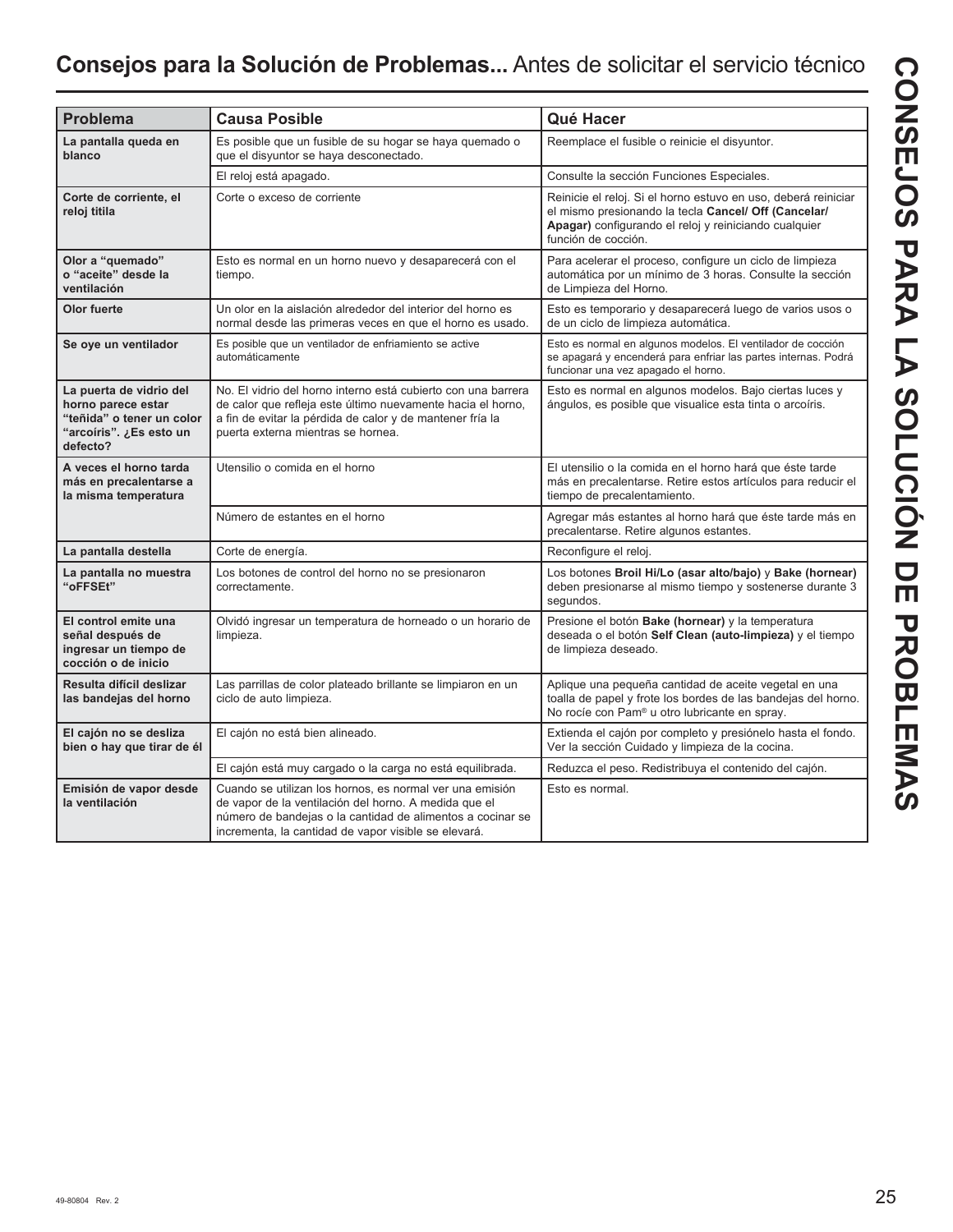## **GEAppliances.com**

Todo el servicio de garantía es provisto por nuestros Centros de Servicio de Fabricación, o un técnico autorizado de Customer Care®. Para programar una visita del servicio técnico a través de Internet, visítenos en **GEAppliances.com**, o llame al 800.GE.CARES (800.432.2737). Cuando llame para solicitar el servicio, tenga los números de serie y modelo disponibles.

Para realizar el servicio técnico de su electrodoméstico, se podrá requerir el uso de datos del puerto de abordaje para su diagnóstico. Esto da al técnico del servicio de fábrica de GE Appliances la habilidad de diagnosticar de forma rápida cualquier problema con su electrodoméstico, y de ayudar a GE Appliances a mejorar sus productos al brindarle a GE Appliances la información sobre su electrodoméstico. Si no desea que los datos de su electrodoméstico sean enviados a GE Appliances, solicitamos que le indique a su técnico no entregar los datos a GE Appliances en el momento del servicio.

| GE Appliances reemplazará<br>Por el Período de                                                                                                      |
|-----------------------------------------------------------------------------------------------------------------------------------------------------|
| Un Año<br>Desde la fecha de la esta garantía limitada de un año, GE Appliances también proveerá, sin costo, todo el trabajo y el<br>compra original |

## **Qué no cubrirá GE Appliances:**

- Viajes del técnico del servicio a su hogar para enseñarle sobre cómo usar el producto.
- Instalación, entrega o mantenimiento inadecuados.
- Fallas del producto en caso de abuso, mal uso, modificación o uso para propósitos diferentes al original o uso comercial.
- Daños a la estufa de vidrio provocados por el uso de limpiadores distintos de las cremas y paños recomendados.
- Daños a la estufa de vidrio provocados por derrames endurecidos de materiales azucarados o plástico derretido que no se limpiaron de acuerdo con las instrucciones del Manual del Propietario.
- Reemplazo de fusibles de la casa o reinicio de disyuntores.
	- **EXCLUSIÓN DE GARANTÍAS IMPLÍCITAS**
- Daños ocasionados sobre el producto por accidente, incendio, inundaciones o catástrofes naturales.
- Daños sobre el acabado, tales como óxido sobre la superficie, deslustres o manchas pequeñas no informadas dentro de las 48 horas luego de la entrega.
- Daños incidentales o consecuentes causados por posibles defectos sobre este producto.
- Daño causado después de la entrega.
- **Producto no accesible para brindar el servicio requerido.**
- Solicite el servicio técnico para reparar o reemplazar las lámparas, excepto las lámparas LED.

Su única y exclusiva alternativa es la reparación del producto, como se indica en la Garantía Limitada. Las garantías implícitas, incluyendo garantías implícitas de comerciabilidad o conveniencia sobre un propósito particular, se limitan a un año o al período más corto permitido por la ley.

Esta garantía limitada se extiende al comprador original y a cualquier propietario posterior de los productos comprados para uso doméstico dentro de EE. UU. Si el producto está en un área donde no se encuentra disponible un Proveedor Autorizado del Servicio Técnico de GE Appliances, usted será responsable por el costo de un viaje o se podrá requerir que traiga el producto a una ubicación del Servicio Técnico de GE Appliances autorizado para recibir el servicio. En Alaska, la garantía limitada excluye el costo de envío o visitas de servicio a su domicilio. Algunos estados no permiten la exclusión o limitación de daños fortuitos o consecuentes. Esta garantía limitada le otorga derechos legales específicos, y usted también podría tener otros derechos que varían de estado a estado. Para conocer cuáles son sus derechos legales, consulte a la oficina de asuntos del consumidor local o estatal o al Fiscal de su estado.

## **Garante: GE Appliances,** *a* **Haier** *company*

Louisville, KY 40225

**Garantías Extendidas:** Adquiera una garantía extendida de GE Appliances y conozca los descuentos especiales que están disponibles mientras su garantía aún está vigente. Puede acceder a la misma a través de Internet en cualquier momento en

### **GEAppliances.com/extended-warranty**

o llamando al 800.626.2224 durante el horario comercial. Los Servicios para los GE Appliances aún estarán disponibles cuando su garantía caduque.

Abroche su recibo aquí. Para acceder al servicio técnico de acuerdo con la garantía deberá contar con la prueba de la fecha original de compra.

broche su recibo aquí. Para<br>garantía deberá contar con

Abroche su recibo<br>la garantía deberá

acceder al servicio técnico de acuerdo con<br>la prueba de la fecha original de compra.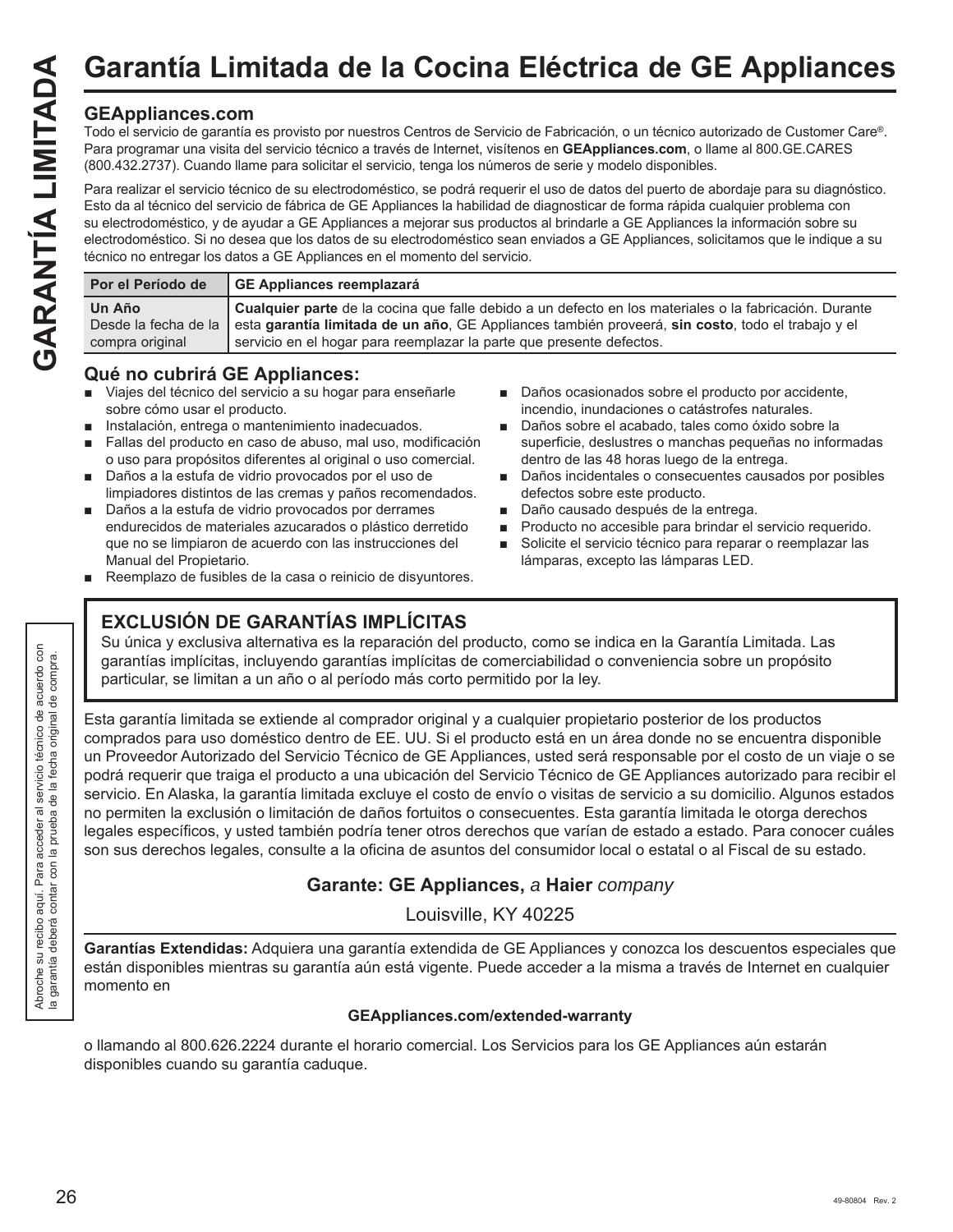## **¿Busca Algo Más?**

**¡GE Appliances ofrece una variedad de accesorios para mejorar sus experiencias de cocción y mantenimiento!**

Para acceder a números telefónicos e información de sitios Web, consulte la página de Soporte para el Consumidor.

Estos y otros productos están disponibles:

## **Accesorios**

| Olla para Asar Pequeña (8 $\frac{3}{4}$ " x 1 $\frac{1}{4}$ " x 13 $\frac{1}{2}$ "))        |  |
|---------------------------------------------------------------------------------------------|--|
| Olla para Asar Grande* (12 $\frac{3}{4}$ " x 1 $\frac{1}{4}$ " x 16 $\frac{1}{2}$ ")        |  |
| Olla para Asar Extra Grande** (17 $\frac{3}{4}$ " x 1 $\frac{1}{4}$ " x 19 $\frac{1}{2}$ ") |  |

#### **Piezas**

| Estantes del horno  |
|---------------------|
| Elementos del horno |
| Lámparas de luz     |
| Sonda               |

## **Suministros de Limpieza**

Limpiadores de Acero Inoxidable CitriShine™

Limpiador de Electrodomésticos de Acero Inoxidable CERAMA BRYTE®

Almohadillas de Limpieza CERAMA BRYTE® para Placas de Cocción Cerámicas

Limpiador de la Placa de Cocción de Cerámica CERAMA BRYTE®

Espátula para Placa de Cocción Cerámica CERAMA BRYTE®

Kit (el kit incluye crema y espátula para placa de cocción)

\*La olla para asar grande no entra en cocinas de 20"/24".

\*\*La olla XL no entra en hornos de pared de 24", empotrables de 27" o cocinas de 20"/24".